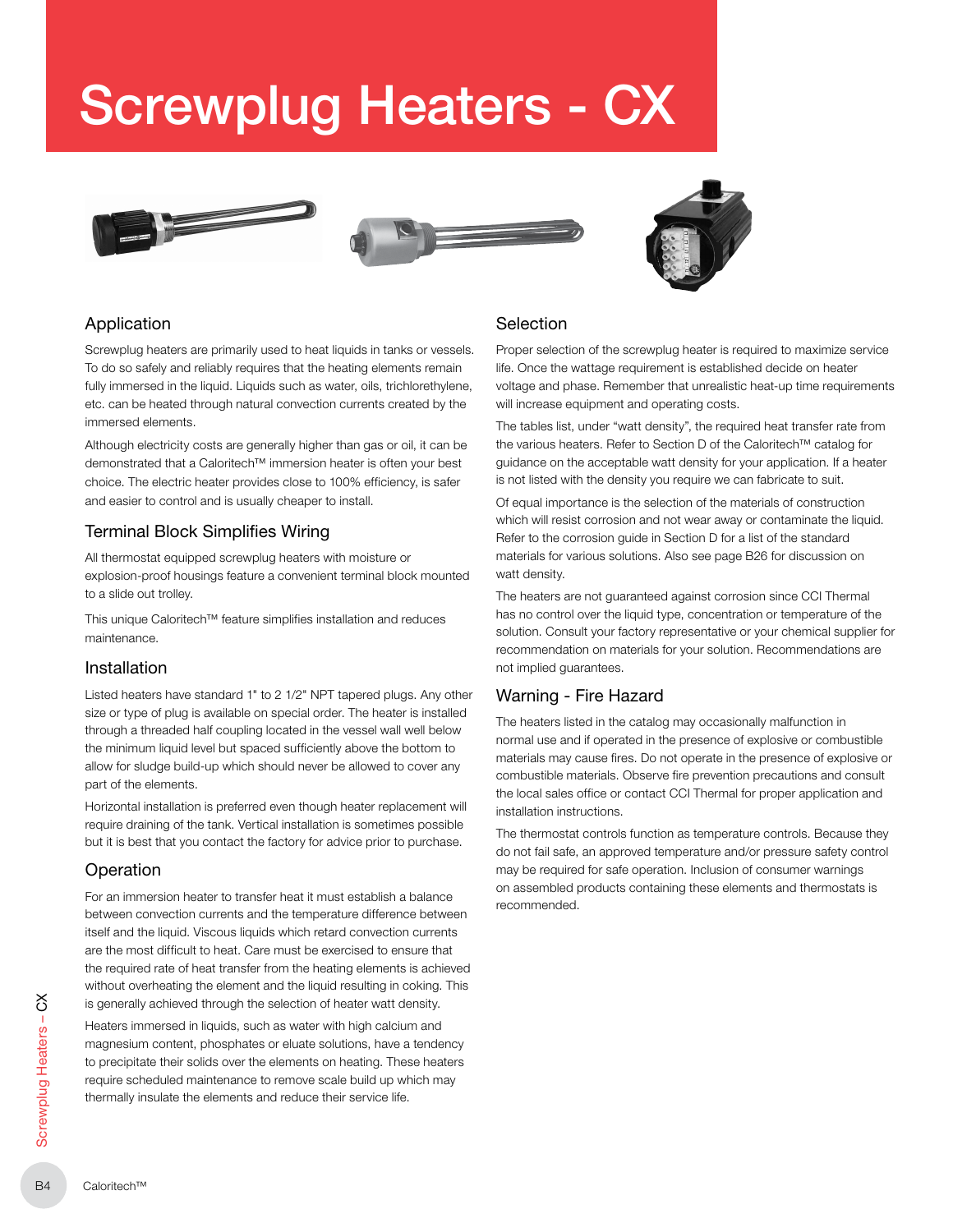## Heaters with 1" and 1 1/4" Plugs

## Application

Type CXC heaters are used primarily for water heating and have brass screwplugs and copper sheaths.

Type CXF are used primarily for oil heating and have steel screwplugs. Low watt density heaters are used in heavier, non-circulated oils. Higher watt density heaters are suitable for light oils or in forced oil circulation loops. Incoloy® elements are silver brazed into a steel screwplug.

## Built-in Thermostats

Standard built-in thermostat is a one pole device limited to 240V 25 amp. Whenever the heater voltage exceeds 240V or the heater current exceeds 25 amps or for three phase supply, the thermostat is intended for pilot duty only and is not factory wired to the elements. See Section F of the Caloritech™ catalog for selection of the contactor and control transformer you may require in these instances.

## To Order Specify

- Quantity
- Catalog number

#### • Wattage

- Special features
- 







## Table 1 – Screwplug Heaters (One Element) - 1" NPT

| Net<br>Weight  |     | <b>Explosion-Proof Terminal Box</b>                                         |                       | <b>NEMA 4 Terminal Box</b>                                 |                       | <b>General Purpose Terminal Box</b>                        |                       | Standard                    | Immersion<br>Length 'B' |      |      |                           |
|----------------|-----|-----------------------------------------------------------------------------|-----------------------|------------------------------------------------------------|-----------------------|------------------------------------------------------------|-----------------------|-----------------------------|-------------------------|------|------|---------------------------|
| kg             | lbs | With<br>Thermostat<br>50°F to 250°F<br>$(10^{\circ}$ C to 120 $^{\circ}$ C) | Without<br>Thermostat | <b>With Thermostat</b><br>50°F to 250°F<br>(10°C to 120°C) | Without<br>Thermostat | <b>With Thermostat</b><br>50°F to 250°F<br>(10°C to 120°C) | Without<br>Thermostat | Voltages<br>1 Phase<br>Only | mm                      | in   | kW   |                           |
|                |     | CXCT105P1X11                                                                | CXC105P1X11           | CXCT105P1R11                                               | CXC105P1R11           | CXCT105P111                                                | CXC105P111            | 120                         |                         |      |      |                           |
|                |     | CXCT105P1X21                                                                | CXC105P1X21           | CXCT105P1R21                                               | CXC105P1R21           | CXCT105P121                                                | CXC105P121            | 208                         | 140                     | 5.5  | 0.50 |                           |
|                |     | CXCT105P1X31                                                                | CXC105P1X31           | CXCT105P1R31                                               | CXC105P1R31           | CXCT105P131                                                | CXC105P131            | 240                         |                         |      |      |                           |
|                |     | CXCT107P1X11                                                                | CXC107P1X11           | CXCT107P1R11                                               | CXC107P1R11           | CXCT107P111                                                | CXC107P111            | 120                         |                         |      |      |                           |
|                |     | CXCT107P1X21                                                                | CXC107P1X21           | CXCT107P1R21                                               | CXC107P1R21           | CXCT107P121                                                | CXC107P121            | 208                         | 140                     | 5.5  | 0.75 |                           |
|                |     | CXCT107P1X31                                                                | CXC107P1X31           | CXCT107P1R31                                               | CXC107P1R31           | CXCT107P131                                                | CXC107P131            | 240                         |                         |      |      |                           |
|                |     | CXCT110P1X11                                                                | CXC110P1X11           | CXCT110P1R11                                               | CXC110P1R11           | CXCT110P111                                                | CXC110P111            | 120                         |                         |      |      |                           |
|                |     | CXCT110P1X21                                                                | CXC110P1X21           | CXCT110P1R21                                               | CXC110P1R21           | CXCT110P121                                                | CXC110P121            | 208                         | 180                     | 7.1  | 1.00 |                           |
|                |     | CXCT110P1X31                                                                | CXC110P1X31           | CXCT110P1R31                                               | CXC110P1R31           | CXCT110P131                                                | CXC110P131            | 240                         |                         |      |      | Copper                    |
|                |     | CXCT115P1X11                                                                | CXC115P1X11           | CXCT115P1R11                                               | CXC115P1R11           | CXCT115P111                                                | CXC115P111            | 120                         |                         |      |      | Sheath                    |
| $\overline{1}$ | 2.2 | CXCT115P1X21                                                                | CXC115P1X21           | CXCT115P1R21                                               | CXC115P1R21           | CXCT115P121                                                | CXC115P121            | 208                         | 270                     | 10.6 | 1.50 | <b>Brass Plug</b>         |
|                |     | CXCT115P1X31                                                                | CXC115P1X31           | CXCT115P1R31                                               | CXC115P1R31           | CXCT115P131                                                | CXC115P131            | 240                         |                         |      |      | 80 W/in <sup>2</sup>      |
|                |     | CXCT120P1X11                                                                | CXC120P1X11           | CXCT120P1R11                                               | CXC120P1R11           | CXCT120P111                                                | CXC120P111            | 120                         |                         |      |      | (12.4 W/cm <sup>2</sup> ) |
|                |     | CXCT120P1X21                                                                | CXC120P1X21           | CXCT120P1R21                                               | CXC120P1R21           | CXCT120P121                                                | CXC120P121            | 208                         | 190                     | 7.5  | 2.00 |                           |
|                |     | CXCT120P1X31                                                                | CXC120P1X31           | CXCT120P1R31                                               | CXC120P1R31           | CXCT120P131                                                | CXC120P131            | 240                         |                         |      |      |                           |
|                |     | CXCT130P1X11                                                                | CXC130P1X11           | CXCT130P1R11                                               | CXC130P1R11           | CXCT130P111                                                | CXC130P111            | 120                         |                         |      |      |                           |
|                |     | CXCT130P1X21                                                                | CXC130P1X21           | CXCT130P1R21                                               | CXC130P1R21           | CXCT130P121                                                | CXC130P121            | 208                         | 275                     | 10.8 | 3.00 |                           |
|                |     | CXCT130P1X31                                                                | CXC130P1X31           | CXCT130P1R31                                               | CXC130P1R31           | CXCT130P131                                                | CXC130P131            | 240                         |                         |      |      |                           |
|                |     | CXCT150P1X11                                                                | CXC150P1X11           | CXCT150P1R11                                               | CXC150P1R11           | CXCT150P111                                                | CXC150P111            | 120                         | 16.9<br>430             |      |      |                           |
|                |     | CXCT150P1X21                                                                | CXC150P1X21           | CXCT150P1R21                                               | CXC150P1R21           | CXCT150P121                                                | CXC150P121            | 208                         |                         |      | 5.00 |                           |
|                |     | CXCT150P1X31                                                                | CXC150P1X31           | CXCT150P1R31                                               | CXC150P1R31           | CXCT150P131                                                | CXC150P131            | 240                         |                         |      |      |                           |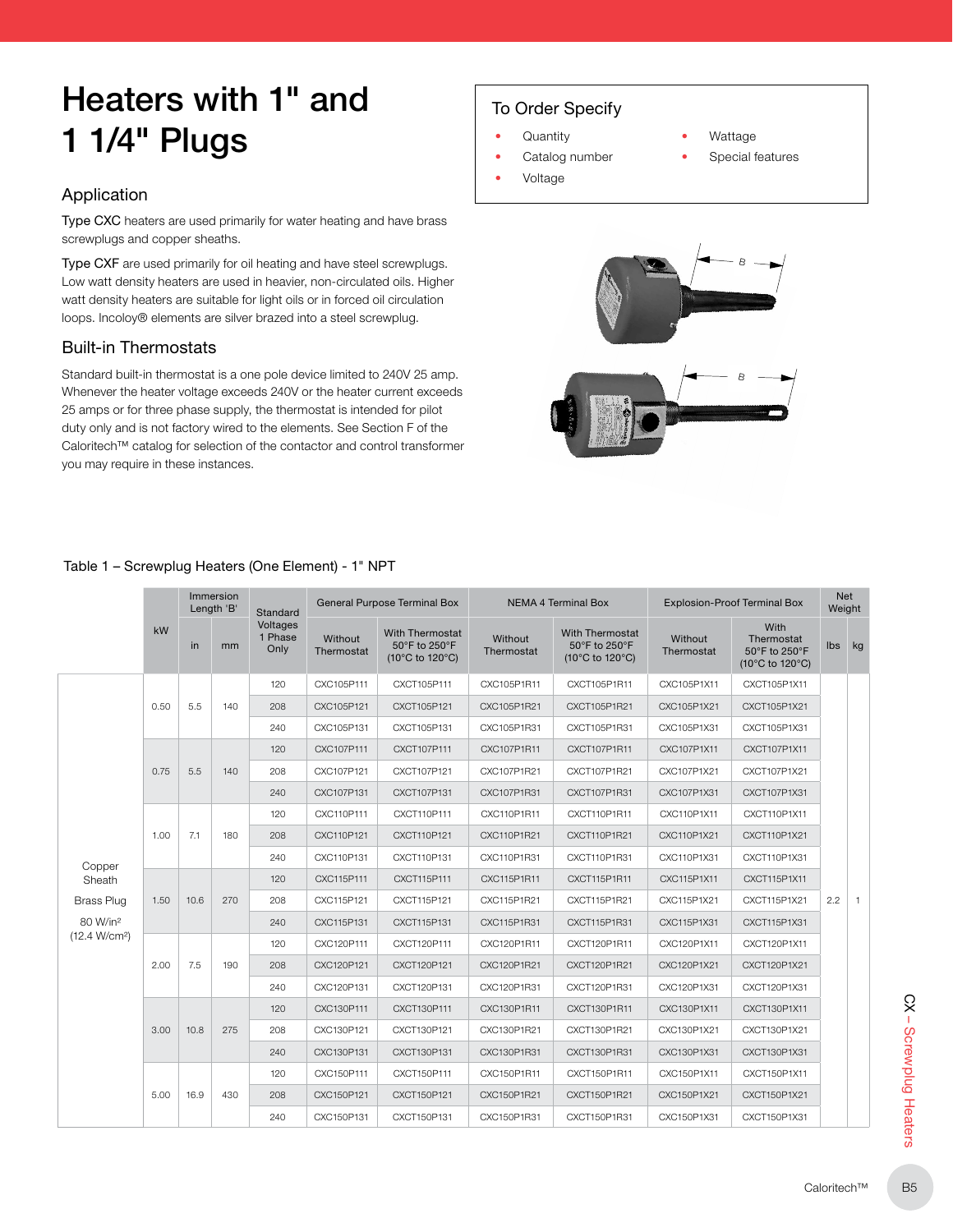|                                                        |      |                | Immersion<br>Length 'B' | Standard                    |                              | General Purpose Terminal Box                               |                                | NEMA 4 Terminal Box                                        |                                | <b>Explosion-Proof Terminal Box</b>                                         |        | Net<br>Weight  |
|--------------------------------------------------------|------|----------------|-------------------------|-----------------------------|------------------------------|------------------------------------------------------------|--------------------------------|------------------------------------------------------------|--------------------------------|-----------------------------------------------------------------------------|--------|----------------|
|                                                        | kW   | in             | mm                      | Voltages<br>1 Phase<br>Only | Without<br>Thermostat        | <b>With Thermostat</b><br>50°F to 250°F<br>(10°C to 120°C) | Without<br>Thermostat          | <b>With Thermostat</b><br>50°F to 250°F<br>(10°C to 120°C) | <b>Without</b><br>Thermostat   | With<br>Thermostat<br>50°F to 250°F<br>$(10^{\circ}$ C to 120 $^{\circ}$ C) | lbs kg |                |
|                                                        |      |                |                         | 120                         | CXF103P111                   | CXFT103P111                                                | CXF103P1R11                    | CXFT103P1R11                                               | CXF103P1X11                    | CXFT103P1X11                                                                |        |                |
|                                                        | 0.30 | 7.5            | 190                     | 208                         | CXF103P121                   | CXFT103P121                                                | CXF103P1R21                    | CXFT103P1R21                                               | CXF103P1X21                    | CXFT103P1X21                                                                | 2.2    | $\overline{1}$ |
|                                                        |      |                |                         | 240                         | CXF103P131                   | CXFT103P131                                                | CXF103P1R31                    | CXFT103P1R31                                               | CXF103P1X31                    | CXFT103P1X31                                                                |        |                |
|                                                        |      |                |                         | 120                         | CXF105P111                   | CXFT105P111                                                | CXF105P1R11                    | CXFT105P1R11                                               | CXF105P1X11                    | CXFT105P1X11                                                                |        |                |
| Steel Plug                                             | 0.50 | 8.9            | 225                     | 208                         | CXF105P121                   | CXFT105P121                                                | CXF105P1R21                    | CXFT105P1R21                                               | CXF105P1X21                    | CXFT105P1X21                                                                | 2.2    | $\overline{1}$ |
| <b>Incoloy®</b>                                        |      |                |                         | 240                         | CXF105P131                   | CXFT105P131                                                | CXF105P1R31                    | CXFT105P1R31                                               | CXF105P1X31                    | CXFT105P1X31                                                                |        |                |
| Sheath                                                 |      |                |                         | 120                         | CXF107P111                   | CXFT107P111                                                | CXF107P1R11                    | CXFT107P1R11                                               | CXF107P1X11                    | CXFT107P1X11                                                                |        |                |
| 23 watts in <sup>2</sup><br>$(3.4 \text{ watts cm}^2)$ | 0.70 | 11             | 280                     | 208                         | CXF107P121                   | CXFT107P121                                                | CXF107P1R21                    | CXFT107P1R21                                               | CXF107P1X21                    | CXFT107P1X21                                                                | 4.4    | $\overline{2}$ |
|                                                        |      |                |                         | 240                         | CXF107P131                   | CXFT107P131                                                | CXF107P1R31                    | CXFT107P1R31                                               | CXF107P1X31                    | CXFT107P1X31                                                                |        |                |
|                                                        |      |                |                         | 120                         | CXF109P111                   | CXFT109P111                                                | CXF109P1R11                    | CXFT109P1R11                                               | CXF109P1X11                    | CXFT109P1X11                                                                |        |                |
|                                                        | 0.90 | 12             | 305                     | 208                         | CXF109P121                   | CXFT109P121                                                | CXF109P1R21                    | CXFT109P1R21                                               | CXF109P1X21                    | CXFT109P1X21                                                                | 4.4    | $\overline{c}$ |
|                                                        |      |                |                         | 240                         | CXF109P131                   | CXFT109P131                                                | CXF109P1R31                    | CXFT109P1R31                                               | CXF109P1X31                    | CXFT109P1X31                                                                |        |                |
|                                                        |      |                |                         | 120                         | CXF101P1511                  | CXFT101P1511                                               | CXF101P15R11                   | CXFT101P15R11                                              | CXF101P15X11                   | CXFT101P15X11                                                               |        |                |
|                                                        | 0.10 | 5              | 127                     | 208                         | CXF101P1521                  | CXFT101P1521                                               | CXF101P15R21                   | CXFT101P15R21                                              | CXF101P15X21                   | CXFT101P15X21                                                               | 2.2    | $\overline{1}$ |
|                                                        |      |                |                         | 240                         | CXF101P1531                  | CXFT101P1531                                               | CXF101P15R31                   | CXFT101P15R31                                              | CXF101P15X31                   | CXFT101P15X31                                                               |        |                |
|                                                        |      |                |                         | 120                         | CXF101P1711                  | CXFT101P1711                                               | CXF101P17R11                   | CXFT101P17R11                                              | CXF101P17X11                   | CXFT101P17X11                                                               |        |                |
|                                                        | 0.15 | $\overline{7}$ | 178                     | 208                         | CXF101P1721                  | CXFT101P1721                                               | CXF101P17R21                   | CXFT101P17R21                                              | CXF101P17X21                   | CXFT101P17X21                                                               | 2.2    | $\overline{1}$ |
|                                                        |      |                |                         | 240                         | CXF101P1731                  | CXFT101P1731                                               | CXF101P17R31                   | CXFT101P17R31                                              | CXF101P17X31                   | CXFT101P17X31                                                               |        |                |
|                                                        |      |                |                         | 120                         | CXF102P111                   | CXFT102P111                                                | CXF102P1R11                    | CXFT102P1R11                                               | CXF102P1X11                    | CXFT102P1X11                                                                |        |                |
|                                                        | 0.20 | 7.5            | 229                     | 208                         | CXF102P121                   | CXFT102P121                                                | CXF102P1R21                    | CXFT102P1R21                                               | CXF102P1X21                    | CXFT102P1X21                                                                | 2.2    | $\overline{1}$ |
|                                                        |      |                |                         | 240                         | CXF102P131                   | CXFT102P131                                                | CXF102P1R31                    | CXFT102P1R31                                               | CXF102P1X31                    | CXFT102P1X31                                                                |        |                |
|                                                        |      |                |                         | 120                         | CXF102P11011                 | CXFT102P11011                                              | CXF102P110R11                  | CXFT102P110R11                                             | CXF102P110X11                  | CXFT102P110X11                                                              |        |                |
|                                                        | 0.25 | 10             | 279                     | 208                         | CXF102P11021                 | CXFT102P11021                                              | CXF102P110R21                  | CXFT102P110R21                                             | CXF102P110X21                  | CXFT102P110X21                                                              | 4.4    |                |
|                                                        |      |                |                         | 240                         | CXF102P11031                 | CXFT102P11031                                              | CXF102P110R31                  | CXFT102P110R31                                             | CXF102P110X31                  | CXFT102P110X31                                                              |        |                |
| Steel Plug                                             |      |                |                         | 120                         | CXF104P111                   | CXFT104P111                                                | CXF104P1R11                    | CXFT104P1R11                                               | CXF104P1X11                    | CXFT104P1X11                                                                |        |                |
| <b>Incoloy®</b><br>Sheath                              | 0.40 | 9.4            | 239                     | 208                         | CXF104P121                   | CXFT104P121                                                | CXF104P1R21                    | CXFT104P1R21                                               | CXF104P1X21                    | CXFT104P1X21                                                                | 4.4    | $\overline{c}$ |
| 15 W/in <sup>2</sup>                                   |      |                |                         | 240                         | CXF104P131                   | CXFT104P131                                                | CXF104P1R31                    | CXFT104P1R31                                               | CXF104P1X31                    | CXFT104P1X31                                                                |        |                |
| (2.3 W/cm <sup>2</sup> )                               |      |                |                         | 120                         | CXF105P11011                 | CXFT105P11011                                              | CXF105P110R11                  | CXFT105P110R11                                             | CXF105P110X11                  | CXFT105P110X11                                                              |        |                |
|                                                        | 0.50 | 10             | 254                     | 208                         | CXF105P11021                 | CXFT105P11021                                              | CXF105P110R21                  | CXFT105P110R21                                             | CXF105P110X21                  | CXFT105P110X21                                                              | 4.4    |                |
|                                                        |      |                |                         | 240                         | CXF105P11031                 | CXFT105P11031                                              | CXF105P110R31                  | CXFT105P110R31                                             | CXF105P110X31                  | CXFT105P110X31                                                              |        |                |
|                                                        |      |                |                         | 120                         | CXF106P111                   | CXFT106P111                                                | CXF106P1R11                    | CXFT106P1R11                                               |                                | CXFT106P1X11                                                                |        |                |
|                                                        | 0.60 | 11             | 279                     | 208                         | CXF106P121                   | CXFT106P121                                                | CXF106P1R21                    | CXFT106P1R21                                               | CXF106P1X11<br>CXF106P1X21     | CXFT106P1X21                                                                | 4.4    | $\overline{c}$ |
|                                                        |      |                |                         |                             |                              |                                                            |                                |                                                            |                                | CXFT106P1X31                                                                |        |                |
|                                                        |      |                |                         | 240                         | CXF106P131                   | CXFT106P131                                                | CXF106P1R31                    | CXFT106P1R31                                               | CXF106P1X31                    |                                                                             |        |                |
|                                                        |      |                |                         | 120                         | CXF107P11511                 | CXFT107P11511                                              | CXF107P115R11                  | CXFT107P115R11                                             | CXF107P115X11                  | CXFT107P115X11                                                              |        |                |
|                                                        | 0.75 | 15             | 381                     | 208                         | CXF107P11521                 | CXFT107P11521                                              | CXF107P115R21                  | CXFT107P115R21                                             | CXF107P115X21                  | CXFT107P115X21                                                              | 4.4    | $\overline{c}$ |
|                                                        |      |                |                         | 240                         | CXF107P11531                 | CXFT107P11531                                              | CXF107P115R31                  | CXFT107P115R31                                             | CXF107P115X31                  | CXFT107P115X31                                                              |        |                |
|                                                        |      |                |                         | 120                         | CXF110P11911                 | CXFT110P11911                                              | CXF110P119R11                  | CXFT110P119R11                                             | CXF110P119X11                  | CXFT110P119X11                                                              |        |                |
|                                                        | 1.0  | 19             | 483                     | 208<br>240                  | CXF110P11921<br>CXF110P11931 | CXFT110P11921<br>CXFT110P11931                             | CXF110P119R21<br>CXF110P119R31 | CXFT110P119R21<br>CXFT110P119R31                           | CXF110P119X21<br>CXF110P119X31 | CXFT110P119X21<br>CXFT110P119X31                                            | 4.4    | $\overline{c}$ |

- Quantity
- Catalog number
- Voltage
- Wattage
- Special features
- 
-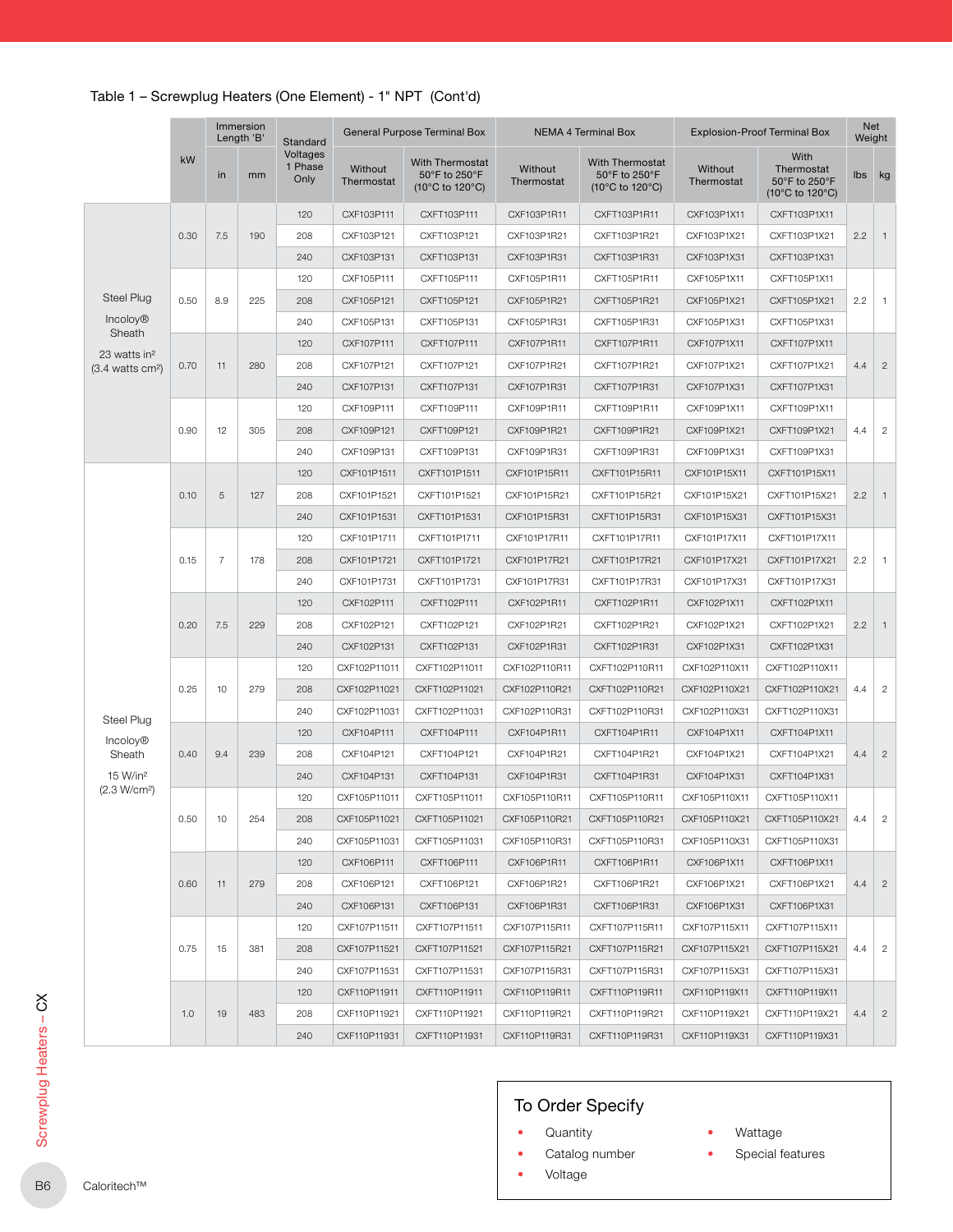## Table 2 – Screwplug Heaters (Two Elements) - 1 ¼" NPT

|                                                   |      |                | Immersion<br>Length 'B' | Standard                    |                       | General Purpose Terminal Box                               |                       | <b>NEMA 4 Terminal Box</b>                                 |                       | <b>Explosion-Proof Terminal Box</b>                        | <b>Net</b><br>Weight |                |
|---------------------------------------------------|------|----------------|-------------------------|-----------------------------|-----------------------|------------------------------------------------------------|-----------------------|------------------------------------------------------------|-----------------------|------------------------------------------------------------|----------------------|----------------|
|                                                   | kW   | in             | mm                      | Voltages<br>1 Phase<br>Only | Without<br>Thermostat | <b>With Thermostat</b><br>50°F to 250°F<br>(10°C to 120°C) | Without<br>Thermostat | <b>With Thermostat</b><br>50°F to 250°F<br>(10°C to 120°C) | Without<br>Thermostat | <b>With Thermostat</b><br>50°F to 250°F<br>(10°C to 120°C) | Ibs                  | kg             |
|                                                   |      |                |                         | 120                         | CXC215P1211           | CXCT215P1211                                               | CXC215P12R11          | CXCT215P12R11                                              | CXC215P12X11          | CXCT215P12X11                                              |                      |                |
| Copper                                            | 1.5  | 5.7            | 145                     | 208                         | CXC215P1221           | CXCT215P1221                                               | CXC215P12R21          | CXCT215P12R21                                              | CXC215P12X21          | CXCT215P12X21                                              | 8.8                  | $\overline{4}$ |
| Sheath                                            |      |                |                         | 240                         | CXC215P1231           | CXCT215P1231                                               | CXC215P12R31          | CXCT215P12R31                                              | CXC215P12X31          | CXCT215P12X31                                              |                      |                |
| <b>Brass Plug</b>                                 |      |                |                         | 120                         | CXC220P1211           | CXCT220P1211                                               | CXC220P12R11          | CXCT220P12R11                                              | CXC220P12X11          | CXCT220P12X11                                              |                      |                |
| 80 W/in <sup>2</sup><br>(12.4 W/cm <sup>2</sup> ) | 2.0  | 7.3            | 285                     | 208                         | CXC220P1221           | CXCT220P1221                                               | CXC220P12R21          | CXCT220P12R21                                              | CXC220P12X21          | CXCT220P12X21                                              | 8.8                  | $\overline{4}$ |
|                                                   |      |                |                         | 240                         | CXC220P1231           | CXCT220P1231                                               | CXC220P12R31          | CXCT220P12R31                                              | CXC220P12X31          | CXCT220P12X31                                              |                      |                |
|                                                   |      |                |                         | 120                         | CXF210P121311         | CXFT210P121311                                             | CXF210P1213R11        | CXFT210P1213R11                                            | CXF210P1213X11        | CXFT210P1213X11                                            |                      |                |
|                                                   | 1.0  | 13             | 330                     | 208                         | CXF210P121321         | CXFT210P121321                                             | CXF210P1213R21        | CXFT210P1213R21                                            | CXF210P1213X21        | CXFT210P1213X21                                            | 8.8                  | $\overline{4}$ |
| <b>Incoloy®</b>                                   |      |                |                         | 240                         | CXF210P121331         | CXFT210P121331                                             | CXF210P1213R31        | CXFT210P1213R31                                            | CXF210P1213X31        | CXFT210P1213X31                                            |                      |                |
| Sheath                                            |      |                |                         | 120                         | CXF215P121811         | CXFT215P121811                                             | CXF215P1218R11        | CXFT215P1218R11                                            | CXF215P1218X11        | CXFT215P1218X11                                            |                      |                |
| Steel Plug                                        | 1.5  | 18             | 457                     | 208                         | CXF215P121821         | CXFT215P121821                                             | CXF215P1218R21        | CXFT215P1218R21                                            | CXF215P1218X21        | CXFT215P1218X21                                            | 11                   | $\,$ 5 $\,$    |
| 23 W/in <sup>2</sup>                              |      |                |                         | 240                         | CXF215P121831         | CXFT215P121831                                             | CXF215P1218R31        | CXFT215P1218R31                                            | CXF215P1218X31        | CXFT215P1218X31                                            |                      |                |
| (3.4 W/cm <sup>2</sup> )                          |      |                |                         | 120                         | CXF220P122411         | CXFT220P122411                                             | CXF220P1224R11        | CXFT220P1224R11                                            | CXF220P1224X11        | CXFT215P1218X11                                            |                      |                |
|                                                   | 2.0  | 24             | 610                     | 208                         | CXF220P122421         | CXFT220P122421                                             | CXF220P1224R21        | CXFT220P1224R21                                            | CXF220P1224X21        | CXFT215P1218X21                                            | 11                   | $\,$ 5 $\,$    |
|                                                   |      |                |                         | 240                         | CXF220P122431         | CXFT220P122431                                             | CXF220P1224R31        | CXFT220P1224R31                                            | CXF220P1218X31        | CXFT215P1218X31                                            |                      |                |
|                                                   |      |                |                         | 120                         | CXF202P12511          | CXFT202P12511                                              | CXF202P125R11         | CXFT202P125R11                                             | CXF202P125X11         | CXFT202P125X11                                             |                      |                |
|                                                   | 0.20 | 5              | 127                     | 208                         | CXF202P12521          | CXFT202P12521                                              | CXF202P125R21         | CXFT202P125R21                                             | CXF202P125X21         | CXFT202P125X21                                             | 8.8                  | $\overline{4}$ |
|                                                   |      |                |                         | 240                         | CXF202P12531          | CXFT202P12531                                              | CXF202P125R31         | CXFT202P125R31                                             | CXF202P125X31         | CXFT202P125X31                                             |                      |                |
|                                                   |      |                |                         | 120                         | CXF203P12711          | CXFT203P12711                                              | CXF203P127R11         | CXFT203P127R11                                             | CXF203P127X11         | CXFT203P127X11                                             |                      |                |
|                                                   | 0.30 | $\overline{7}$ | 178                     | 208                         | CXF203P12721          | CXFT203P12721                                              | CXF203P127R21         | CXFT203P127R21                                             | CXF203P127X21         | CXFT203P127X21                                             | 8.8                  | $\overline{4}$ |
|                                                   |      |                |                         | 240                         | CXF203P12731          | CXFT203P12731                                              | CXF203P127R31         | CXFT203P127R31                                             | CXF203P127X31         | CXFT203P127X31                                             |                      |                |
|                                                   |      |                |                         | 120                         | CXF204P12911          | CXFT204P12911                                              | CXF204P129R11         | CXFT204P129R11                                             | CXF204P129X11         | CXFT204P129X11                                             |                      |                |
|                                                   | 0.40 | 9              | 229                     | 208                         | CXF204P12921          | CXFT204P12921                                              | CXF204P129R21         | CXFT204P129R21                                             | CXF204P129X21         | CXFT204P129X21                                             | 8.8                  | $\overline{4}$ |
|                                                   |      |                |                         | 240                         | CXF204P12931          | CXFT204P12931                                              | CXF204P129R31         | CXFT204P129R31                                             | CXF204P129X31         | CXFT204P129X31                                             |                      |                |
|                                                   |      |                |                         | 120                         | CXF205P121111         | CXFT205P121111                                             | CXF205P1211R11        | CXFT205P1211R11                                            | CXF205P1211X11        | CXFT205P1211X11                                            |                      |                |
| <b>Incoloy®</b>                                   | 0.50 | 11             | 279                     | 208                         | CXF205P121121         | CXFT205P121121                                             | CXF205P1211R21        | CXFT205P1211R21                                            | CXF205P1211X21        | CXFT205P1211X21                                            | 8.8                  | $\overline{4}$ |
| Sheath                                            |      |                |                         | 240                         | CXF205P121131         | CXFT205P121131                                             | CXF205P1211R31        | CXFT205P1211R31                                            | CXF205P1211X31        | CXFT205P1211X31                                            |                      |                |
| <b>Steel Plug</b>                                 |      |                |                         | 120                         | CXF206P1211           | CXFT206P1211                                               | CXF206P12R11          | CXFT206P12R11                                              | CXF206P12X11          | CXFT206P12X11                                              |                      |                |
| 15 W/in <sup>2</sup><br>(2.3 W/cm <sup>2</sup> )  | 0.60 | 11             | 279                     | 208                         | CXF206P1221           | CXFT206P1221                                               | CXF206P12R21          | CXFT206P12R21                                              | CXF206P12X21          | CXFT206P12X21                                              | 11                   | 5              |
|                                                   |      |                |                         | 240                         | CXF206P1231           | CXFT206P1231                                               | CXF206P12R31          | CXFT206P12R31                                              | CXF206P12X31          | CXFT206P12X31                                              |                      |                |
|                                                   |      |                |                         | 120                         | CXF207P121511         | CXFT207P121511                                             | CXF207P1215R11        | CXFT207P1215R11                                            | CXF207P1215X11        | CXFT207P1215X11                                            |                      |                |
|                                                   | 0.75 | 15             | 381                     | 208                         | CXF207P121521         | CXFT207P121521                                             | CXF207P1215R21        | CXFT207P1215R21                                            | CXF207P1215X21        | CXFT207P1215X21                                            | 11                   | 5              |
|                                                   |      |                |                         | 240                         | CXF207P121531         | CXFT207P121531                                             | CXF207P1215R31        | CXFT207P1215R31                                            | CXF207P1215X31        | CXFT207P1215X31                                            |                      |                |
|                                                   |      |                |                         | 120                         | CXF210P121911         | CXFT210P121911                                             | CXF210P1219R11        | CXFT210P1219R11                                            | CXF210P1219X11        | CXFT210P1219X11                                            |                      |                |
|                                                   | 1.0  | 19             | 483                     | 208                         | CXF210P121921         | CXFT210P121921                                             | CXF210P1219R21        | CXFT210P1219R21                                            | CXF210P1219X21        | CXFT210P1219X21                                            | 13.2                 | 6              |
|                                                   |      |                |                         | 240                         | CXF210P121931         | CXFT210P121931                                             | CXF210P1219R31        | CXFT210P1219R31                                            | CXF210P1219X31        | CXFT210P1219X31                                            |                      |                |
|                                                   |      |                |                         | 120                         | CXF215P122711         | CXFT215P122711                                             | CXF215P1227R11        | CXFT215P1227R11                                            | CXF215P1227X11        | CXFT215P1227X11                                            |                      |                |
|                                                   | 1.5  | 27             | 686                     | 208                         | CXF215P122721         | CXFT215P122721                                             | CXF215P1227R21        | CXFT215P1227R21                                            | CXF215P1227X21        | CXFT215P1227X21                                            | $13.2 \mid 6$        |                |
|                                                   |      |                |                         | 240                         | CXF215P122731         | CXFT215P122731                                             | CXF215P1227R31        | CXFT215P1227R31                                            | CXF215P1227X31        | CXFT215P1227X31                                            |                      |                |
|                                                   |      |                |                         |                             |                       |                                                            |                       |                                                            |                       |                                                            |                      |                |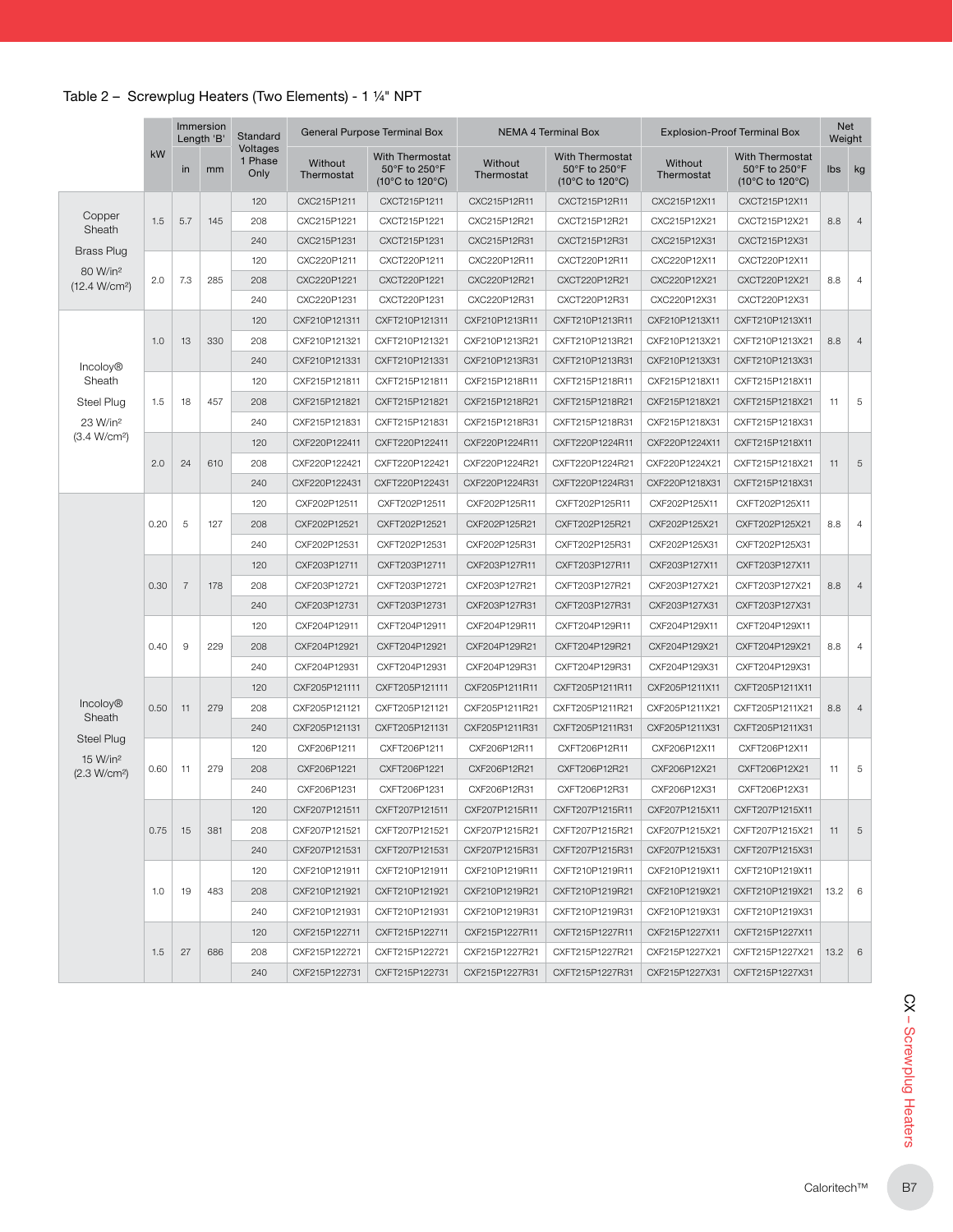## Heaters with 2" and 2 1/2" Plugs

## Application

Type CXC heaters are used primarily for water heating and have brass screwplugs and copper sheaths.

Type CXF are used primarily for oil heating and have steel screwplugs. Low watt density heaters are used in heavier, non-circulated oils. Higher watt density heaters are suitable for light oils or in forced oil circulation loops. Incoloy® elements are silver brazed into a steel screwplug.

Type CXI heaters are used primarily for heating mildly corrosive solutions and use higher density Incoloy® elements welded into a stainless steel screwplug.

## Built-in Thermostats

Standard built-in thermostat is a one pole device limited to 240V 25 amp. Whenever the heater voltage exceeds 240V or the heater current exceeds 25 amps or for three phase supply, the thermostat is intended for pilot duty only and is not factory wired to the elements. See Section F of the Caloritech™ catalog for selection of the contactor and control transformer you may require in these instances.

- **Quantity**
- Catalog number
- Voltage
- **Wattage**
- Special features



#### Table 3 – Screwplug Heaters (Two Elements) - 2" NPT

|                                 |     |      | Immersion<br>Length 'B' | Standard                    |                       | <b>General Purpose Terminal Box</b>                        |                              | <b>NEMA 4 Terminal Box</b>                                 |                       | <b>Explosion-Proof Terminal Box</b>                        |     | Net<br>Weight  |
|---------------------------------|-----|------|-------------------------|-----------------------------|-----------------------|------------------------------------------------------------|------------------------------|------------------------------------------------------------|-----------------------|------------------------------------------------------------|-----|----------------|
|                                 | kW  | in   | mm                      | Voltages<br>1 Phase<br>Only | Without<br>Thermostat | <b>With Thermostat</b><br>50°F to 250°F<br>(10°C to 120°C) | <b>Without</b><br>Thermostat | <b>With Thermostat</b><br>50°F to 250°F<br>(10°C to 120°C) | Without<br>Thermostat | <b>With Thermostat</b><br>50°F to 250°F<br>(10°C to 120°C) | Ibs | kg             |
|                                 |     |      |                         | 120                         | CXC215P211            | CXCT215P211                                                | CXC215P2R11                  | CXCT215P2R11                                               | CXC215P2X11           | CXCT215P2X11                                               |     |                |
|                                 |     |      |                         | 208                         | CXC215P221            | CXCT215P221                                                | CXC215P2R21                  | CXCT215P2R21                                               | CXC215P2X21           | CXCT215P2X21                                               |     |                |
|                                 | 1.5 | 7.9  | 201                     | 240                         | CXC215P231            | CXCT215P231                                                | CXC215P2R31                  | CXCT215P2R31                                               | CXC215P2X31           | CXCT215P2X31                                               | 8.8 | $\overline{4}$ |
|                                 |     |      |                         | 480                         | CXC215P271            | CXCT215P271                                                | CXC215P2R71                  | CXCT215P2R71                                               | CXC215P2X71           | CXCT215P2X71                                               |     |                |
|                                 |     |      |                         | 600                         | CXC215P281            | CXCT215P281                                                | CXC215P2R81                  | CXCT215P2R81                                               | CXC215P2X81           | CXCT215P2X81                                               |     |                |
| Copper                          |     |      |                         | 120                         | CXC220P211            | CXCT220P211                                                | CXC220P2R11                  | CXCT220P2R11                                               | CXC220P2X11           | CXCT220P2X11                                               |     |                |
| Sheath                          |     |      |                         | 208                         | CXC220P221            | CXCT220P221                                                | CXC220P2R21                  | CXCT220P2R21                                               | CXC220P2X21           | CXCT220P2X21                                               |     |                |
| <b>Brass Plug</b>               | 2.0 | 7.9  | 201                     | 240                         | CXC220P231            | CXCT220P231                                                | CXC220P2R31                  | CXCT220P2R31                                               | CXC220P2X31           | CXCT220P2X31                                               | 8.8 | $\overline{4}$ |
| 54 to 60 W/in <sup>2</sup>      |     |      |                         | 480                         | CXC220P271            | CXCT220P271                                                | CXC220P2R71                  | CXCT220P2R71                                               | CXC220P2X71           | CXCT220P2X71                                               |     |                |
| (8.3 to 9.3 W/cm <sup>2</sup> ) |     |      |                         | 600                         | CXC220P281            | CXCT220P281                                                | CXC220P2R81                  | CXCT220P2R81                                               | CXC220P2X81           | CXCT220P2X81                                               |     |                |
|                                 |     |      |                         | 120                         | CXC230P211            | CXCT230P211                                                | CXC230P2R11                  | CXCT230P2R11                                               | CXC230P2X11           | CXCT230P2X11                                               |     |                |
|                                 |     |      |                         | 208                         | CXC230P221            | CXCT230P221                                                | CXC230P2R21                  | CXCT230P2R21                                               | CXC230P2X21           | CXCT230P2X21                                               |     |                |
|                                 | 3.0 | 11.8 | 300                     | 240                         | CXC230P231            | CXCT230P231                                                | CXC230P2R31                  | CXCT230P2R31                                               | CXC230P2X31           | CXCT230P2X31                                               | 11  | -5             |
|                                 |     |      |                         | 480                         | CXC230P271            | CXCT230P271                                                | CXC230P2R71                  | CXCT230P2R71                                               | CXC230P2X71           | CXCT230P2X71                                               |     |                |
|                                 |     |      |                         | 600                         | CXC230P281            | CXCT230P281                                                | CXC230P2R81                  | CXCT230P2R81                                               | CXC230P2X81           | CXCT230P2X81                                               |     |                |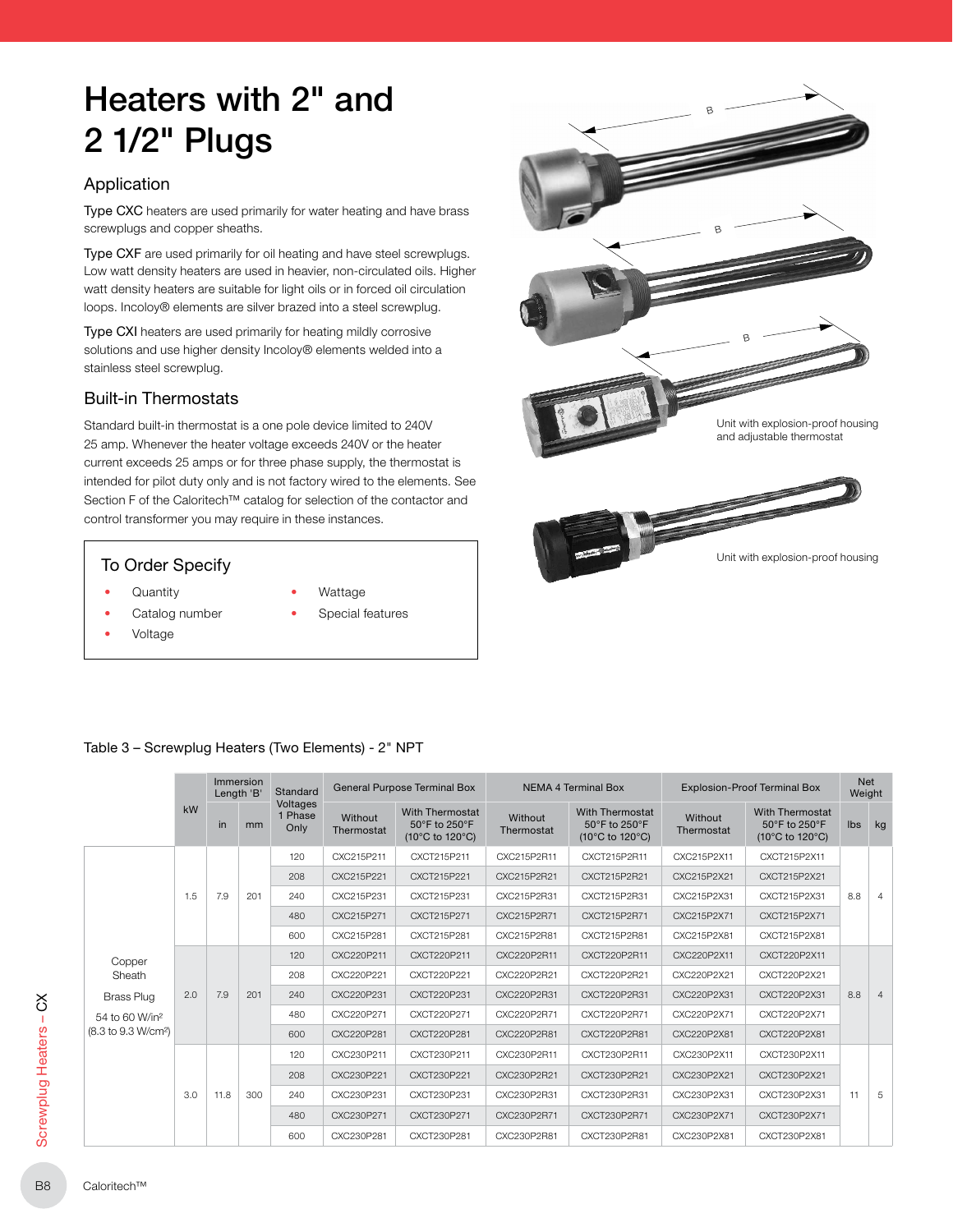|                                 |                                                                                                     | Immersion<br>Length 'B'<br>in<br>17.7<br>21.7<br>551<br>25.6<br>650<br>32.5 |      | Standard<br>Voltages |                       | General Purpose Terminal Box                        |                       | <b>NEMA 4 Terminal Box</b>                                                      |                       | <b>Explosion-Proof Terminal Box</b>                        | Net<br>Weight  |                |
|---------------------------------|-----------------------------------------------------------------------------------------------------|-----------------------------------------------------------------------------|------|----------------------|-----------------------|-----------------------------------------------------|-----------------------|---------------------------------------------------------------------------------|-----------------------|------------------------------------------------------------|----------------|----------------|
|                                 |                                                                                                     |                                                                             | mm   | 1 Phase<br>Only      | Without<br>Thermostat | With Thermostat<br>50°F to 250°F<br>(10°C to 120°C) | Without<br>Thermostat | <b>With Thermostat</b><br>50°F to 250°F<br>$(10^{\circ}$ C to 120 $^{\circ}$ C) | Without<br>Thermostat | <b>With Thermostat</b><br>50°F to 250°F<br>(10°C to 120°C) | lbs            | kg             |
|                                 |                                                                                                     |                                                                             |      | 208                  | CXC240P221            | CXCT240P221                                         | CXC240P2R21           | CXCT240P2R21                                                                    | CXC240P2X21           | CXCT240P2X21                                               |                |                |
|                                 |                                                                                                     |                                                                             | 450  | 240                  | CXC240P231            | CXCT240P231                                         | CXC240P2R31           | CXCT240P2R31                                                                    | CXC240P2X31           | CXCT240P2X31                                               | 11             | 5              |
|                                 |                                                                                                     |                                                                             |      | 480                  | CXC240P271            | CXCT240P271                                         | CXC240P2R71           | CXCT240P2R71                                                                    | CXC240P2X71           | CXCT240P2X71                                               |                |                |
|                                 |                                                                                                     |                                                                             |      | 600                  | CXC240P281            | CXCT240P281                                         | CXC240P2R81           | CXCT240P2R81                                                                    | CXC240P2X81           | CXCT240P2X81                                               |                |                |
|                                 |                                                                                                     |                                                                             |      | 208                  | CXC250P221            | CXCT250P221                                         | CXC250P2R21           | CXCT250P2R21                                                                    | CXC250P2X21           | CXCT250P2X21                                               |                |                |
|                                 |                                                                                                     |                                                                             |      | 240                  | CXC250P231            | CXCT250P231                                         | CXC250P2R31           | CXCT250P2R31                                                                    | CXC250P2X31           | CXCT250P2X31                                               | 11             | 5              |
|                                 |                                                                                                     |                                                                             |      | 480                  | CXC250P271            | CXCT250P271                                         | CXC250P2R71           | CXCT250P2R71                                                                    | CXC250P2X71           | CXCT250P2X71                                               |                |                |
|                                 |                                                                                                     |                                                                             |      | 600                  | CXC250P281            | CXCT250P281                                         | CXC250P2R81           | CXCT250P2R81                                                                    | CXC250P2X81           | CXCT250P2X81                                               |                |                |
|                                 | 4.0<br>5.0<br>6.0<br>8.0<br>10.0<br>39.4<br>12.0<br>47.2<br>7.9<br>1.5<br>2.0<br>7.9<br>3.0<br>11.8 |                                                                             | 208  | CXC260P221           | CXCT260P221           | CXC260P2R21                                         | CXCT260P2R21          | CXC260P2X21                                                                     | CXCT260P2X21          |                                                            |                |                |
|                                 |                                                                                                     |                                                                             | 240  | CXC260P231           | CXCT260P231           | CXC260P2R31                                         | CXCT260P2R31          | CXC260P2X31                                                                     | CXCT260P2X31          | 13.2                                                       | 6              |                |
| Copper                          |                                                                                                     | 4.0<br>17.7                                                                 |      | 480                  | CXC260P271            | CXCT260P271                                         | CXC260P2R71           | CXCT260P2R71                                                                    | CXC260P2X71           | CXCT260P2X71                                               |                |                |
|                                 | kW<br>Sheath<br>Incoloy <sup>®</sup>                                                                |                                                                             | 600  | CXC260P281           | CXCT260P281           | CXC260P2R81                                         | CXCT260P2R81          | CXC260P2X81                                                                     | CXCT260P2X81          |                                                            |                |                |
| <b>Brass Plug</b>               |                                                                                                     |                                                                             | 208  | CXC280P221           | CXCT280P221           | CXC280P2R21                                         | CXCT280P2R21          | CXC280P2X21                                                                     | CXCT280P2X21          |                                                            |                |                |
| 54 to 60 W/in <sup>2</sup>      |                                                                                                     |                                                                             | 240  | CXC280P231           | CXCT280P231           | CXC280P2R31                                         | CXCT280P2R31          | CXC280P2X31                                                                     | CXCT280P2X31          |                                                            |                |                |
| (8.3 to 9.3 W/cm <sup>2</sup> ) |                                                                                                     | 826                                                                         | 480  | CXC280P271           | CXCT280P271           | CXC280P2R71                                         | CXCT280P2R71          | CXC280P2X71                                                                     | CXCT280P2X71          | 13.2                                                       | 6              |                |
|                                 |                                                                                                     |                                                                             | 600  | CXC280P281           | CXCT280P281           | CXC280P2R81                                         | CXCT280P2R81          | CXC280P2X81                                                                     | CXCT280P2X81          |                                                            |                |                |
|                                 |                                                                                                     |                                                                             | 208  | CXC2100P221          | CXCT2100P221          | CXC2100P2R21                                        | CXCT2100P2R21         | CXC2100P2X21                                                                    | CXCT2100P2X21         |                                                            |                |                |
|                                 |                                                                                                     |                                                                             | 240  | CXC2100P231          | CXCT2100P231          | CXC2100P2R31                                        | CXCT2100P2R31         | CXC2100P2X31                                                                    | CXCT2100P2X31         |                                                            |                |                |
|                                 |                                                                                                     |                                                                             | 1001 | 480                  | CXC2100P271           | CXCT2100P271                                        | CXC2100P2R71          | CXCT2100P2R71                                                                   | CXC2100P2X71          | CXCT2100P2X71                                              | 15.4           | $\overline{7}$ |
|                                 |                                                                                                     |                                                                             |      | 600                  | CXC2100P281           | CXCT2100P281                                        | CXC2100P2R81          | CXCT2100P2R81                                                                   | CXC2100P2X81          | CXCT2100P2X81                                              |                |                |
|                                 |                                                                                                     |                                                                             |      | 208                  | CXC2120P221           | CXCT2120P221                                        | CXC2120P2R21          | CXCT2120P2R21                                                                   | CXC2120P2X21          | CXCT2120P2X21                                              |                |                |
|                                 |                                                                                                     |                                                                             |      |                      |                       |                                                     |                       |                                                                                 |                       |                                                            |                |                |
|                                 |                                                                                                     |                                                                             | 1199 | 240                  | CXC2120P231           | CXCT2120P231                                        | CXC2120P2R31          | CXCT2120P2R31                                                                   | CXC2120P2X31          | CXCT2120P2X31                                              | 15.4           | $\overline{7}$ |
|                                 |                                                                                                     |                                                                             |      | 480                  | CXC2120P271           | CXCT2120P271                                        | CXC2120P2R71          | CXCT2120P2R71                                                                   | CXC2120P2X71          | CXCT2120P2X71                                              |                |                |
|                                 |                                                                                                     |                                                                             |      | 600                  | CXC2120P281           | CXCT2120P281                                        | CXC2120P2R81          | CXCT2120P2R81                                                                   | CXC2120P2X81          | CXCT2120P2X81                                              |                |                |
|                                 |                                                                                                     |                                                                             |      | 120                  | CXI215P211            | CXIT215P211                                         | CXI215P2R11           | CXIT215P2R11                                                                    | CXI215P2X11           | CXIT215P2X11                                               |                |                |
|                                 |                                                                                                     |                                                                             | 208  | CXI215P221           | CXIT215P221           | CXI215P2R21                                         | CXIT215P2R21          | CXI215P2X21                                                                     | CXIT215P2X21          |                                                            |                |                |
|                                 |                                                                                                     | 201                                                                         | 240  | CXI215P231           | CXIT215P231           | CXI215P2R31                                         | CXIT215P2R31          | CXI215P2X31                                                                     | CXIT215P2X31          | 8.8                                                        | $\overline{4}$ |                |
|                                 |                                                                                                     |                                                                             |      | 480                  | CXI215P271            | CXIT215P271                                         | CXI215P2R71           | CXIT215P2R71                                                                    | CXI215P2X71           | CXIT215P2X71                                               |                |                |
|                                 |                                                                                                     |                                                                             | 600  | CXI215P281           | CXIT215P281           | CXI215P2R81                                         | CXIT215P2R81          | CXI215P2X81                                                                     | CXIT215P2X81          |                                                            |                |                |
|                                 |                                                                                                     |                                                                             |      | 120                  | CXI220P211            | CXIT220P211                                         | CXI220P2R11           | CXIT220P2R11                                                                    | CXI220P2X11           | CXIT220P2X11                                               |                |                |
|                                 |                                                                                                     |                                                                             |      | 208                  | CXI220P221            | CXIT220P221                                         | CXI220P2R21           | CXIT220P2R21                                                                    | CXI220P2X21           | CXIT220P2X21                                               |                |                |
|                                 |                                                                                                     |                                                                             | 201  | 240                  | CXI220P231            | CXIT220P231                                         | CXI220P2R31           | CXIT220P2R31                                                                    | CXI220P2X31           | CXIT220P2X31                                               | 8.8            | 4              |
|                                 |                                                                                                     |                                                                             |      | 480                  | CXI220P271            | CXIT220P271                                         | CXI220P2R71           | CXIT220P2R71                                                                    | CXI220P2X71           | CXIT220P2X71                                               |                |                |
|                                 |                                                                                                     |                                                                             |      | 600                  | CXI220P281            | CXIT220P281                                         | CXI220P2R81           | CXIT220P2R81                                                                    | CXI220P2X81           | CXIT220P2X81                                               |                |                |
| Sheath                          |                                                                                                     |                                                                             |      | 120                  | CXI230P211            | CXIT230P211                                         | CXI230P2R11           | CXIT230P2R11                                                                    | CXI230P2X11           | CXIT230P2X11                                               |                |                |
| Stainless Plug                  |                                                                                                     |                                                                             |      | 208                  | CXI230P221            | CXIT230P221                                         | CXI230P2R21           | CXIT230P2R21                                                                    | CXI230P2X21           | CXIT230P2X21                                               |                |                |
| 54 to 60 W/in <sup>2</sup>      |                                                                                                     |                                                                             | 300  | 240                  | CXI230P231            | CXIT230P231                                         | CXI230P2R31           | CXIT230P2R31                                                                    | CXI230P2X31           | CXIT230P2X31                                               | 11             | 5              |
| (8.3 to 9.3 W/cm <sup>2</sup> ) |                                                                                                     |                                                                             |      | 480                  | CXI230P271            | CXIT230P271                                         | CXI230P2R71           | CXIT230P2R71                                                                    | CXI230P2X71           | CXIT230P2X71                                               |                |                |
|                                 |                                                                                                     |                                                                             | 600  | CXI230P281           | CXIT230P281           | CXI230P2R81                                         | CXIT230P2R81          | CXI230P2X81                                                                     | CXIT230P2X81          |                                                            |                |                |
|                                 |                                                                                                     |                                                                             |      | 208                  | CXI240P221            | CXIT240P221                                         | CXI240P2R21           | CXIT240P2R21                                                                    | CXI240P2X21           | CXIT240P2X21                                               |                |                |
|                                 |                                                                                                     |                                                                             |      | 240                  |                       |                                                     |                       |                                                                                 |                       |                                                            |                |                |
|                                 |                                                                                                     |                                                                             | 450  |                      | CXI240P231            | CXIT240P231                                         | CXI240P2R31           | CXIT240P2R31                                                                    | CXI240P2X31           | CXIT240P2X31                                               | 11             | 5              |
|                                 |                                                                                                     |                                                                             |      | 480                  | CXI240P271            | CXIT240P271                                         | CXI240P2R71           | CXIT240P2R71                                                                    | CXI240P2X71           | CXIT240P2X71                                               |                |                |
|                                 |                                                                                                     |                                                                             |      | 600                  | CXI240P281            | CXIT240P281                                         | CXI240P2R81           | CXIT240P2R81                                                                    | CXI240P2X81           | CXIT240P2X81                                               |                |                |
|                                 |                                                                                                     |                                                                             |      | 208                  | CXI250P221            | CXIT250P221                                         | CXI250P2R21           | CXIT250P2R21                                                                    | CXI250P2X21           | CXIT250P2X21                                               |                |                |
|                                 | 5.0                                                                                                 | 21.7                                                                        | 551  | 240                  | CXI250P231            | CXIT250P231                                         | CXI250P2R31           | CXIT250P2R31                                                                    | CXI250P2X31           | CXIT250P2X31                                               | 13.2           | 6              |
|                                 |                                                                                                     |                                                                             |      | 480                  | CXI250P271            | CXIT250P271                                         | CXI250P2R71           | CXIT250P2R71                                                                    | CXI250P2X71           | CXIT250P2X71                                               |                |                |
|                                 |                                                                                                     |                                                                             |      | 600                  | CXI250P281            | CXIT250P281                                         | CXI250P2R81           | CXIT250P2R81                                                                    | CXI250P2X81           | CXIT250P2X81                                               |                |                |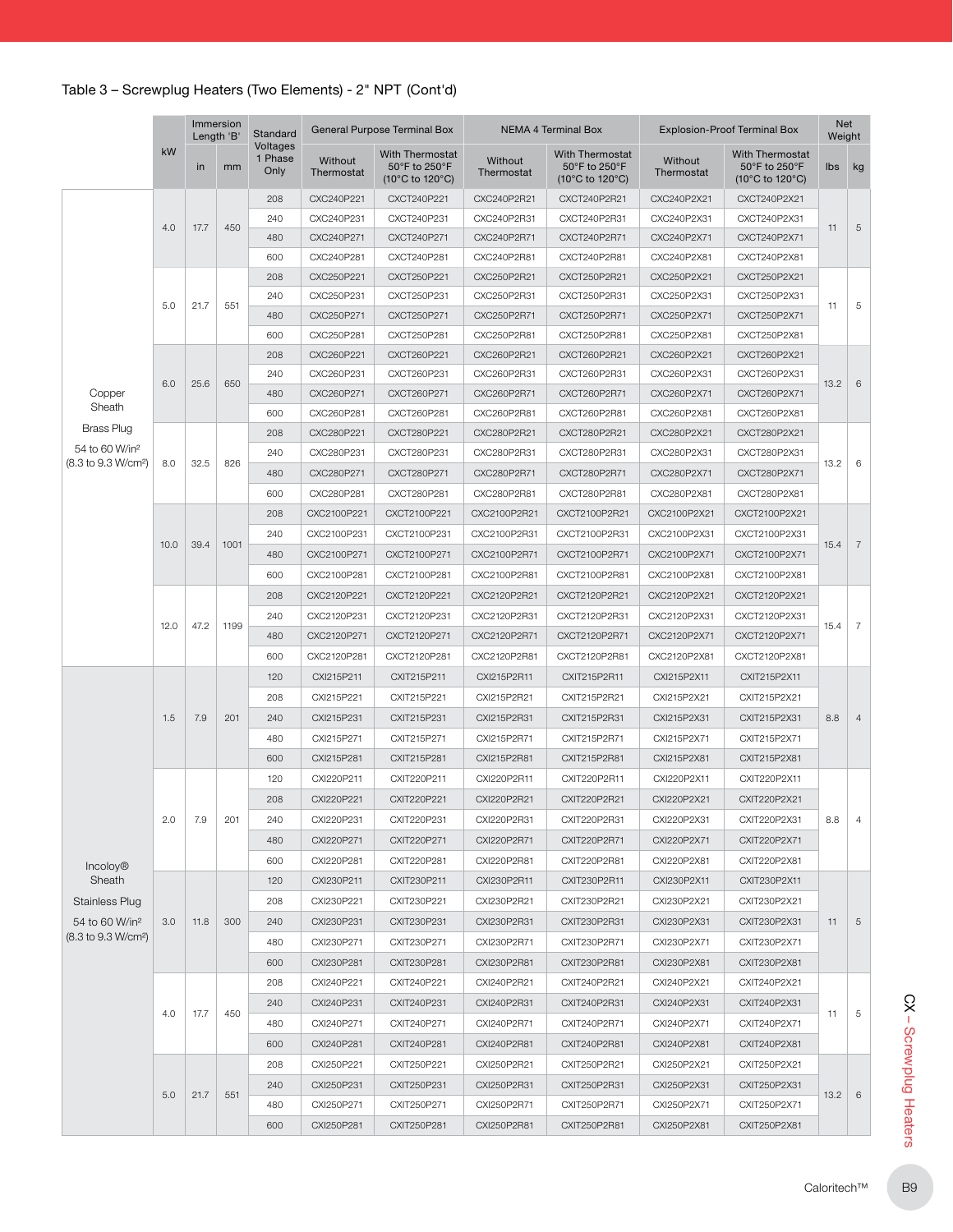|                                                               |      |      | Immersion<br>Length 'B' | Standard                    |                       | General Purpose Terminal Box                        |                       | NEMA 4 Terminal Box                                        |                       | <b>Explosion-Proof Terminal Box</b>                 | Weight     |
|---------------------------------------------------------------|------|------|-------------------------|-----------------------------|-----------------------|-----------------------------------------------------|-----------------------|------------------------------------------------------------|-----------------------|-----------------------------------------------------|------------|
|                                                               | kW   | in   | mm                      | Voltages<br>1 Phase<br>Only | Without<br>Thermostat | With Thermostat<br>50°F to 250°F<br>(10°C to 120°C) | Without<br>Thermostat | <b>With Thermostat</b><br>50°F to 250°F<br>(10°C to 120°C) | Without<br>Thermostat | With Thermostat<br>50°F to 250°F<br>(10°C to 120°C) | Ibs        |
|                                                               |      |      |                         | 208                         | CXI260P221            | CXIT260P221                                         | CXI260P2R21           | CXIT260P2R21                                               | CXI260P2X21           | CXIT260P2X21                                        |            |
|                                                               |      |      |                         | 240                         | CXI260P231            | CXIT260P231                                         | CXI260P2R31           | CXIT260P2R31                                               | CXI260P2X31           | CXIT260P2X31                                        |            |
|                                                               | 6.0  | 25.6 | 650                     | 480                         | CXI260P271            | CXIT260P271                                         | CXI260P2R71           | CXIT260P2R71                                               | CXI260P2X71           | CXIT260P2X71                                        | 13.2       |
|                                                               |      |      |                         | 600                         | CXI260P281            | CXIT260P281                                         | CXI260P2R81           | CXIT260P2R81                                               | CXI260P2X81           | CXIT260P2X81                                        |            |
|                                                               |      |      |                         | 208                         | CXI280P221            | CXIT280P221                                         | CXI280P2R21           | CXIT280P2R21                                               | CXI280P2X21           | CXIT280P2X21                                        |            |
|                                                               |      |      |                         | 240                         | CXI280P231            | CXIT280P231                                         | CXI280P2R31           | CXIT280P2R31                                               | CXI280P2X31           | CXIT280P2X31                                        |            |
| <b>Incoloy®</b>                                               | 8.0  | 32.5 | 826                     | 480                         | CXI280P271            | CXIT280P271                                         | CXI280P2R71           | CXIT280P2R71                                               | CXI280P2X71           | CXIT280P2X71                                        | 13.2       |
| Sheath                                                        |      |      |                         | 600                         | CXI280P281            | CXIT280P281                                         | CXI280P2R81           | CXIT280P2R81                                               | CXI280P2X81           | CXIT280P2X81                                        |            |
| <b>Stainless Plug</b>                                         |      |      |                         | 208                         | CXI2100P221           | CXIT2100P221                                        | CXI2100P2R21          | CXIT2100P2R21                                              | CXI2100P2X21          | CXIT2100P2X21                                       |            |
| 54 to 60 W/in <sup>2</sup><br>(8.3 to 9.3 W/cm <sup>2</sup> ) |      |      |                         | 240                         | CXI2100P231           | CXIT2100P231                                        | CXI2100P2R31          | CXIT2100P2R31                                              | CXI2100P2X31          | CXIT2100P2X31                                       |            |
|                                                               | 10.0 | 39.4 | 1001                    | 480                         | CXI2100P271           | CXIT2100P271                                        | CXI2100P2R71          | CXIT2100P2R71                                              | CXI2100P2X71          | CXIT2100P2X71                                       | 15.4       |
|                                                               |      |      |                         | 600                         | CXI2100P281           | CXIT2100P281                                        | CXI2100P2R81          | CXIT2100P2R81                                              | CXI2100P2X81          | CXIT2100P2X81                                       |            |
|                                                               |      |      |                         | 208                         | CXI2120P221           | CXIT2120P221                                        | CXI2120P2R21          | CXIT2120P2R21                                              | CXI2120P2X21          | CXIT2120P2X21                                       |            |
|                                                               |      |      |                         | 240                         | CXI2120P231           | CXIT2120P231                                        | CXI2120P2R31          | CXIT2120P2R31                                              | CXI2120P2X31          | CXIT2120P2X31                                       |            |
|                                                               | 12.0 | 47.2 | 1199                    | 480                         | CXI2120P271           | CXIT2120P271                                        | CXI2120P2R71          | CXIT2120P2R71                                              | CXI2120P2X71          | CXIT2120P2X71                                       | 15.4       |
|                                                               |      |      |                         | 600                         | CXI2120P281           | CXIT2120P281                                        | CXI2120P2R81          | CXIT2120P2R81                                              | CXI2120P2X81          | CXIT2120P2X81                                       |            |
|                                                               |      |      |                         | 120                         | CXF215P21411          | CXFT215P21411                                       | CXF215P214R11         | CXFT215P214R11                                             | CXF215P214X11         | CXFT215P214X11                                      |            |
|                                                               |      |      |                         | 208                         | CXF215P21421          | CXFT215P21421                                       | CXF215P214R21         | CXFT215P214R21                                             | CXF215P214X21         | CXFT215P214X21                                      |            |
|                                                               | 1.5  | 14   | 356                     | 240                         | CXF215P21431          | CXFT215P21431                                       | CXF215P214R31         | CXFT215P214R31                                             | CXF215P214X31         | CXFT215P214X31                                      |            |
|                                                               |      |      |                         | 480                         | CXF215P21471          | CXFT215P21471                                       | CXF215P214R71         | CXFT215P214R71                                             | CXF215P214X71         | CXFT215P214X71                                      |            |
|                                                               |      |      |                         | 600                         | CXF215P21481          | CXFT215P21481                                       | CXF215P214R81         | CXFT215P214R81                                             | CXF215P214X81         | CXFT215P214X81                                      |            |
|                                                               |      |      |                         | 120                         | CXF220P21811          |                                                     | CXF220P218R11         | CXFT220P218R11                                             | CXF220P218X11         | CXFT220P218X11                                      |            |
|                                                               |      |      |                         |                             |                       | CXFT220P21811                                       |                       |                                                            |                       |                                                     |            |
|                                                               |      |      |                         | 208                         | CXF220P21821          | CXFT220P21821                                       | CXF220P218R21         | CXFT220P218R21                                             | CXF220P218X21         | CXFT220P218X21                                      |            |
|                                                               | 2.0  | 18   | 457                     | 240                         | CXF220P21831          | CXFT220P21831                                       | CXF220P218R31         | CXFT220P218R31                                             | CXF220P218X31         | CXFT220P218X31                                      |            |
|                                                               |      |      |                         | 480                         | CXF220P21871          | CXFT220P21871                                       | CXF220P218R71         | CXFT220P218R71                                             | CXF220P218X71         | CXFT220P218X71                                      |            |
|                                                               |      |      |                         | 600                         | CXF220P21881          | CXFT220P21881                                       | CXF220P218R81         | CXFT220P218R81                                             | CXF220P218X81         | CXFT220P218X81                                      |            |
|                                                               |      |      |                         | 120                         | CXF230P22611          | CXFT230P22611                                       | CXF230P226R11         | CXFT230P226R11                                             | CXF230P226X11         | CXFT230P226X11                                      |            |
| Incoloy <sup>®</sup> Sheath                                   |      |      |                         | 208                         | CXF230P22621          | CXFT230P22621                                       | CXF230P226R21         | CXFT230P226R21                                             | CXF230P226X21         | CXFT230P226X21                                      |            |
| Steel Plug                                                    | 3.0  | 26   | 660                     | 240                         | CXF230P22631          | CXFT230P22631                                       | CXF230P226R31         | CXFT230P226R31                                             | CXF230P226X31         | CXFT230P226X31                                      | $13.2 \ 6$ |
| 23 W/in <sup>2</sup>                                          |      |      |                         | 480                         | CXF230P22671          | CXFT230P22671                                       | CXF230P226R71         | CXFT230P226R71                                             | CXF230P226X71         | CXFT230P226X81                                      |            |
| (3.6 W/cm <sup>2</sup> )                                      |      |      |                         | 600                         | CXF230P22681          | CXFT230P22681                                       | CXF230P226R81         | CXFT230P226R81                                             | CXF230P226X81         | CXFT230P226X81                                      |            |
|                                                               |      |      |                         | 208                         | CXF240P23421          | CXFT240P23421                                       | CXF240P234R21         | CXFT240P234R21                                             | CXF240P234X21         | CXFT240P234X21                                      |            |
|                                                               | 4.0  | 34   | 864                     | 240                         | CXF240P23431          | CXFT240P23431                                       | CXF240P234R31         | CXFT240P234R31                                             | CXF240P234X31         | CXFT240P234X31                                      | 13.2       |
|                                                               |      |      |                         | 480                         | CXF240P23471          | CXFT240P23471                                       | CXF240P234R71         | CXFT240P234R71                                             | CXF240P234X71         | CXFT240P234X71                                      |            |
|                                                               |      |      |                         | 600                         | CXF240P23481          | CXFT240P23481                                       | CXF240P234R81         | CXFT240P234R81                                             | CXF240P234X81         | CXFT240P234X81                                      |            |
|                                                               |      |      |                         | 208                         | CXF250P24221          | CXFT250P24221                                       | CXF250P242R21         | CXFT250P242R21                                             | CXF250P242X21         | CXFT250P242X21                                      |            |
|                                                               | 5.0  | 42   | 1067                    | 240                         | CXF250P24231          | CXFT250P24231                                       | CXF250P242R31         | CXFT250P242R31                                             | CXF250P242X31         | CXFT250P242X31                                      | $15.4$ 7   |
|                                                               |      |      |                         | 480                         | CXF250P24271          | CXFT250P24271                                       | CXF250P242R71         | CXFT250P242R71                                             | CXF250P242X71         | CXFT250P242X71                                      |            |
|                                                               |      |      |                         | 600                         | CXF250P24281          | CXFT250P24281                                       | CXF250P242R81         | CXFT250P242R81                                             | CXF250P242X81         | CXFT250P242X81                                      |            |
|                                                               |      |      |                         | 208                         | CXF260P25021          | CXFT260P25021                                       | CXF260P250R21         | CXFT260P250R21                                             | CXF260P250X21         | CXFT260P250X21                                      |            |
|                                                               | 6.0  | 50   | 1270                    | 240                         | CXF260P25031          | CXFT260P25031                                       | CXF260P250R31         | CXFT260P250R31                                             | CXF260P250X31         | CXFT260P250X31                                      | 15.4       |
|                                                               |      |      |                         | 480                         | CXF260P25071          | CXFT260P25071                                       | CXF260P250R71         | CXFT260P250R71                                             | CXF260P250X71         | CXFT260P250X71                                      |            |
|                                                               |      |      |                         | 600                         | CXF260P25081          | CXFT260P25081                                       | CXF260P250R81         | CXFT260P250R81                                             | CXF260P250X81         | CXFT260P250X81                                      |            |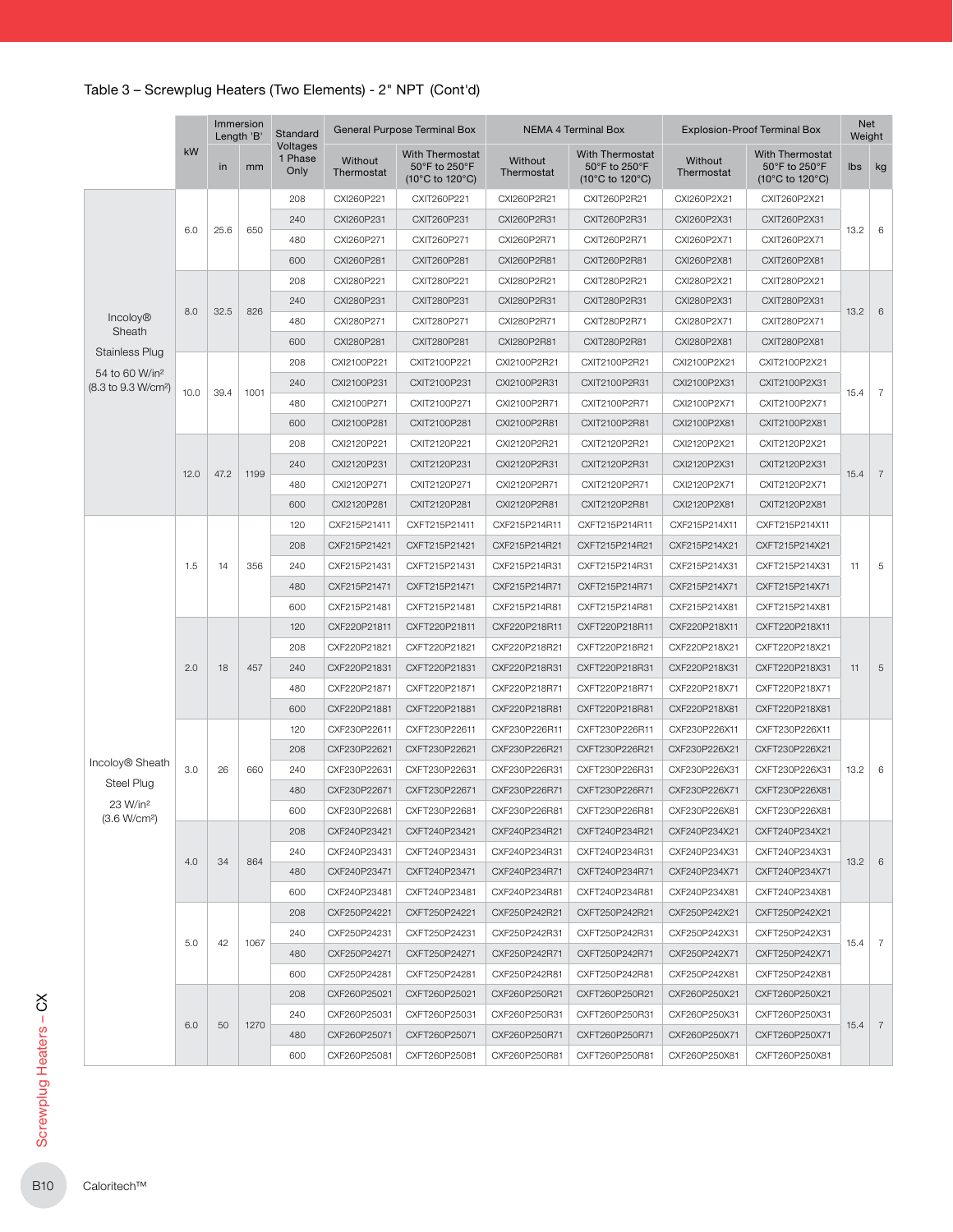|                             |                             |                                                            |      | Standard<br>Voltages |                       | <b>General Purpose Terminal Box</b>                        |                       | <b>NEMA 4 Terminal Box</b>                                               |                       | <b>Explosion-Proof Terminal Box</b>                        | Net<br>Weight |                |
|-----------------------------|-----------------------------|------------------------------------------------------------|------|----------------------|-----------------------|------------------------------------------------------------|-----------------------|--------------------------------------------------------------------------|-----------------------|------------------------------------------------------------|---------------|----------------|
|                             | kW                          | in                                                         | mm   | 1 Phase<br>Only      | Without<br>Thermostat | <b>With Thermostat</b><br>50°F to 250°F<br>(10°C to 120°C) | Without<br>Thermostat | With Thermostat<br>50°F to 250°F<br>$(10^{\circ}$ C to 120 $^{\circ}$ C) | Without<br>Thermostat | <b>With Thermostat</b><br>50°F to 250°F<br>(10°C to 120°C) | lbs           | kg             |
|                             |                             |                                                            |      | 120                  | CXI215P21411          | CXIT215P21411                                              | CXI215P214R11         | CXIT215P214R11                                                           | CXI215P214X11         | CXIT215P214X11                                             |               |                |
|                             |                             |                                                            |      | 208                  | CXI215P21421          | CXIT215P21421                                              | CXI215P214R21         | CXIT215P214R21                                                           | CXI215P214X21         | CXIT215P214X21                                             |               |                |
|                             | 1.5                         | 14                                                         | 356  | 240                  | CXI215P21431          | CXIT215P21431                                              | CXI215P214R31         | CXIT215P214R31                                                           | CXI215P214X31         | CXIT215P214X31                                             | 11            | 5              |
|                             |                             |                                                            |      | 480                  | CXI215P21471          | CXIT215P21471                                              | CXI215P214R71         | CXIT215P214R71                                                           | CXI215P214X71         | CXIT215P214X71                                             |               |                |
|                             |                             |                                                            |      | 600                  | CXI215P21481          | CXIT215P21481                                              | CXI215P214R81         | CXIT215P214R81                                                           | CXI215P214X81         | CXIT215P214X81                                             |               |                |
|                             |                             |                                                            |      | 120                  | CXI220P21811          | CXIT220P21811                                              | CXI220P218R11         | CXIT220P218R11                                                           | CXI220P218X11         | CXIT220P218X11                                             |               |                |
|                             |                             |                                                            |      | 208                  | CXI220P21821          | CXIT220P21821                                              | CXI220P218R21         | CXIT220P218R21                                                           | CXI220P218X21         | CXIT220P218X21                                             |               |                |
|                             | 2.0                         | 18                                                         | 457  | 240                  | CXI220P21831          | CXIT220P21831                                              | CXI220P218R31         | CXIT220P218R31                                                           | CXI220P218X31         | CXIT220P218X31                                             | 11            | 5              |
|                             |                             | 26<br>34<br>42<br>50<br>1.0<br>17.7<br>25.6<br>2.0<br>32.5 |      | 480                  | CXI220P21871          | CXIT220P21871                                              | CXI220P218R71         | CXIT220P218R71                                                           | CXI220P218X71         | CXIT220P218X71                                             |               |                |
|                             |                             |                                                            |      | 600                  | CXI220P21881          | CXIT220P21881                                              | CXI220P218R81         | CXIT220P218R81                                                           | CXI220P218X81         | CXIT220P218X81                                             |               |                |
|                             |                             |                                                            |      | 120                  | CXI230P22611          | CXIT230P22611                                              | CXI230P226R11         | CXIT230P226R11                                                           | CXI230P226X11         | CXIT230P226X11                                             |               |                |
|                             |                             | Immersion<br>Length 'B'                                    |      | 208                  | CXI230P22621          | CXIT230P22621                                              | CXI230P226R21         | CXIT230P226R21                                                           | CXI230P226X21         | CXIT230P226X21                                             |               |                |
| Incoloy <sup>®</sup> Sheath |                             |                                                            | 660  | 240                  | CXI230P22631          | CXIT230P22631                                              | CXI230P226R31         | CXIT230P226R31                                                           | CXI230P226X31         | CXIT230P226X31                                             | 13.2          | 6              |
| <b>Stainless</b>            |                             |                                                            |      | 480                  | CXI230P22671          | CXIT230P22671                                              | CXI230P226R71         | CXIT230P226R71                                                           | CXI230P226X71         | CXIT230P226X71                                             |               |                |
| Steel Plug                  | 3.0<br>4.0<br>5.0           |                                                            |      | CXI230P22681         |                       |                                                            |                       |                                                                          |                       |                                                            |               |                |
| (3.6 W/cm <sup>2</sup> )    |                             |                                                            |      | 600                  |                       | CXIT230P22681                                              | CXI230P226R81         | CXIT230P226R81                                                           | CXI230P226X81         | CXIT230P226X81                                             |               |                |
|                             |                             |                                                            |      | 208                  | CXI240P23421          | CXIT240P23421                                              | CXI240P234R21         | CXIT240P234R21                                                           | CXI240P234X21         | CXIT240P234X21                                             |               |                |
|                             | 23 W/in <sup>2</sup><br>6.0 |                                                            | 864  | 240                  | CXI240P23431          | CXIT240P23431                                              | CXI240P234R31         | CXIT240P234R31                                                           | CXI240P234X31         | CXIT240P234X31                                             | 13.2          | 6              |
|                             |                             |                                                            |      | 480                  | CXI240P23471          | CXIT240P23471                                              | CXI240P234R71         | CXIT240P234R71                                                           | CXI240P234X71         | CXIT240P234X71                                             |               |                |
|                             |                             |                                                            |      | 600                  | CXI240P23481          | CXIT240P23481                                              | CXI240P234R81         | CXIT240P234R81                                                           | CXI240P234X81         | CXIT240P234X81                                             |               |                |
|                             |                             |                                                            |      | 208                  | CXI250P24221          | CXIT250P24221                                              | CXI250P242R21         | CXIT250P242R21                                                           | CXI250P242X21         | CXIT250P242X21                                             |               |                |
|                             |                             |                                                            | 1067 | 240                  | CXI250P24231          | CXIT250P24231                                              | CXI250P242R31         | CXIT250P242R31                                                           | CXI250P242X31         | CXIT250P242X31                                             | 15.4          | $\overline{7}$ |
|                             |                             |                                                            |      | 480                  | CXI250P24271          | CXIT250P24271                                              | CXI250P242R71         | CXIT250P242R71                                                           | CXI250P242X71         | CXIT250P242X71                                             |               |                |
|                             |                             |                                                            |      | 600                  | CXI250P24281          | CXIT250P24281                                              | CXI250P242R81         | CXIT250P242R81                                                           | CXI250P242X81         | CXIT250P242X81                                             |               |                |
|                             |                             |                                                            |      | 208                  | CXI260P25021          | CXIT260P25021                                              | CXI260P250R21         | CXIT260P250R21                                                           | CXI260P250X21         | CXIT260P250X21                                             |               |                |
|                             |                             |                                                            |      | 240                  | CXI260P25031          | CXIT260P25031                                              | CXI260P250R31         | CXIT260P250R31                                                           | CXI260P250X31         | CXIT260P250X31                                             |               |                |
|                             |                             |                                                            | 1270 | 480                  | CXI260P25071          | CXIT260P25071                                              | CXI260P250R71         | CXIT260P250R71                                                           | CXI260P250X71         | CXIT260P250X71                                             | 15.4          | $\overline{7}$ |
|                             |                             |                                                            |      | 600                  | CXI260P25081          | CXIT260P25081                                              | CXI260P250R81         | CXIT260P250R81                                                           | CXI260P250X81         | CXIT260P250X81                                             |               |                |
|                             |                             |                                                            |      | 120                  | CXF210P211            | CXFT210P211                                                | CXF210P2R11           | CXFT210P2R11                                                             | CXF210P2X11           | CXFT210P2X11                                               |               |                |
|                             |                             |                                                            |      | 208                  | CXF210P221            | CXFT210P221                                                | CXF210P2R21           | CXFT210P2R21                                                             | CXF210P2X21           | CXFT210P2X21                                               |               |                |
|                             |                             |                                                            | 450  | 240                  | CXF210P231            | CXFT210P231                                                | CXF210P2R31           | CXFT210P2R31                                                             | CXF210P2X31           | CXFT210P2X31                                               |               |                |
|                             |                             |                                                            |      | 480                  | CXF210P271            | CXFT210P271                                                | CXF210P2R71           | CXFT210P2R71                                                             | CXF210P2X71           | CXFT210P2X71                                               | 11            | 5              |
|                             | 1.5                         |                                                            |      | 600                  | CXF210P281            | CXFT210P281                                                | CXF210P2R81           | CXFT210P2R81                                                             | CXF210P2X81           | CXFT210P2X81                                               |               |                |
|                             |                             |                                                            |      | 120                  | CXF215P22511          | CXFT215P22511                                              | CXF215P225R11         | CXFT215P225R11                                                           | CXF215P225X11         | CXFT215P225X11                                             |               |                |
|                             |                             |                                                            |      | 208                  | CXF215P22521          | CXFT215P22521                                              | CXF215P225R21         | CXFT215P225R21                                                           | CXF215P225X21         | CXFT215P225X21                                             |               |                |
|                             |                             |                                                            | 650  | 240                  | CXF215P22531          | CXFT215P22531                                              | CXF215P225R31         | CXFT215P225R31                                                           | CXF215P225X31         | CXFT215P225X31                                             |               |                |
|                             |                             |                                                            |      | 480                  | CXF215P22571          | CXFT215P22571                                              | CXF215P225R71         | CXFT215P225R71                                                           | CXF215P225X71         | CXFT215P225X71                                             | 11            | 5              |
| Incoloy <sup>®</sup> Sheath |                             |                                                            |      |                      |                       | CXFT215P22581                                              |                       | CXFT215P225R81                                                           |                       |                                                            |               |                |
| Steel Plug                  |                             |                                                            |      | 600                  | CXF215P22581          |                                                            | CXF215P225R81         |                                                                          | CXF215P225X81         | CXFT215P225X81                                             |               |                |
| 15 W/in <sup>2</sup>        |                             |                                                            |      | 120                  | CXF220P23211          | CXFT220P23211                                              | CXF220P232R11         | CXFT220P232R11                                                           | CXF220P232X11         | CXFT220P232X11                                             |               |                |
| (2.3 W/cm <sup>2</sup> )    |                             |                                                            |      | 208                  | CXF220P23221          | CXFT220P23221                                              | CXF220P232R21         | CXFT220P232R21                                                           | CXF220P232X21         | CXFT220P232X21                                             |               |                |
|                             |                             |                                                            | 826  | 240                  | CXF220P23231          | CXFT220P23231                                              | CXF220P232R31         | CXFT220P232R31                                                           | CXF220P232X31         | CXFT220P232X31                                             | 11            | 5              |
|                             |                             |                                                            |      | 480                  | CXF220P23271          | CXFT220P23271                                              | CXF220P232R71         | CXFT220P232R71                                                           | CXF220P232X71         | CXFT220P232X71                                             |               |                |
|                             |                             |                                                            |      | 600                  | CXF220P23281          | CXFT220P23281                                              | CXF220P232R81         | CXFT220P232R81                                                           | CXF220P232X81         | CXFT220P232X81                                             |               |                |
|                             |                             |                                                            |      | 120                  | CXF230P23911          | CXFT230P23911                                              | CXF230P239R11         | CXFT230P239R11                                                           | CXF230P239X11         | CXFT230P239X11                                             |               |                |
|                             |                             |                                                            |      | 208                  | CXF230P23921          | CXFT230P23921                                              | CXF230P239R21         | CXFT230P239R21                                                           | CXF230P239X21         | CXFT230P239X21                                             |               |                |
|                             | 3.0                         | 39.4                                                       | 1001 | 240                  | CXF230P23931          | CXFT230P23931                                              | CXF230P239R31         | CXFT230P239R31                                                           | CXF230P239X31         | CXFT230P239X31                                             | 13.2          | 6              |
|                             |                             |                                                            |      | 480                  | CXF230P23971          | CXFT230P23971                                              | CXF230P239R71         | CXFT230P239R71                                                           | CXF230P239X71         | CXFT230P239X71                                             |               |                |
|                             |                             |                                                            |      | 600                  | CXF230P23981          | CXFT230P23981                                              | CXF230P239R81         | CXFT230P239R81                                                           | CXF230P239X81         | CXFT230P239X81                                             |               |                |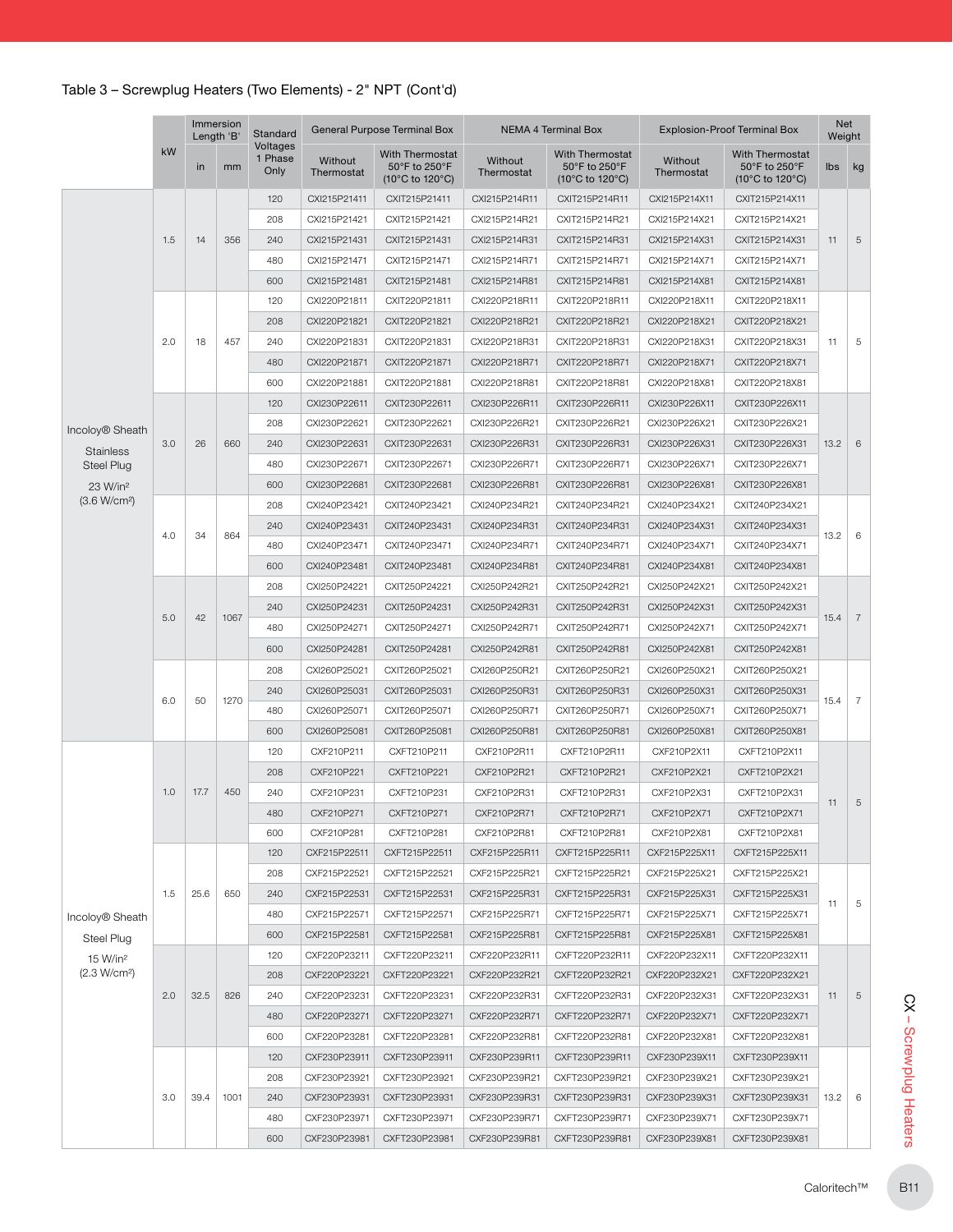|                                                  |     |      | Immersion<br>Length 'B' | Standard                    |                       | General Purpose Terminal Box                               |                       | <b>NEMA 4 Terminal Box</b>                                 |                       | <b>Explosion-Proof Terminal Box</b>                        | <b>Net</b><br>Weight |                |
|--------------------------------------------------|-----|------|-------------------------|-----------------------------|-----------------------|------------------------------------------------------------|-----------------------|------------------------------------------------------------|-----------------------|------------------------------------------------------------|----------------------|----------------|
|                                                  | kW  | in   | mm                      | Voltages<br>1 Phase<br>Only | Without<br>Thermostat | <b>With Thermostat</b><br>50°F to 250°F<br>(10°C to 120°C) | Without<br>Thermostat | <b>With Thermostat</b><br>50°F to 250°F<br>(10°C to 120°C) | Without<br>Thermostat | <b>With Thermostat</b><br>50°F to 250°F<br>(10°C to 120°C) | Ibs                  | kg             |
|                                                  |     |      |                         | 120                         | CXI210P211            | CXIT210P211                                                | CXI210P2R11           | CXIT210P2R11                                               | CXI210P2X11           | CXIT210P2X11                                               |                      |                |
|                                                  |     |      |                         | 208                         | CXI210P221            | CXIT210P221                                                | CXI210P2R21           | CXIT210P2R21                                               | CXI210P2X21           | CXIT210P2X21                                               |                      |                |
|                                                  | 1.0 | 17.7 | 450                     | 240                         | CXI210P231            | CXIT210P231                                                | CXI210P2R31           | CXIT210P2R31                                               | CXI210P2X31           | CXIT210P2X31                                               | 8.8                  | 4              |
|                                                  |     |      |                         | 480                         | CXI210P271            | CXIT210P271                                                | CXI210P2R71           | CXIT210P2R71                                               | CXI210P2X71           | CXIT210P2X71                                               |                      |                |
|                                                  |     |      |                         | 600                         | CXI210P281            | CXIT210P281                                                | CXI210P2R81           | CXIT210P2R81                                               | CXI210P2X81           | CXIT210P2X81                                               |                      |                |
|                                                  |     |      |                         | 120                         | CXI215P22511          | CXIT215P22511                                              | CXI215P225R11         | CXIT215P225R11                                             | CXI215P225X11         | CXIT215P225X11                                             |                      |                |
|                                                  |     |      |                         | 208                         | CXI215P22521          | CXIT215P22521                                              | CXI215P225R21         | CXIT215P225R21                                             | CXI215P225X21         | CXIT215P225X21                                             |                      |                |
|                                                  | 1.5 | 25.6 | 650                     | 240                         | CXI215P22531          | CXIT215P22531                                              | CXI215P225R31         | CXIT215P225R31                                             | CXI215P225X31         | CXIT215P225X31                                             | 8.8                  | $\overline{4}$ |
| Incoloy <sup>®</sup><br>Sheath                   |     |      |                         | 480                         | CXI215P22571          | CXIT215P22571                                              | CXI215P225R71         | CXIT215P225R71                                             | CXI215P225X71         | CXIT215P225X71                                             |                      |                |
|                                                  |     |      |                         | 600                         | CXI215P22581          | CXIT215P22581                                              | CXI215P225R81         | CXIT215P225R81                                             | CXI215P225X81         | CXIT215P225X81                                             |                      |                |
| <b>Stainless Plug</b>                            |     |      |                         | 120                         | CXI220P23211          | CXIT220P23211                                              | CXI220P232R11         | CXIT220P232R11                                             | CXI220P232X11         | CXIT220P232X11                                             |                      |                |
| 15 W/in <sup>2</sup><br>(2.3 W/cm <sup>2</sup> ) |     |      |                         | 208                         | CXI220P23221          | CXIT220P23221                                              | CXI220P232R21         | CXIT220P232R21                                             | CXI220P232X21         | CXIT220P232X21                                             |                      |                |
|                                                  | 2.0 | 32.5 | 826                     | 240                         | CXI220P23231          | CXIT220P23231                                              | CXI220P232R31         | CXIT220P232R31                                             | CXI220P232X31         | CXIT220P232X31                                             | 8.8                  | $\overline{4}$ |
|                                                  |     |      |                         | 480                         | CXI220P23271          | CXIT220P23271                                              | CXI220P232R71         | CXIT220P232R71                                             | CXI220P232X71         | CXIT220P232X71                                             |                      |                |
|                                                  |     |      |                         | 600                         | CXI220P23281          | CXIT220P23281                                              | CXI220P232R81         | CXIT220P232R81                                             | CXI220P232X81         | CXIT220P232X81                                             |                      |                |
|                                                  |     |      |                         | 120                         | CXI230P23911          | CXIT230P23911                                              | CXI230P239R11         | CXIT230P239R11                                             | CXI230P239X11         | CXIT230P239X11                                             |                      |                |
|                                                  |     |      |                         | 208                         | CXI230P23921          | CXIT230P23921                                              | CXI230P239R21         | CXIT230P239R21                                             | CXI230P239X21         | CXIT230P239X21                                             |                      |                |
|                                                  | 3.0 | 39.4 | 1001                    | 240                         | CXI230P23931          | CXIT230P23931                                              | CXI230P239R31         | CXIT230P239R31                                             | CXI230P239X31         | CXIT230P239X31                                             | 8.8                  | 4              |
|                                                  |     |      |                         | 480                         | CXI230P23971          | CXIT230P23971                                              | CXI230P239R71         | CXIT230P239R71                                             | CXI230P239X71         | CXIT230P239X71                                             |                      |                |
|                                                  |     |      |                         | 600                         | CXI230P23981          | CXIT230P23981                                              | CXI230P239R81         | CXIT230P239R81                                             | CXI230P239X81         | CXIT230P239X81                                             |                      |                |

## Table 4 – Screwplug Heaters (Three Element) - 2" NPT

|                                                 |     |      | Immersion<br>Length 'B' |                |                     |                       | <b>General Purpose Terminal Box</b>                        |                       | <b>NEMA 4 Terminal Box</b>                                 |                       | <b>Explosion-Proof Terminal Box</b>                        |            | Net<br>Weight |
|-------------------------------------------------|-----|------|-------------------------|----------------|---------------------|-----------------------|------------------------------------------------------------|-----------------------|------------------------------------------------------------|-----------------------|------------------------------------------------------------|------------|---------------|
|                                                 | kW  | in   | mm                      | Phase          | Standard<br>Voltage | Without<br>Thermostat | <b>With Thermostat</b><br>50°F to 250°F<br>(10°C to 120°C) | Without<br>Thermostat | <b>With Thermostat</b><br>50°F to 250°F<br>(10°C to 120°C) | Without<br>Thermostat | <b>With Thermostat</b><br>50°F to 250°F<br>(10°C to 120°C) |            | lbs kg        |
|                                                 |     |      |                         | $\mathbf{1}$   | 120                 | CXC330P211            | CXCT330P211                                                | CXC330P2R11           | CXCT330P2R11                                               | CXC330P2X11           | CXCT330P2X11                                               |            |               |
|                                                 |     |      |                         | $\mathbf{1}$   | 208                 | CXC330P221            | CXCT330P221                                                | CXC330P2R21           | CXCT330P2R21                                               | CXC330P2X21           | CXCT330P2X21                                               |            |               |
|                                                 |     |      |                         | 3              | 208                 | CXC330P223            | CXCT330P223                                                | CXC330P2R23           | CXCT330P2R23                                               | CXC330P2X23           | CXCT330P2X23                                               |            |               |
|                                                 |     |      |                         | $\overline{1}$ | 240                 | CXC330P231            | CXCT330P231                                                | CXC330P2R31           | CXCT330P2R31                                               | CXC330P2X31           | CXCT330P2X31                                               |            |               |
|                                                 | 3.0 | 7.9  | 201                     | $\mathbf{1}$   | 480                 | CXC330P271            | CXCT330P271                                                | CXC330P2R71           | CXCT330P2R71                                               | CXC330P2X71           | CXCT330P2X71                                               | 11         | 5             |
|                                                 |     |      |                         | 3              | 480                 | CXC330P273            | CXCT330P273                                                | CXC330P2R73           | CXCT330P2R73                                               | CXC330P2X73           | CXCT330P2X73                                               |            |               |
|                                                 |     |      |                         | $\overline{1}$ | 600                 | CXC330P281            | CXCT330P281                                                | CXC330P2R81           | CXCT330P2R81                                               | CXC330P2X81           | CXCT330P2X81                                               |            |               |
|                                                 |     |      |                         | $\sqrt{3}$     | 600                 | CXC330P283            | CXCT330P283                                                | CXC330P2R83           | CXCT330P2R83                                               | CXC330P2X83           | CXCT330P2X83                                               |            |               |
|                                                 |     |      |                         | $\mathbf{1}$   | 208                 | CXC345P221            | CXCT345P221                                                | CXC345P2R21           | CXCT345P2R21                                               | CXC345P2X21           | CXCT345P2X21                                               |            |               |
| Copper<br>Sheath                                |     |      |                         | 3              | 208                 | CXC345P223            | CXCT345P223                                                | CXC345P2R23           | CXCT345P2R23                                               | CXC345P2X23           | CXCT345P2X23                                               |            |               |
|                                                 |     |      |                         | $\mathbf{1}$   | 240                 | CXC345P231            | CXCT345P231                                                | CXC345P2R31           | CXCT345P2R31                                               | CXC345P2X31           | CXCT345P2X31                                               |            |               |
| <b>Brass Plug</b><br>54 to 60 W/in <sup>2</sup> | 4.5 | 11.8 | 300                     | $\mathbf{1}$   | 480                 | CXC345P271            | CXCT345P271                                                | CXC345P2R71           | CXCT345P2R71                                               | CXC345P2X71           | CXCT345P2X71                                               | 13.2       | 6             |
| (8.3 to 8.9 W/cm <sup>2</sup> )                 |     |      |                         | 3              | 480                 | CXC345P273            | CXCT345P273                                                | CXC345P2R73           | CXCT345P2R73                                               | CXC345P2X73           | CXCT345P2X73                                               |            |               |
|                                                 |     |      |                         | $\overline{1}$ | 600                 | CXC345P281            | CXCT345P281                                                | CXC345P2R81           | CXCT345P2R81                                               | CXC345P2X81           | CXCT345P2X81                                               |            |               |
|                                                 |     |      |                         | 3              | 600                 | CXC345P283            | CXCT345P283                                                | CXC345P2R83           | CXCT345P2R83                                               | CXC345P2X83           | CXCT345P2X83                                               |            |               |
|                                                 |     |      |                         | $\mathbf{1}$   | 208                 | CXC360P221            | CXCT360P221                                                | CXC360P2R21           | CXCT360P2R21                                               | CXC360P2X21           | CXCT360P2X21                                               |            |               |
|                                                 |     |      |                         | 3              | 208                 | CXC360P223            | CXCT360P223                                                | CXC360P2R23           | CXCT360P2R23                                               | CXC360P2X23           | CXCT360P2X23                                               |            |               |
|                                                 |     |      |                         | $\mathbf{1}$   | 240                 | CXC360P231            | CXCT360P231                                                | CXC360P2R31           | CXCT360P2R31                                               | CXC360P2X31           | CXCT360P2X31                                               |            |               |
|                                                 | 6.0 | 17.7 | 450                     | $\mathbf{1}$   | 480                 | CXC360P271            | CXCT360P271                                                | CXC360P2R71           | CXCT360P2R71                                               | CXC360P2X71           | CXCT360P2X71                                               | $13.2 \ 6$ |               |
|                                                 |     |      |                         | 3              | 480                 | CXC360P273            | CXCT360P273                                                | CXC360P2R73           | CXCT360P2R73                                               | CXC360P2X73           | CXCT360P2X73                                               |            |               |
|                                                 |     |      |                         | $\overline{1}$ | 600                 | CXC360P281            | CXCT360P281                                                | CXC360P2R81           | CXCT360P2R81                                               | CXC360P2X81           | CXCT360P2X81                                               |            |               |
|                                                 |     |      |                         | 3              | 600                 | CXC360P283            | CXCT360P283                                                | CXC360P2R83           | CXCT360P2R83                                               | CXC360P2X83           | CXCT360P2X83                                               |            |               |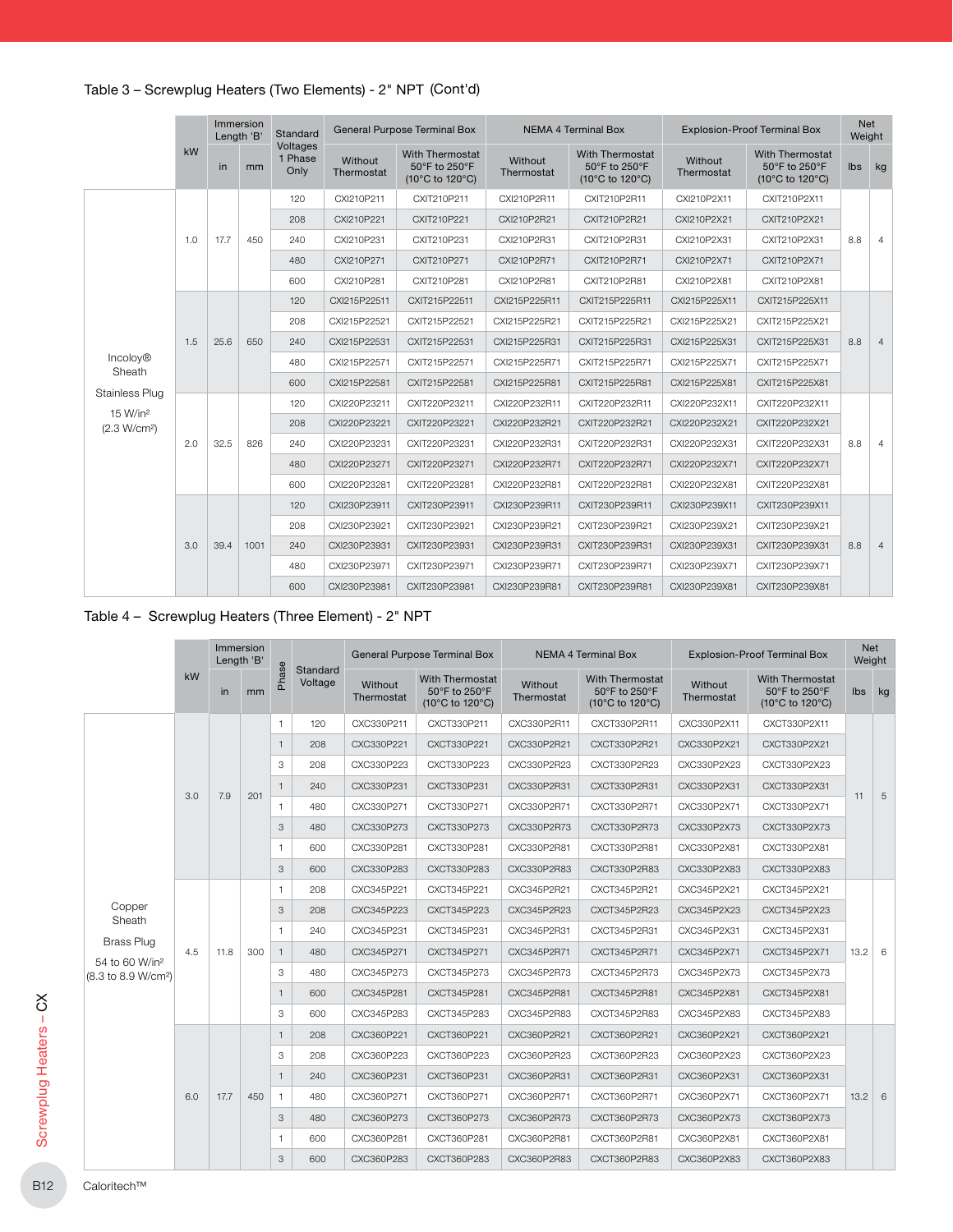|                                                               |                                                                                                                                                   |              |                           |              |                     |                       | <b>General Purpose Terminal Box</b>                        |                       | NEMA 4 Terminal Box                                        |                       | <b>Explosion-Proof Terminal Box</b>                                             | <b>Net</b><br>Weight |   |
|---------------------------------------------------------------|---------------------------------------------------------------------------------------------------------------------------------------------------|--------------|---------------------------|--------------|---------------------|-----------------------|------------------------------------------------------------|-----------------------|------------------------------------------------------------|-----------------------|---------------------------------------------------------------------------------|----------------------|---|
|                                                               | kW                                                                                                                                                | in           | mm                        | Phase        | Standard<br>Voltage | Without<br>Thermostat | <b>With Thermostat</b><br>50°F to 250°F<br>(10°C to 120°C) | Without<br>Thermostat | <b>With Thermostat</b><br>50°F to 250°F<br>(10°C to 120°C) | Without<br>Thermostat | <b>With Thermostat</b><br>50°F to 250°F<br>$(10^{\circ}$ C to 120 $^{\circ}$ C) | lbs kg               |   |
|                                                               |                                                                                                                                                   |              |                           | 1            | 208                 | CXC375P221            | CXCT375P221                                                | CXC375P2R21           | CXCT375P2R21                                               | CXC375P2X21           | CXCT375P2X21                                                                    |                      |   |
|                                                               |                                                                                                                                                   |              |                           | 3            | 208                 | CXC375P223            | CXCT375P223                                                | CXC375P2R23           | CXCT375P2R23                                               | CXC375P2X23           | CXCT375P2X23                                                                    |                      |   |
|                                                               |                                                                                                                                                   |              |                           | 1            | 240                 | CXC375P231            | CXCT375P231                                                | CXC375P2R31           | CXCT375P2R31                                               | CXC375P2X31           | CXCT375P2X31                                                                    |                      |   |
|                                                               | 7.5                                                                                                                                               | 21.7         | 551                       | $\mathbf{1}$ | 480                 | CXC375P271            | CXCT375P271                                                | CXC375P2R71           | CXCT375P2R71                                               | CXC375P2X71           | CXCT375P2X71                                                                    | 13.2                 | 6 |
|                                                               |                                                                                                                                                   |              |                           | 3            | 480                 | CXC375P273            | CXCT375P273                                                | CXC375P2R73           | CXCT375P2R73                                               | CXC375P2X73           | CXCT375P2X73                                                                    |                      |   |
|                                                               |                                                                                                                                                   |              |                           | $\mathbf{1}$ | 600                 | CXC375P281            | CXCT375P281                                                | CXC375P2R81           | CXCT375P2R81                                               | CXC375P2X81           | CXCT375P2X81                                                                    |                      |   |
|                                                               |                                                                                                                                                   |              |                           | 3            | 600                 | CXC375P283            | CXCT375P283                                                | CXC375P2R83           | CXCT375P2R83                                               | CXC375P2X83           | CXCT375P2X83                                                                    |                      |   |
| Copper                                                        |                                                                                                                                                   |              |                           | 3            | 208                 | CXC390P223            | CXCT390P223                                                | CXC390P2R23           | CXCT390P2R23                                               | CXC390P2X23           | CXCT390P2X23                                                                    |                      |   |
| Sheath                                                        |                                                                                                                                                   |              |                           | $\mathbf{1}$ | 240                 | CXC390P231            | CXCT390P231                                                | CXC390P2R31           | CXCT390P2R31                                               | CXC390P2X31           | CXCT390P2X31                                                                    |                      |   |
| <b>Brass Plug</b>                                             |                                                                                                                                                   |              |                           | $\mathbf{1}$ | 480                 | CXC390P271            | CXCT390P271                                                | CXC390P2R71           | CXCT390P2R71                                               | CXC390P2X71           | CXCT390P2X71                                                                    |                      |   |
| 54 to 60 W/in <sup>2</sup><br>(8.3 to 8.9 W/cm <sup>2</sup> ) | Immersion<br>Length 'B'<br>9.0<br>25.6<br>12.0<br>32.5<br>3.0<br>17.7<br>6.0<br>34<br>9.0<br>50<br>To Order Specify<br>Quantity<br>Catalog number |              | 3                         | 480          | CXC390P273          | CXCT390P273           | CXC390P2R73                                                | CXCT390P2R73          | CXC390P2X73                                                | CXCT390P2X73          | 15.4                                                                            | 7                    |   |
|                                                               |                                                                                                                                                   |              | $\mathbf{1}$              | 600          | CXC390P281          | CXCT390P281           | CXC390P2R81                                                | CXCT390P2R81          | CXC390P2X81                                                | CXCT390P2X81          |                                                                                 |                      |   |
|                                                               |                                                                                                                                                   |              | 3                         | 600          | CXC390P283          | CXCT390P283           | CXC390P2R83                                                | CXCT390P2R83          | CXC390P2X83                                                | CXCT390P2X83          |                                                                                 |                      |   |
|                                                               |                                                                                                                                                   |              |                           | 3            | 208                 | CXC3120P223           | CXCT3120P223                                               | CXC3120P2R23          | CXCT3120P2R23                                              | CXC3120P2X23          | CXCT3120P2X23                                                                   |                      |   |
|                                                               | 650<br>826<br>450                                                                                                                                 |              | $\mathbf{1}$              | 480          | CXC3120P271         | CXCT3120P271          | CXC3120P2R71                                               | CXCT3120P2R71         | CXC3120P2X71                                               | CXCT3120P2X71         |                                                                                 |                      |   |
|                                                               |                                                                                                                                                   |              | $\ensuremath{\mathsf{3}}$ | 480          | CXC3120P273         | CXCT3120P273          | CXC3120P2R73                                               | CXCT3120P2R73         | CXC3120P2X73                                               | CXCT3120P2X73         | 15.4                                                                            | $\overline{7}$       |   |
|                                                               |                                                                                                                                                   |              |                           | $\mathbf{1}$ | 600                 | CXC3120P281           | CXCT3120P281                                               | CXC3120P2R81          | CXCT3120P2R81                                              | CXC3120P2X81          | CXCT3120P2X81                                                                   |                      |   |
|                                                               |                                                                                                                                                   |              | 3                         | 600          | CXC3120P283         | CXCT3120P283          | CXC3120P2R83                                               | CXCT3120P2R83         | CXC3120P2X83                                               | CXCT3120P2X83         |                                                                                 |                      |   |
|                                                               |                                                                                                                                                   |              |                           | $\mathbf{1}$ | 120                 | CXF330P211            | CXFT330P211                                                | CXF330P2R11           | CXFT330P2R11                                               | CXF330P2X11           | CXFT330P2X11                                                                    |                      |   |
|                                                               |                                                                                                                                                   |              |                           | $\mathbf{1}$ | 208                 | CXF330P221            | CXFT330P221                                                | CXF330P2R21           | CXFT330P2R21                                               | CXF330P2X21           | CXFT330P2X21                                                                    |                      |   |
|                                                               |                                                                                                                                                   |              | 3                         | 208          | CXF330P223          | CXFT330P223           | CXF330P2R23                                                | CXFT330P2R23          | CXF330P2X23                                                | CXFT330P2X23          |                                                                                 |                      |   |
|                                                               |                                                                                                                                                   |              |                           | $\mathbf{1}$ | 240                 | CXF330P231            | CXFT330P231                                                | CXF330P2R31           | CXFT330P2R31                                               | CXF330P2X31           | CXFT330P2X31                                                                    |                      |   |
|                                                               |                                                                                                                                                   | 864<br>1270  | 1                         | 480          | CXF330P271          | CXFT330P271           | CXF330P2R71                                                | CXFT330P2R71          | CXF330P2X71                                                | CXFT330P2X71          | 11                                                                              | $\sqrt{5}$           |   |
|                                                               |                                                                                                                                                   |              | 3                         | 480          | CXF330P273          | CXFT330P273           | CXF330P2R73                                                | CXFT330P2R73          | CXF330P2X73                                                | CXFT330P2X73          |                                                                                 |                      |   |
|                                                               |                                                                                                                                                   |              | 1                         | 600          | CXF330P281          | CXFT330P281           | CXF330P2R81                                                | CXFT330P2R81          | CXF330P2X81                                                | CXFT330P2X81          |                                                                                 |                      |   |
|                                                               |                                                                                                                                                   |              | 3                         | 600          | CXF330P283          | CXFT330P283           | CXF330P2R83                                                | CXFT330P2R83          | CXF330P2X83                                                | CXFT330P2X83          |                                                                                 |                      |   |
|                                                               |                                                                                                                                                   | $\mathbf{1}$ | 208                       | CXF360P23421 | CXFT360P23421       | CXF360P234R21         | CXFT360P234R21                                             | CXF360P234X21         | CXFT360P234X21                                             |                       |                                                                                 |                      |   |
| Incoloy <sup>®</sup> Sheath                                   | Voltage                                                                                                                                           |              |                           |              |                     |                       |                                                            |                       |                                                            |                       |                                                                                 |                      |   |
| <b>Steel Plug</b>                                             |                                                                                                                                                   |              | 3                         | 208          | CXF360P23423        | CXFT360P23423         | CXF360P234R23                                              | CXFT360P234R23        | CXF360P234X23                                              | CXFT360P234X23        |                                                                                 |                      |   |
| 23 W/in <sup>2</sup>                                          |                                                                                                                                                   |              | $\mathbf{1}$              | 240          | CXF360P23431        | CXFT360P23431         | CXF360P234R31                                              | CXFT360P234R31        | CXF360P234X31                                              | CXFT360P234X31        |                                                                                 |                      |   |
| (3.6 W/cm <sup>2</sup> )                                      |                                                                                                                                                   |              |                           | $\mathbf{1}$ | 480                 | CXF360P23471          | CXFT360P23471                                              | CXF360P234R71         | CXFT360P234R71                                             | CXF360P234X71         | CXFT360P234X71                                                                  | 13.2                 | 6 |
|                                                               |                                                                                                                                                   |              |                           | 3            | 480                 | CXF360P23473          | CXFT360P23473                                              | CXF360P234R73         | CXFT360P234R73                                             | CXF360P234X73         | CXFT360P234X73                                                                  |                      |   |
|                                                               |                                                                                                                                                   |              |                           | $\mathbf{1}$ | 600                 | CXF360P23481          | CXFT360P23481                                              | CXF360P234R81         | CXFT360P234R81                                             | CXF360P234X81         | CXFT360P234X81                                                                  |                      |   |
|                                                               |                                                                                                                                                   |              |                           | 3            | 600                 | CXF360P23483          | CXFT360P23483                                              | CXF360P234R83         | CXFT360P234R83                                             | CXF360P234X83         | CXFT360P234X83                                                                  |                      |   |
|                                                               |                                                                                                                                                   |              |                           | 3            | 208                 | CXF390P25023          | CXFT390P25023                                              | CXF390P250R23         | CXFT390P250R23                                             | CXF390P250X23         | CXFT390P250X23                                                                  |                      |   |
|                                                               |                                                                                                                                                   |              |                           | 1            | 240                 | CXF390P25031          | CXFT390P25031                                              | CXF390P250R31         | CXFT390P250R31                                             | CXF390P250X31         | CXFT390P250X31                                                                  |                      |   |
|                                                               |                                                                                                                                                   |              |                           | $\mathbf{1}$ | 480                 | CXF390P25071          | CXFT390P25071                                              | CXF390P250R71         | CXFT390P250R71                                             | CXF390P250X71         | CXFT390P250X71                                                                  | 15.4                 | 7 |
|                                                               |                                                                                                                                                   |              |                           | 3            | 480                 | CXF390P25073          | CXFT390P25073                                              | CXF390P250R73         | CXFT390P250R73                                             | CXF390P250X73         | CXFT390P250X73                                                                  |                      |   |
|                                                               |                                                                                                                                                   |              |                           | $\mathbf{1}$ | 600                 | CXF390P25081          | CXFT390P25081                                              | CXF390P250R81         | CXFT390P250R81                                             | CXF390P250X81         | CXFT390P250X81                                                                  |                      |   |
|                                                               |                                                                                                                                                   |              |                           | 3            | 600                 | CXF390P25083          | CXFT390P25083                                              | CXF390P250R83         | CXFT390P250R83                                             | CXF390P250X83         | CXFT390P250X83                                                                  |                      |   |

## To Order Specify

- Quantity
- Wattage
- Catalog number
- Voltage
- Special features
-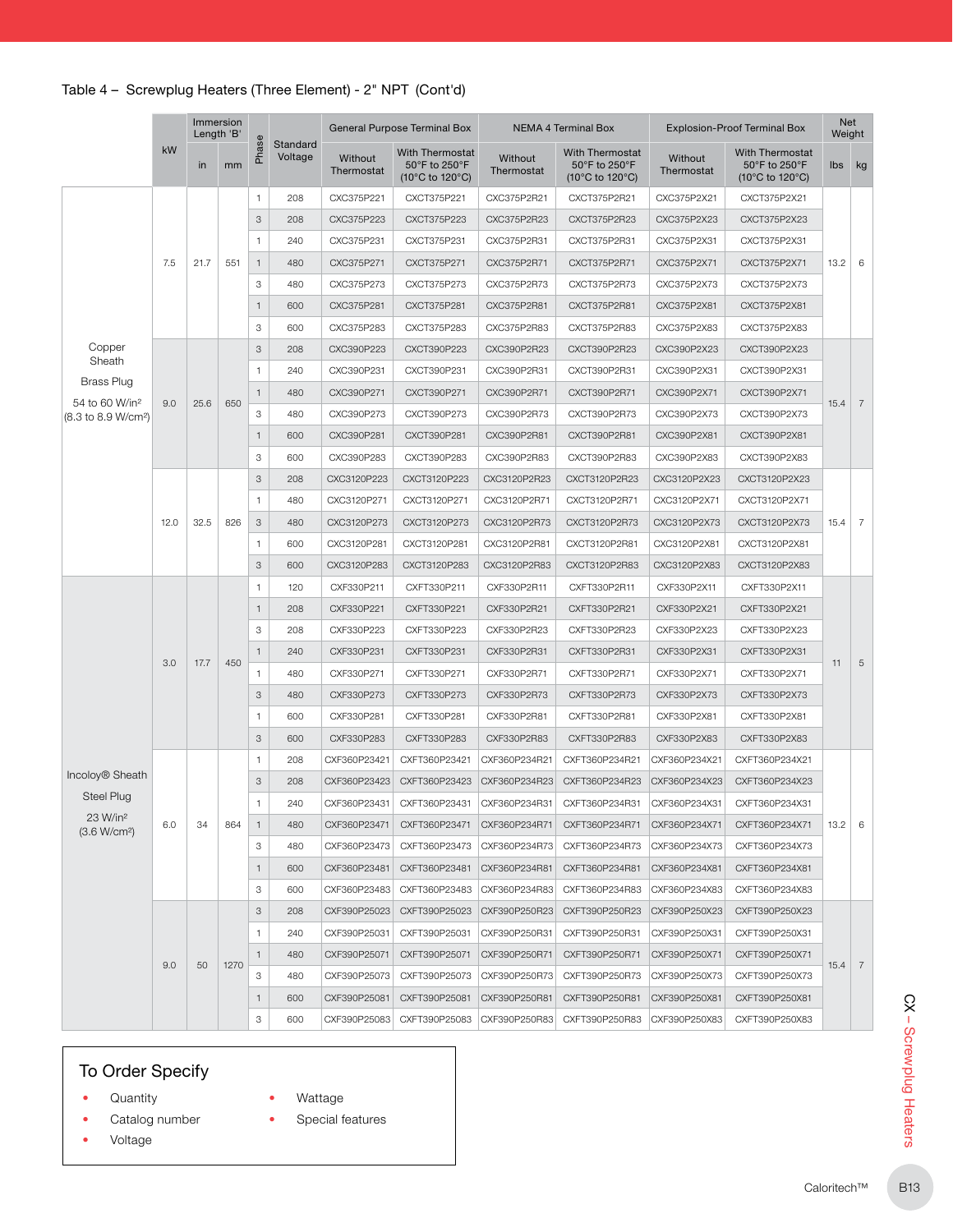|                          |     | Length 'B' | Immersion |              |                     |                       | <b>General Purpose Terminal Box</b>                        |                       | NEMA 4 Terminal Box                                        |                       | <b>Explosion-Proof Terminal Box</b>                        | Net<br>Weight |                 |
|--------------------------|-----|------------|-----------|--------------|---------------------|-----------------------|------------------------------------------------------------|-----------------------|------------------------------------------------------------|-----------------------|------------------------------------------------------------|---------------|-----------------|
|                          | kW  | <i>in</i>  | mm        | Phase        | Standard<br>Voltage | Without<br>Thermostat | <b>With Thermostat</b><br>50°F to 250°F<br>(10°C to 120°C) | Without<br>Thermostat | <b>With Thermostat</b><br>50°F to 250°F<br>(10°C to 120°C) | Without<br>Thermostat | <b>With Thermostat</b><br>50°F to 250°F<br>(10°C to 120°C) | <b>lbs</b>    | kg              |
|                          |     |            |           | $\mathbf{1}$ | 120                 | CXF315P211            | CXFT315P211                                                | CXF315P2R11           | CXFT315P2R11                                               | CXF315P2X11           | CXFT315P2X11                                               |               |                 |
|                          |     |            |           | 1            | 208                 | CXF315P221            | CXFT315P221                                                | CXF315P2R21           | CXFT315P2R21                                               | CXF315P2X21           | CXFT315P2X21                                               |               |                 |
|                          |     |            |           | 3            | 208                 | CXF315P223            | CXFT315P223                                                | CXF315P2R23           | CXFT315P2R23                                               | CXF315P2X23           | CXFT315P2X23                                               |               |                 |
|                          | 1.5 | 17.7       | 450       | $\mathbf{1}$ | 240                 | CXF315P231            | CXFT315P231                                                | CXF315P2R31           | CXFT315P2R31                                               | CXF315P2X31           | CXFT315P2X31                                               | 11            | 5               |
|                          |     |            |           | $\mathbf{1}$ | 480                 | CXF315P271            | CXFT315P271                                                | CXF315P2R71           | CXFT315P2R71                                               | CXF315P2X71           | CXFT315P2X71                                               |               |                 |
|                          |     |            |           | 3            | 480                 | CXF315P273            | CXFT315P273                                                | CXF315P2R73           | CXFT315P2R73                                               | CXF315P2X73           | CXFT315P2X73                                               |               |                 |
|                          |     |            |           | $\mathbf{1}$ | 600                 | CXF315P281            | CXFT315P281                                                | CXF315P2R81           | CXFT315P2R81                                               | CXF315P2X81           | CXFT315P2X81                                               |               |                 |
|                          |     |            |           | 3            | 600                 | CXF315P283            | CXFT315P283                                                | CXF315P2R83           | CXFT315P2R83                                               | CXF315P2X83           | CXFT315P2X83                                               |               |                 |
|                          |     |            |           | $\mathbf{1}$ | 120                 | CXF330P23211          | CXFT330P23211                                              | CXF330P232R11         | CXFT330P232R11                                             | CXF330P232X11         | CXFT330P232X11                                             |               |                 |
| <b>Incolov®</b>          |     |            |           | $\mathbf{1}$ | 208                 | CXF330P23221          | CXFT330P23221                                              | CXF330P232R21         | CXFT330P232R21                                             | CXF330P232X21         | CXFT330P232X21                                             |               |                 |
| Sheath                   |     |            |           | 3            | 208                 | CXF330P23223          | CXFT330P23223                                              | CXF330P232R23         | CXFT330P232R23                                             | CXF330P232X23         | CXFT330P232X23                                             |               |                 |
| Steel Plug               |     | 32.5       | 826       | $\mathbf{1}$ | 240                 | CXF330P23231          | CXFT330P23231                                              | CXF330P232R31         | CXFT330P232R31                                             | CXF330P232X31         | CXFT330P232X31                                             |               |                 |
| 15 W/in <sup>2</sup>     | 3.0 |            |           | $\mathbf{1}$ | 480                 | CXF330P23271          | CXFT330P23271                                              | CXF330P232R71         | CXFT330P232R71                                             | CXF330P232X71         | CXFT330P232X71                                             | 15.4          | 7               |
| (2.3 W/cm <sup>2</sup> ) |     |            |           | 3            | 480                 | CXF330P23273          | CXFT330P23273                                              | CXF330P232R73         | CXFT330P232R73                                             | CXF330P232X73         | CXFT330P232X73                                             |               |                 |
|                          |     |            |           | $\mathbf{1}$ | 600                 | CXF330P23281          | CXFT330P23281                                              | CXF330P232R81         | CXFT330P232R81                                             | CXF330P232X81         | CXFT330P232X81                                             |               |                 |
|                          |     |            |           | 3            | 600                 | CXF330P23283          | CXFT330P23283                                              | CXF330P232R83         | CXFT330P232R83                                             | CXF330P232X83         | CXFT330P232X83                                             |               |                 |
|                          |     |            |           | $\mathbf{1}$ | 208                 | CXF345P221            | CXFT345P221                                                | CXF345P2R21           | CXFT345P2R21                                               | CXF345P2X21           | CXFT345P2X21                                               |               |                 |
|                          |     |            |           | 3            | 208                 | CXF345P223            | CXFT345P223                                                | CXF345P2R23           | CXFT345P2R23                                               | CXF345P2X23           | CXFT345P2X23                                               |               |                 |
|                          |     |            |           | $\mathbf{1}$ | 240                 | CXF345P231            | CXFT345P231                                                | CXF345P2R31           | CXFT345P2R31                                               | CXF345P2X31           | CXFT345P2X31                                               |               |                 |
|                          | 4.5 | 39.4       | 1001      | $\mathbf{1}$ | 480                 | CXF345P271            | CXFT345P271                                                | CXF345P2R71           | CXFT345P2R71                                               | CXF345P2X71           | CXFT345P2X71                                               | 15.4          | $7\overline{ }$ |
|                          |     |            |           | 3            | 480                 | CXF345P273            | CXFT345P273                                                | CXF345P2R73           | CXFT345P2R73                                               | CXF345P2X73           | CXFT345P2X73                                               |               |                 |
|                          |     |            |           | 1            | 600                 | CXF345P281            | CXFT345P281                                                | CXF345P2R81           | CXFT345P2R81                                               | CXF345P2X81           | CXFT345P2X81                                               |               |                 |
|                          |     |            |           | 3            | 600                 | CXF345P283            | CXFT345P283                                                | CXF345P2R83           | CXFT345P2R83                                               | CXF345P2X83           | CXFT345P2X83                                               |               |                 |

## To Order Specify

- Quantity
- Catalog number
- Voltage
- Wattage
- Special features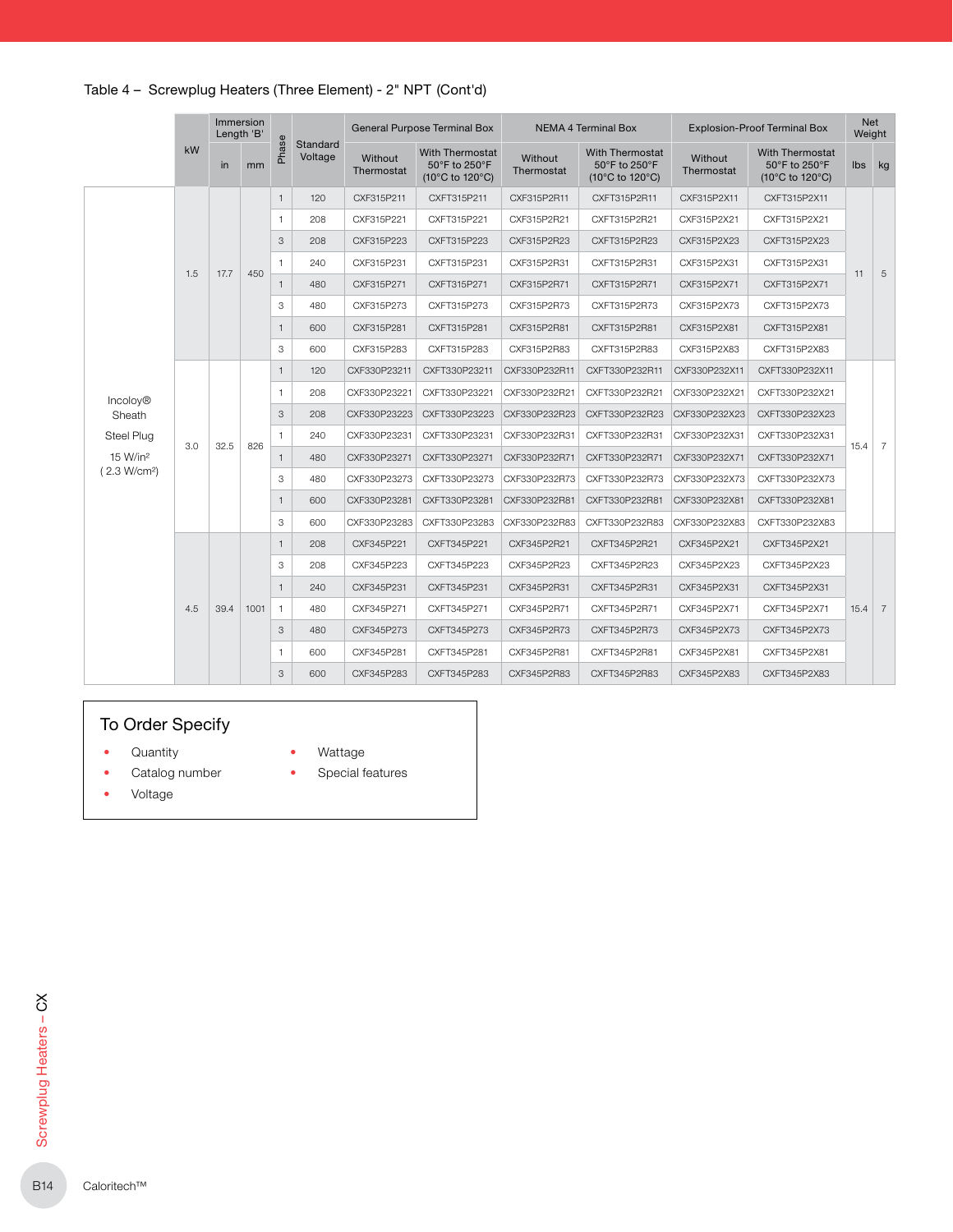|                                 |      |                            | Immersion<br>Length 'B' |                |                     |                       | General Purpose Terminal Box                        |                       | NEMA 4 Terminal Box                                    |                       | <b>Explosion-Proof Terminal Box</b>                                         | Net<br>Weight |                |
|---------------------------------|------|----------------------------|-------------------------|----------------|---------------------|-----------------------|-----------------------------------------------------|-----------------------|--------------------------------------------------------|-----------------------|-----------------------------------------------------------------------------|---------------|----------------|
|                                 | kW   | in                         | mm                      | Phase          | Standard<br>Voltage | Without<br>Thermostat | With Thermostat<br>50°F to 250°F<br>(10°C to 120°C) | Without<br>Thermostat | With<br>Thermostat<br>50°F to 250°F<br>(10°C to 120°C) | Without<br>Thermostat | With<br>Thermostat<br>50°F to 250°F<br>$(10^{\circ}$ C to 120 $^{\circ}$ C) | lbs           | kg             |
|                                 |      |                            |                         | $\mathbf{1}$   | 120                 | CXC330P2511           | CXCT330P2511                                        | CXC330P25R11          | CXCT330P25R11                                          | CXC330P25X11          | CXCT330P25X11                                                               |               |                |
|                                 |      |                            |                         | $\mathbf{1}$   | 208                 | CXC330P2521           | CXCT330P2521                                        | CXC330P25R21          | CXCT330P25R21                                          | CXC330P25X21          | CXCT330P25X21                                                               |               |                |
|                                 |      |                            |                         | 3              | 208                 | CXC330P2523           | CXCT330P2523                                        | CXC330P25R23          | CXCT330P25R23                                          | CXC330P25X23          | CXCT330P25X23                                                               |               |                |
|                                 |      |                            |                         | $\mathbf{1}$   | 240                 | CXC330P2531           | CXCT330P2531                                        | CXC330P25R31          | CXCT330P25R31                                          | CXC330P25X31          | CXCT330P25X31                                                               |               |                |
|                                 | 3.0  | 7.7                        | 195                     | $\mathbf{1}$   | 480                 | CXC330P2571           | CXCT330P2571                                        | CXC330P25R71          | CXCT330P25R71                                          | CXC330P25X71          | CXCT330P25X71                                                               | 8.8           | $\overline{4}$ |
|                                 |      |                            |                         | 3              | 480                 | CXC330P2573           | CXCT330P2573                                        | CXC330P25R73          | CXCT330P25R73                                          | CXC330P25X73          | CXCT330P25X73                                                               |               |                |
|                                 |      |                            |                         | $\mathbf{1}$   | 600                 | CXC330P2581           | CXCT330P2581                                        | CXC330P25R81          | CXCT330P25R81                                          | CXC330P25X81          | CXCT330P25X81                                                               |               |                |
|                                 |      |                            |                         | 3              | 600                 | CXC330P2583           | CXCT330P2583                                        | CXC330P25R83          | CXCT330P25R83                                          | CXC330P25X83          | CXCT330P25X83                                                               |               |                |
|                                 |      |                            |                         |                |                     |                       |                                                     |                       |                                                        |                       |                                                                             |               |                |
|                                 |      |                            |                         | $\mathbf{1}$   | 208                 | CXC345P2521           | CXCT345P2521                                        | CXC345P25R21          | CXCT345P25R21                                          | CXC345P25X21          | CXCT345P25X21                                                               |               |                |
|                                 |      |                            |                         | $_{\rm 3}$     | 208                 | CXC345P2523           | CXCT345P2523                                        | CXC345P25R23          | CXCT345P25R23                                          | CXC345P25X23          | CXCT345P25X23                                                               |               |                |
|                                 |      |                            |                         | $\mathbf{1}$   | 240                 | CXC345P2531           | CXCT345P2531                                        | CXC345P25R31          | CXCT345P25R31                                          | CXC345P25X31          | CXCT345P25X31                                                               |               |                |
|                                 | 4.5  | 11.6                       | 295                     | $\mathbf{1}$   | 480                 | CXC345P2571           | CXCT345P2571                                        | CXC345P25R71          | CXCT345P25R71                                          | CXC345P25X71          | CXCT345P25X71                                                               | 8.8           | 4              |
|                                 |      |                            |                         | 3              | 480                 | CXC345P2573           | CXCT345P2573                                        | CXC345P25R73          | CXCT345P25R73                                          | CXC345P25X73          | CXCT345P25X73                                                               |               |                |
|                                 |      |                            |                         | $\mathbf{1}$   | 600                 | CXC345P2581           | CXCT345P2581                                        | CXC345P25R81          | CXCT345P25R81                                          | CXC345P25X81          | CXCT345P25X81                                                               |               |                |
|                                 |      |                            |                         | 3              | 600                 | CXC345P2583           | CXCT345P2583                                        | CXC345P25R83          | CXCT345P25R83                                          | CXC345P25X83          | CXCT345P25X83                                                               |               |                |
|                                 |      |                            |                         | $\mathbf{1}$   | 208                 | CXC360P2521           | CXCT360P2521                                        | CXC360P25R21          | CXCT360P25R21                                          | CXC360P25X21          | CXCT360P25X21                                                               |               |                |
|                                 |      |                            |                         | 3              | 208                 | CXC360P2523           | CXCT360P2523                                        | CXC360P25R23          | CXCT360P25R23                                          | CXC360P25X23          | CXCT360P25X23                                                               |               |                |
|                                 |      |                            |                         | $\mathbf{1}$   | 240                 | CXC360P2531           | CXCT360P2531                                        | CXC360P25R31          | CXCT360P25R31                                          | CXC360P25X31          | CXCT360P25X31                                                               |               |                |
|                                 | 6.0  | 17.5                       | 445                     | $\mathbf{1}$   | 480                 | CXC360P2571           | CXCT360P2571                                        | CXC360P25R71          | CXCT360P25R71                                          | CXC360P25X71          | CXCT360P25X71                                                               | 11            | 5              |
|                                 |      |                            |                         | 3              | 480                 | CXC360P2573           | CXCT360P2573                                        | CXC360P25R73          | CXCT360P25R73                                          | CXC360P25X73          | CXCT360P25X73                                                               |               |                |
|                                 |      |                            |                         | $\mathbf{1}$   | 600                 | CXC360P2581           | CXCT360P2581                                        | CXC360P25R81          | CXCT360P25R81                                          | CXC360P25X81          | CXCT360P25X81                                                               |               |                |
|                                 |      |                            | 3                       | 600            | CXC360P2583         | CXCT360P2583          | CXC360P25R83                                        | CXCT360P25R83         | CXC360P25X83                                           | CXCT360P25X83         |                                                                             |               |                |
|                                 |      |                            |                         | $\mathbf{1}$   | 208                 | CXC375P2521           | CXCT375P2521                                        | CXC375P25R21          | CXCT375P25R21                                          | CXC375P25X21          | CXCT375P25X21                                                               |               |                |
| Copper                          |      | 21.5<br>545                | $_{\rm 3}$              | 208            | CXC375P2523         | CXCT375P2523          | CXC375P25R23                                        | CXCT375P25R23         | CXC375P25X23                                           | CXCT375P25X23         |                                                                             |               |                |
| Sheath                          |      |                            | $\mathbf{1}$            | 240            | CXC375P2531         | CXCT375P2531          | CXC375P25R31                                        | CXCT375P25R31         | CXC375P25X31                                           | CXCT375P25X31         |                                                                             |               |                |
| <b>Brass Plug</b>               | 7.5  |                            | $\mathbf{1}$            | 480            | CXC375P2571         | CXCT375P2571          | CXC375P25R71                                        | CXCT375P25R71         | CXC375P25X71                                           | CXCT375P25X71         | 11                                                                          | 5             |                |
| 54 to 60 W/in <sup>2</sup>      |      |                            |                         | 3              | 480                 | CXC375P2573           | CXCT375P2573                                        | CXC375P25R73          | CXCT375P25R73                                          | CXC375P25X73          | CXCT375P25X73                                                               |               |                |
| (8.3 to 8.9 W/cm <sup>2</sup> ) |      |                            |                         | $\mathbf{1}$   | 600                 | CXC375P2581           | CXCT375P2581                                        | CXC375P25R81          | CXCT375P25R81                                          | CXC375P25X81          | CXCT375P25X81                                                               |               |                |
|                                 |      |                            |                         | 3              | 600                 | CXC375P2583           | CXCT375P2583                                        | CXC375P25R83          | CXCT375P25R83                                          | CXC375P25X83          | CXCT375P25X83                                                               |               |                |
|                                 |      |                            |                         | 3              | 208                 | CXC390P2523           | CXCT390P2523                                        | CXC390P25R23          | CXCT390P25R23                                          | CXC390P25X23          | CXCT390P25X23                                                               |               |                |
|                                 |      |                            |                         | $\overline{1}$ | 240                 | CXC390P2531           | CXCT390P2531                                        | CXC390P25R31          | CXCT390P25R31                                          | CXC390P25X31          | CXCT390P25X31                                                               |               |                |
|                                 |      |                            |                         | $\mathbf{1}$   | 480                 |                       |                                                     |                       | CXCT390P25R71                                          |                       |                                                                             |               |                |
|                                 | 9.0  | 25.4                       | 645                     |                |                     | CXC390P2571           | CXCT390P2571                                        | CXC390P25R71          |                                                        | CXC390P25X71          | CXCT390P25X71                                                               | 13.2          | 6              |
|                                 |      |                            |                         | 3              | 480                 | CXC390P2573           | CXCT390P2573                                        | CXC390P25R73          | CXCT390P25R73                                          | CXC390P25X73          | CXCT390P25X73                                                               |               |                |
|                                 |      |                            |                         | $\mathbf{1}$   | 600                 | CXC390P2581           | CXCT390P2581                                        | CXC390P25R81          | CXCT390P25R81                                          | CXC390P25X81          | CXCT390P25X81                                                               |               |                |
|                                 |      |                            |                         | 3              | 600                 | CXC390P2583           | CXCT390P2583                                        | CXC390P25R83          | CXCT390P25R83                                          | CXC390P25X83          | CXCT390P25X83                                                               |               |                |
|                                 |      |                            |                         | 3              | 208                 | CXC3120P2523          | CXCT3120P2523                                       | CXC3120P25R23         | CXCT3120P25R23                                         | CXC3120P25X23         | CXCT3120P25X23                                                              |               |                |
|                                 |      |                            |                         | $\mathbf{1}$   | 480                 | CXC3120P2571          | CXCT3120P2571                                       | CXC3120P25R71         | CXCT3120P25R71                                         | CXC3120P25X71         | CXCT3120P25X71                                                              |               |                |
|                                 | 12.0 | 32.3<br>820<br>39.2<br>995 |                         | 3              | 480                 | CXC3120P2573          | CXCT3120P2573                                       | CXC3120P25R73         | CXCT3120P25R73                                         | CXC3120P25X73         | CXCT3120P25X73                                                              | 13.2          | 6              |
|                                 |      |                            |                         | $\mathbf{1}$   | 600                 | CXC3120P2581          | CXCT3120P2581                                       | CXC3120P25R81         | CXCT3120P25R81                                         | CXC3120P25X81         | CXCT3120P25X81                                                              |               |                |
|                                 |      |                            |                         | 3              | 600                 | CXC3120P2583          | CXCT3120P2583                                       | CXC3120P25R83         | CXCT3120P25R83                                         | CXC3120P25X83         | CXCT3120P25X83                                                              |               |                |
|                                 |      |                            |                         | 3              | 208                 | CXC3150P2523          | CXCT3150P2523                                       | CXC3150P25R23         | CXCT3150P25R23                                         | CXC3150P25X23         | CXCT3150P25X23                                                              |               |                |
|                                 |      |                            |                         | $\mathbf{1}$   | 480                 | CXC3150P2571          | CXCT3150P2571                                       | CXC3150P25R71         | CXCT3150P25R71                                         | CXC3150P25X71         | CXCT3150P25X71                                                              |               |                |
|                                 | 15.0 |                            |                         | 3              | 480                 | CXC3150P2573          | CXCT3150P2573                                       | CXC3150P25R73         | CXCT3150P25R73                                         | CXC3150P25X73         | CXCT3150P25X73                                                              | 15.4          | 7              |
|                                 |      |                            |                         | 1              | 600                 | CXC3150P2581          | CXCT3150P2581                                       | CXC3150P25R81         | CXCT3150P25R81                                         | CXC3150P25X81         | CXCT3150P25X81                                                              |               |                |
|                                 |      |                            |                         | 3              | 600                 | CXC3150P2583          | CXCT3150P2583                                       | CXC3150P25R83         | CXCT3150P25R83                                         | CXC3150P25X83         | CXCT3150P25X83                                                              |               |                |
|                                 |      |                            |                         |                |                     |                       |                                                     |                       |                                                        |                       |                                                                             |               |                |
|                                 |      |                            |                         | 3              | 208                 | CXC3180P2523          | CXCT3180P2523                                       | CXC3180P25R23         | CXCT3180P25R23                                         | CXC3180P25X23         | CXCT3180P25X23                                                              |               |                |
|                                 |      |                            |                         | $\mathbf{1}$   | 480                 | CXC3180P2571          | CXCT3180P2571                                       | CXC3180P25R71         | CXCT3180P25R71                                         | CXC3180P25X71         | CXCT3180P25X71                                                              |               |                |
|                                 | 18.0 | 47                         | 1195                    | 3              | 480                 | CXC3180P2573          | CXCT3180P2573                                       | CXC3180P25R73         | CXCT3180P25R73                                         | CXC3180P25X73         | CXCT3180P25X73                                                              | 15.4          | 7              |
|                                 |      |                            |                         | $\mathbf{1}$   | 600                 | CXC3180P2581          | CXCT3180P2581                                       | CXC3180P25R81         | CXCT3180P25R81                                         | CXC3180P25X81         | CXCT3180P25X81                                                              |               |                |
|                                 |      |                            |                         | 3              | 600                 | CXC3180P2583          | CXCT3180P2583                                       | CXC3180P25R83         | CXCT3180P25R83                                         | CXC3180P25X83         | CXCT3180P25X83                                                              |               |                |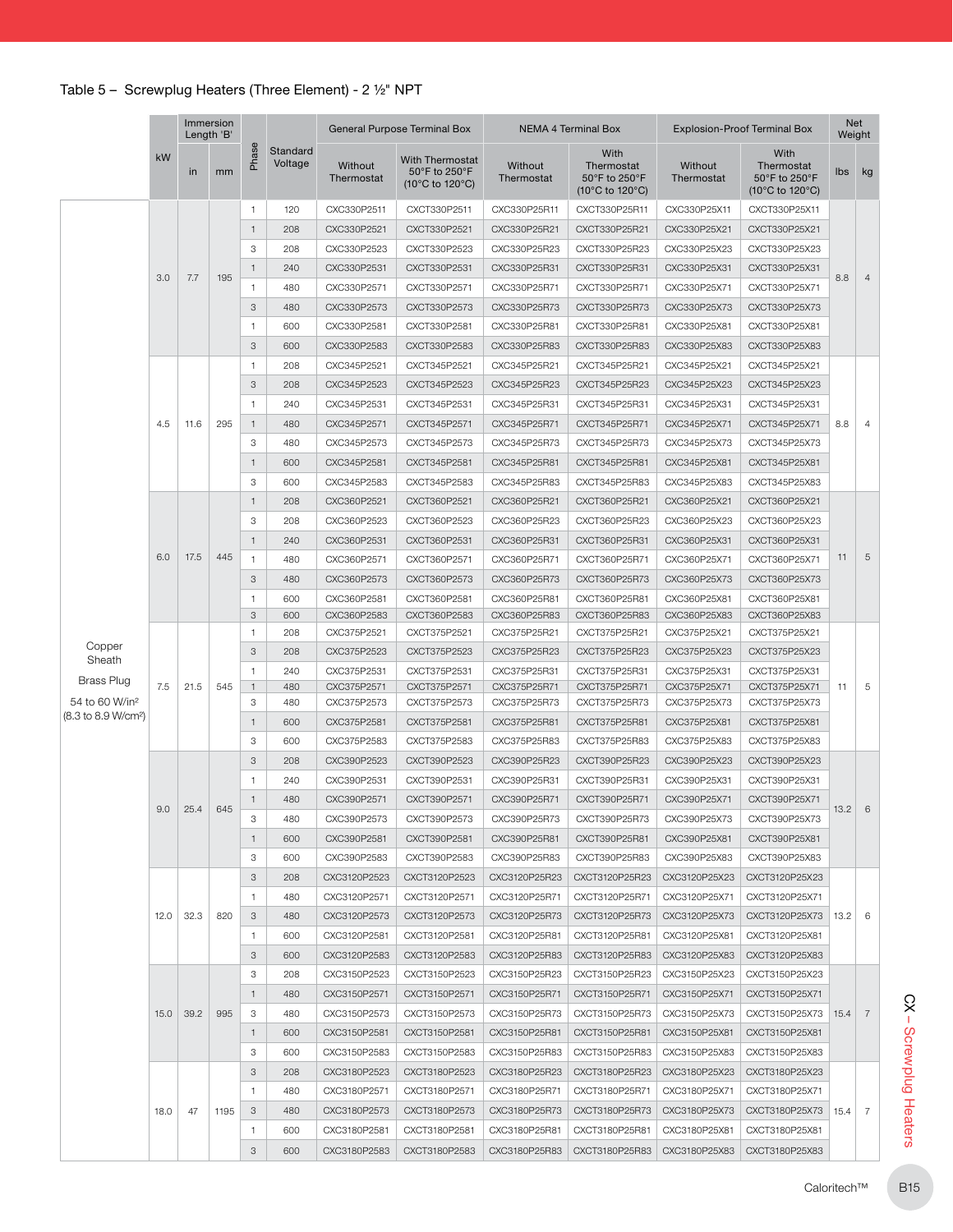|                                 |      |      | Immersion<br>Length 'B' |                |                     | General Purpose Terminal Box |                                                            |                       | NEMA 4 Terminal Box                                                         | <b>Explosion-Proof Terminal Box</b> |                                                                             |                |              |               |              |               |              |               |             |
|---------------------------------|------|------|-------------------------|----------------|---------------------|------------------------------|------------------------------------------------------------|-----------------------|-----------------------------------------------------------------------------|-------------------------------------|-----------------------------------------------------------------------------|----------------|--------------|---------------|--------------|---------------|--------------|---------------|-------------|
|                                 | kW   | in   | mm                      | Phase          | Standard<br>Voltage | Without<br>Thermostat        | <b>With Thermostat</b><br>50°F to 250°F<br>(10°C to 120°C) | Without<br>Thermostat | With<br>Thermostat<br>50°F to 250°F<br>$(10^{\circ}$ C to 120 $^{\circ}$ C) | Without<br>Thermostat               | With<br>Thermostat<br>50°F to 250°F<br>$(10^{\circ}$ C to 120 $^{\circ}$ C) | lbs kg         |              |               |              |               |              |               |             |
|                                 |      |      |                         | $\mathbf{1}$   | 120                 | CXI330P2511                  | CXIT330P2511                                               | CXI330P25R11          | CXIT330P25R11                                                               | CXI330P25X11                        | CXIT330P25X11                                                               |                |              |               |              |               |              |               |             |
|                                 |      |      |                         | $\mathbf{1}$   | 208                 | CXI330P2521                  | CXIT330P2521                                               | CXI330P25R21          | CXIT330P25R21                                                               | CXI330P25X21                        | CXIT330P25X21                                                               |                |              |               |              |               |              |               |             |
|                                 |      |      |                         | 3              | 208                 | CXI330P2523                  | CXIT330P2523                                               | CXI330P25R23          | CXIT330P25R23                                                               | CXI330P25X23                        | CXIT330P25X23                                                               |                |              |               |              |               |              |               |             |
|                                 |      |      |                         | $\mathbf{1}$   | 240                 | CXI330P2531                  | CXIT330P2531                                               | CXI330P25R31          | CXIT330P25R31                                                               | CXI330P25X31                        | CXIT330P25X31                                                               | 8.8            |              |               |              |               |              |               |             |
|                                 | 3.0  | 7.7  | 195                     | $\mathbf{1}$   | 480                 | CXI330P2571                  | CXIT330P2571                                               | CXI330P25R71          | CXIT330P25R71                                                               | CXI330P25X71                        | CXIT330P25X71                                                               |                |              |               |              |               |              |               |             |
|                                 |      |      |                         | 3              | 480                 | CXI330P2573                  | CXIT330P2573                                               | CXI330P25R73          | CXIT330P25R73                                                               | CXI330P25X73                        | CXIT330P25X73                                                               |                |              |               |              |               |              |               |             |
|                                 |      |      |                         | $\overline{1}$ | 600                 | CXI330P2581                  | CXIT330P2581                                               | CXI330P25R81          | CXIT330P25R81                                                               | CXI330P25X81                        | CXIT330P25X81                                                               |                |              |               |              |               |              |               |             |
|                                 |      |      |                         | 3              | 600                 | CXI330P2583                  | CXIT330P2583                                               | CXI330P25R83          | CXIT330P25R83                                                               | CXI330P25X83                        | CXIT330P25X83                                                               |                |              |               |              |               |              |               |             |
|                                 |      |      |                         | $\overline{1}$ | 208                 | CXI345P2521                  | CXIT345P2521                                               | CXI345P25R21          | CXIT345P25R21                                                               | CXI345P25X21                        | CXIT345P25X21                                                               |                |              |               |              |               |              |               |             |
|                                 |      |      |                         | 3              | 208                 | CXI345P2523                  | CXIT345P2523                                               | CXI345P25R23          | CXIT345P25R23                                                               | CXI345P25X23                        | CXIT345P25X23                                                               |                |              |               |              |               |              |               |             |
|                                 |      |      |                         | $\mathbf{1}$   | 240                 | CXI345P2531                  | CXIT345P2531                                               | CXI345P25R31          | CXIT345P25R31                                                               | CXI345P25X31                        | CXIT345P25X31                                                               |                |              |               |              |               |              |               |             |
|                                 | 4.5  | 11.6 | 295                     | $\mathbf{1}$   | 480                 | CXI345P2571                  | CXIT345P2571                                               | CXI345P25R71          | CXIT345P25R71                                                               | CXI345P25X71                        | CXIT345P25X71                                                               | 8.8            |              |               |              |               |              |               |             |
|                                 |      |      |                         | 3              | 480                 | CXI345P2573                  | CXIT345P2573                                               | CXI345P25R73          | CXIT345P25R73                                                               | CXI345P25X73                        | CXIT345P25X73                                                               |                |              |               |              |               |              |               |             |
|                                 |      |      |                         | $\mathbf{1}$   | 600                 | CXI345P2581                  | CXIT345P2581                                               | CXI345P25R81          | CXIT345P25R81                                                               | CXI345P25X81                        | CXIT345P25X81                                                               |                |              |               |              |               |              |               |             |
|                                 |      |      |                         | 3              | 600                 | CXI345P2583                  | CXIT345P2583                                               | CXI345P25R83          | CXIT345P25R83                                                               | CXI345P25X83                        | CXIT345P25X83                                                               |                |              |               |              |               |              |               |             |
|                                 |      |      |                         | $\mathbf{1}$   | 208                 | CXI360P2521                  | CXIT360P2521                                               | CXI360P25R21          | CXIT360P25R21                                                               | CXI360P25X21                        | CXIT360P25X21                                                               |                |              |               |              |               |              |               |             |
|                                 |      |      |                         | 3              |                     |                              |                                                            |                       | CXIT360P25R23                                                               |                                     |                                                                             |                |              |               |              |               |              |               |             |
|                                 | 6.0  |      |                         |                | 208                 | CXI360P2523                  | CXIT360P2523                                               | CXI360P25R23          |                                                                             | CXI360P25X23                        | CXIT360P25X23                                                               | 11             |              |               |              |               |              |               |             |
|                                 |      | 17.5 |                         | $\mathbf{1}$   | 240                 | CXI360P2531                  | CXIT360P2531                                               | CXI360P25R31          | CXIT360P25R31                                                               | CXI360P25X31                        | CXIT360P25X31                                                               |                |              |               |              |               |              |               |             |
|                                 |      |      | 445                     | $\mathbf{1}$   | 480                 | CXI360P2571                  | CXIT360P2571                                               | CXI360P25R71          | CXIT360P25R71                                                               | CXI360P25X71                        | CXIT360P25X71                                                               |                |              |               |              |               |              |               |             |
|                                 |      |      |                         | 3              | 480                 | CXI360P2573                  | CXIT360P2573                                               | CXI360P25R73          | CXIT360P25R73                                                               | CXI360P25X73                        | CXIT360P25X73                                                               |                |              |               |              |               |              |               |             |
|                                 |      |      |                         | $\mathbf{1}$   | 600                 | CXI360P2581                  | CXIT360P2581                                               | CXI360P25R81          | CXIT360P25R81                                                               | CXI360P25X81                        | CXIT360P25X81                                                               |                |              |               |              |               |              |               |             |
|                                 |      |      |                         | 3              | 600                 | CXI360P2583                  | CXIT360P2583                                               | CXI360P25R83          | CXIT360P25R83                                                               | CXI360P25X83                        | CXIT360P25X83                                                               |                |              |               |              |               |              |               |             |
| <b>Incoloy®</b>                 | 7.5  |      | 545                     | $\mathbf{1}$   | 208                 | CXI375P2521                  | CXIT375P2521                                               | CXI375P25R21          | CXIT375P25R21                                                               | CXI375P25X21                        | CXIT375P25X21                                                               |                |              |               |              |               |              |               |             |
| Sheath                          |      |      |                         | 3              | 208                 | CXI375P2523                  | CXIT375P2523                                               | CXI375P25R23          | CXIT375P25R23                                                               | CXI375P25X23                        | CXIT375P25X23                                                               |                |              |               |              |               |              |               |             |
| Stainless                       |      |      |                         | $\mathbf{1}$   | 240                 | CXI375P2531                  | CXIT375P2531                                               | CXI375P25R31          | CXIT375P25R31                                                               | CXI375P25X31                        | CXIT375P25X31                                                               |                |              |               |              |               |              |               |             |
| Steel Plug                      |      | 21.5 |                         |                |                     |                              |                                                            |                       |                                                                             |                                     | $\mathbf{1}$                                                                | 480            | CXI375P2571  | CXIT375P2571  | CXI375P25R71 | CXIT375P25R71 | CXI375P25X71 | CXIT375P25X71 |             |
| 54 to 60 W/in <sup>2</sup>      |      |      |                         |                |                     |                              |                                                            |                       |                                                                             |                                     |                                                                             |                |              |               |              |               | 3            | 480           | CXI375P2573 |
| (8.3 to 8.9 W/cm <sup>2</sup> ) |      |      |                         | $\mathbf{1}$   | 600                 | CXI375P2581                  | CXIT375P2581                                               | CXI375P25R81          | CXIT375P25R81                                                               | CXI375P25X81                        | CXIT375P25X81                                                               |                |              |               |              |               |              |               |             |
|                                 |      |      |                         | 3              | 600                 | CXI375P2583                  | CXIT375P2583                                               | CXI375P25R83          | CXIT375P25R83                                                               | CXI375P25X83                        | CXIT375P25X83                                                               |                |              |               |              |               |              |               |             |
|                                 |      |      |                         | 3              | 208                 | CXI390P2523                  | CXIT390P2523                                               | CXI390P25R23          | CXIT390P25R23                                                               | CXI390P25X23                        | CXIT390P25X23                                                               |                |              |               |              |               |              |               |             |
|                                 |      |      |                         |                | 240                 | CXI390P2531                  | CXIT390P2531                                               | CXI390P25R31          | CXIT390P25R31                                                               | CXI390P25X31                        | CXIT390P25X31                                                               |                |              |               |              |               |              |               |             |
|                                 |      |      |                         |                | 480                 | CXI390P2571                  | CXIT390P2571                                               | CXI390P25R71          | CXIT390P25R71                                                               | CXI390P25X71                        | CXIT390P25X71                                                               | $13.2 \quad 6$ |              |               |              |               |              |               |             |
|                                 |      |      |                         | $9.0$ 25.4 645 |                     |                              |                                                            | 480                   | CXI390P2573                                                                 | CXIT390P2573                        | CXI390P25R73                                                                | CXIT390P25R73  | CXI390P25X73 | CXIT390P25X73 |              |               |              |               |             |
|                                 |      |      |                         |                | 600                 | CXI390P2581                  | CXIT390P2581                                               | CXI390P25R81          | CXIT390P25R81                                                               | CXI390P25X81                        | CXIT390P25X81                                                               |                |              |               |              |               |              |               |             |
|                                 |      |      |                         |                | 600                 | CXI390P2583                  | CXIT390P2583                                               | CXI390P25R83          | CXIT390P25R83                                                               | CXI390P25X83                        | CXIT390P25X83                                                               |                |              |               |              |               |              |               |             |
|                                 |      |      |                         | 3              | 208                 | CXI3120P2523                 | CXIT3120P2523                                              | CXI3120P25R23         | CXIT3120P25R23                                                              | CXI3120P25X23                       | CXIT3120P25X23                                                              |                |              |               |              |               |              |               |             |
|                                 |      |      |                         | $\mathbf{1}$   | 480                 | CXI3120P2571                 | CXIT3120P2571                                              | CXI3120P25R71         | CXIT3120P25R71                                                              | CXI3120P25X71                       | CXIT3120P25X71                                                              |                |              |               |              |               |              |               |             |
|                                 | 12.0 | 32.3 | 820                     | 3              | 480                 | CXI3120P2573                 | CXIT3120P2573                                              | CXI3120P25R73         | CXIT3120P25R73                                                              | CXI3120P25X73                       | CXIT3120P25X73                                                              | $13.2 \mid 6$  |              |               |              |               |              |               |             |
|                                 |      |      |                         | 1              | 600                 | CXI3120P2581                 | CXIT3120P2581                                              | CXI3120P25R81         | CXIT3120P25R81                                                              | CXI3120P25X81                       | CXIT3120P25X81                                                              |                |              |               |              |               |              |               |             |
|                                 |      |      |                         | 3              | 600                 | CXI3120P2583                 | CXIT3120P2583                                              | CXI3120P25R83         | CXIT3120P25R83                                                              | CXI3120P25X83                       | CXIT3120P25X83                                                              |                |              |               |              |               |              |               |             |
|                                 |      |      |                         | 3              | 208                 | CXI3150P2523                 | CXIT3150P2523                                              | CXI3150P25R23         | CXIT3150P25R23                                                              | CXI3150P25X23                       | CXIT3150P25X23                                                              |                |              |               |              |               |              |               |             |
|                                 |      |      |                         | $\mathbf{1}$   | 480                 | CXI3150P2571                 | CXIT3150P2571                                              | CXI3150P25R71         | CXIT3150P25R71                                                              | CXI3150P25X71                       | CXIT3150P25X71                                                              |                |              |               |              |               |              |               |             |
|                                 |      | 39.2 | 820                     | 3              | 480                 | CXI3150P2573                 | CXIT3150P2573                                              | CXI3150P25R73         | CXIT3150P25R73                                                              | CXI3150P25X73                       | CXIT3150P25X73                                                              | 15.4           |              |               |              |               |              |               |             |
|                                 | 15.0 |      |                         |                |                     |                              |                                                            |                       |                                                                             |                                     |                                                                             |                |              |               |              |               |              |               |             |
|                                 |      |      |                         | $\mathbf{1}$   | 600                 | CXI3150P2581                 | CXIT3150P2581                                              | CXI3150P25R81         | CXIT3150P25R81                                                              | CXI3150P25X81                       | CXIT3150P25X81                                                              |                |              |               |              |               |              |               |             |
|                                 |      |      |                         | З              | 600                 | CXI3150P2583                 | CXIT3150P2583                                              | CXI3150P25R83         | CXIT3150P25R83                                                              | CXI3150P25X83                       | CXIT3150P25X83                                                              |                |              |               |              |               |              |               |             |
|                                 |      |      |                         | 3              | 208                 | CXI3180P2523                 | CXIT3180P2523                                              | CXI3180P25R23         | CXIT3180P25R23                                                              | CXI3180P25X23                       | CXIT3180P25X23                                                              |                |              |               |              |               |              |               |             |
|                                 |      |      |                         | $\mathbf{1}$   | 480                 | CXI3180P2571                 | CXIT3180P2571                                              | CXI3180P25R71         | CXIT3180P25R71                                                              | CXI3180P25X71                       | CXIT3180P25X71                                                              |                |              |               |              |               |              |               |             |
|                                 | 18.0 | 47   | 1195                    | 3              | 480                 | CXI3180P2573                 | CXIT3180P2573                                              | CXI3180P25R73         | CXIT3180P25R73                                                              | CXI3180P25X73                       | CXIT3180P25X73                                                              | $15.4$ 7       |              |               |              |               |              |               |             |
|                                 |      |      |                         | 1              | 600                 | CXI3180P2581                 | CXIT3180P2581                                              | CXI3180P25R81         | CXIT3180P25R81                                                              | CXI3180P25X81                       | CXIT3180P25X81                                                              |                |              |               |              |               |              |               |             |
|                                 |      |      |                         | 3              | 600                 | CXI3180P2583                 | CXIT3180P2583                                              | CXI3180P25R83         | CXIT3180P25R83                                                              | CXI3180P25X83                       | CXIT3180P25X83                                                              |                |              |               |              |               |              |               |             |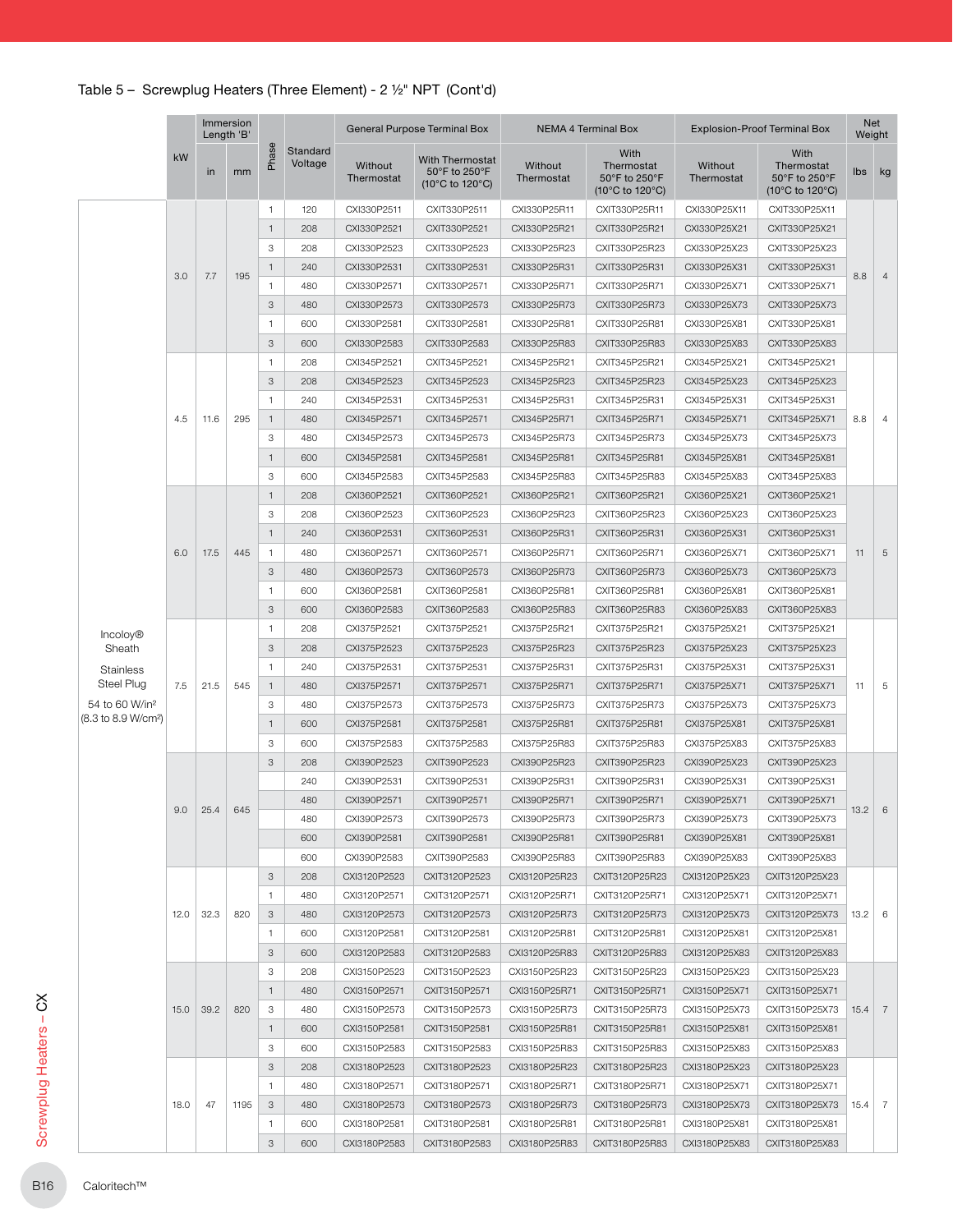|                                                  |          | Immersion<br>Length 'B' |              |                           |                     |                       | General Purpose Terminal Box                               |                       | <b>NEMA 4 Terminal Box</b>                             |                       | <b>Explosion-Proof Terminal Box</b>                    |                 | <b>Net</b><br>Weight |  |
|--------------------------------------------------|----------|-------------------------|--------------|---------------------------|---------------------|-----------------------|------------------------------------------------------------|-----------------------|--------------------------------------------------------|-----------------------|--------------------------------------------------------|-----------------|----------------------|--|
|                                                  | kW<br>in |                         | mm           | Phase                     | Standard<br>Voltage | Without<br>Thermostat | <b>With Thermostat</b><br>50°F to 250°F<br>(10°C to 120°C) | Without<br>Thermostat | With<br>Thermostat<br>50°F to 250°F<br>(10°C to 120°C) | Without<br>Thermostat | With<br>Thermostat<br>50°F to 250°F<br>(10°C to 120°C) | Ibs             | kg                   |  |
|                                                  |          |                         |              | $\mathbf{1}$              | 120                 | CXF330P2511           | CXFT330P2511                                               | CXF330P25R11          | CXFT330P25R11                                          | CXF330P25X11          | CXFT330P25X11                                          |                 |                      |  |
|                                                  |          |                         |              | $\mathbf{1}$              | 208                 | CXF330P2521           | CXFT330P2521                                               | CXF330P25R21          | CXFT330P25R21                                          | CXF330P25X21          | CXFT330P25X21                                          |                 |                      |  |
|                                                  |          |                         |              | 3                         | 208                 | CXF330P2523           | CXFT330P2523                                               | CXF330P25R23          | CXFT330P25R23                                          | CXF330P25X23          | CXFT330P25X23                                          |                 |                      |  |
|                                                  | 3.0      |                         |              | 1                         | 240                 | CXF330P2531           | CXFT330P2531                                               | CXF330P25R31          | CXFT330P25R31                                          | CXF330P25X31          | CXFT330P25X31                                          |                 |                      |  |
|                                                  |          | 17.5                    | 445          | 1                         | 480                 | CXF330P2571           | CXFT330P2571                                               | CXF330P25R71          | CXFT330P25R71                                          | CXF330P25X71          | CXFT330P25X71                                          | 11              | 5                    |  |
|                                                  |          |                         |              | 3                         | 480                 | CXF330P2573           | CXFT330P2573                                               | CXF330P25R73          | CXFT330P25R73                                          | CXF330P25X73          | CXFT330P25X73                                          |                 |                      |  |
|                                                  |          |                         |              | $\mathbf{1}$              | 600                 | CXF330P2581           | CXFT330P2581                                               | CXF330P25R81          | CXFT330P25R81                                          | CXF330P25X81          | CXFT330P25X81                                          |                 |                      |  |
|                                                  |          |                         |              | 3                         | 600                 | CXF330P2583           | CXFT330P2583                                               | CXF330P25R83          | CXFT330P25R83                                          | CXF330P25X83          | CXFT330P25X83                                          |                 |                      |  |
|                                                  |          |                         |              |                           | $\mathbf{1}$        | 208                   | CXF345P2521                                                | CXFT345P2521          | CXF345P25R21                                           | CXFT345P25R21         | CXF345P25X21                                           | CXFT345P25X21   |                      |  |
|                                                  |          |                         |              | 3                         | 208                 | CXF345P2523           | CXFT345P2523                                               | CXF345P25R23          | CXFT345P25R23                                          | CXF345P25X23          | CXFT345P25X23                                          |                 |                      |  |
|                                                  |          |                         |              | $\mathbf{1}$              | 240                 | CXF345P2531           | CXFT345P2531                                               | CXF345P25R31          | CXFT345P25R31                                          | CXF345P25X31          | CXFT345P25X31                                          |                 |                      |  |
|                                                  |          |                         |              | $\overline{1}$            | 480                 | CXF345P2571           | CXFT345P2571                                               | CXF345P25R71          | CXFT345P25R71                                          | CXF345P25X71          | CXFT345P25X71                                          |                 |                      |  |
|                                                  |          |                         |              | 3                         | 480                 | CXF345P2573           | CXFT345P2573                                               | CXF345P25R73          | CXFT345P25R73                                          | CXF345P25X73          | CXFT345P25X73                                          |                 |                      |  |
|                                                  |          |                         |              | $\overline{1}$            | 600                 | CXF345P2581           | CXFT345P2581                                               | CXF345P25R81          | CXFT345P25R81                                          | CXF345P25X81          | CXFT345P25X81                                          |                 |                      |  |
|                                                  |          |                         |              | $\ensuremath{\mathsf{3}}$ | 600                 | CXF345P2583           | CXFT345P2583                                               | CXF345P25R83          | CXFT345P25R83                                          | CXF345P25X83          | CXFT345P25X83                                          |                 |                      |  |
| Incoloy <sup>®</sup>                             | 6.0      | 25.4                    | 645          | $\mathbf{1}$              | 208                 | CXF360P253421         | CXFT360P253421                                             | CXF360P2534R21        | CXFT360P2534R21                                        | CXF360P2534X21        | CXFT360P2534X21                                        | 13.2            | 6                    |  |
| Sheath                                           |          |                         |              | 3                         | 208                 | CXF360P253423         | CXFT360P253423                                             | CXF360P2534R23        | CXFT360P2534R23                                        | CXF360P2534X23        | CXFT360P2534X23                                        |                 |                      |  |
| Steel Plug                                       |          |                         |              | $\overline{1}$            | 240                 | CXF360P253431         | CXFT360P253431                                             | CXF360P2534R31        | CXFT360P2534R31                                        | CXF360P2534X31        | CXFT360P2534X31                                        |                 |                      |  |
| 23 W/in <sup>2</sup><br>(3.6 W/cm <sup>2</sup> ) |          |                         |              | $\mathbf{1}$              | 480                 | CXF360P253471         | CXFT360P253471                                             | CXF360P2534R71        | CXFT360P2534R71                                        | CXF360P2534X71        | CXFT360P2534X71                                        |                 |                      |  |
|                                                  |          |                         |              |                           | 3                   | 480                   | CXF360P253473                                              | CXFT360P253473        | CXF360P2534R73                                         | CXFT360P2534R73       | CXF360P2534X73                                         | CXFT360P2534X73 |                      |  |
|                                                  |          |                         |              |                           |                     | $\overline{1}$        | 600                                                        | CXF360P253481         | CXFT360P253481                                         | CXF360P2534R81        | CXFT360P2534R81                                        | CXF360P2534X81  | CXFT360P2534X81      |  |
|                                                  |          |                         |              | 3                         | 600                 | CXF360P253483         | CXFT360P253483                                             | CXF360P2534R83        | CXFT360P2534R83                                        | CXF360P2534X83        | CXFT360P2534X83                                        |                 |                      |  |
|                                                  |          |                         |              | 3                         | 208                 | CXF375P254223         | CXFT375P254223                                             | CXF375P2542R23        | CXFT375P2542R23                                        | CXF375P2542X23        | CXFT375P2542X23                                        |                 |                      |  |
|                                                  |          |                         |              | $\mathbf{1}$              | 240                 | CXF375P254231         | CXFT375P254231                                             | CXF375P2542R31        | CXFT375P2542R31                                        | CXF375P2542X31        | CXFT375P2542X31                                        |                 |                      |  |
| 7.5                                              |          |                         | $\mathbf{1}$ | 480                       | CXF375P254271       | CXFT375P254271        | CXF375P2542R71                                             | CXFT375P2542R71       | CXF375P2542X71                                         | CXFT375P2542X71       |                                                        |                 |                      |  |
|                                                  |          | 42                      | 1067         | 3                         | 480                 | CXF375P254273         | CXFT375P254273                                             | CXF375P2542R73        | CXFT375P2542R73 CXF375P2542X73                         |                       | CXFT375P2542X73                                        |                 |                      |  |
|                                                  |          |                         |              | $\overline{1}$            | 600                 | CXF375P254281         | CXFT375P254281                                             | CXF375P2542R81        | CXFT375P2542R81                                        | CXF375P2542X81        | CXFT375P2542X81                                        |                 |                      |  |
|                                                  |          |                         |              | 3                         | 600                 | CXF375P254283         | CXFT375P254283                                             | CXF375P2542R83        | CXFT375P2542R83                                        | CXF375P2542X83        | CXFT375P2542X83                                        |                 |                      |  |
|                                                  |          |                         |              | 3                         | 208                 | CXF390P25023          | CXFT390P25023                                              | CXF390P250R23         | CXFT390P250R23                                         | CXF390P250X23         | CXFT390P250X23                                         | 15.4            | $\overline{7}$       |  |
|                                                  |          |                         |              | $\mathbf{1}$              | 240                 | CXF390P25031          | CXFT390P25031                                              | CXF390P250R31         | CXFT390P250R31                                         | CXF390P250X31         | CXFT390P250X31                                         |                 |                      |  |
|                                                  |          |                         |              | $\mathbf{1}$              | 480                 | CXF390P25071          | CXFT390P25071                                              | CXF390P250R71         | CXFT390P250R71                                         | CXF390P250X71         | CXFT390P250X71                                         |                 |                      |  |
|                                                  | 9.0      | 50                      | 1270         | 3                         | 480                 | CXF390P25073          | CXFT390P25073                                              | CXF390P250R73         | CXFT390P250R73                                         | CXF390P250X73         | CXFT390P250X73                                         |                 |                      |  |
|                                                  |          |                         |              | $\mathbf{1}$              | 600                 | CXF390P25081          | CXFT390P25081                                              | CXF390P250R81         | CXFT390P250R81                                         | CXF390P250X81         | CXFT390P250X81                                         |                 |                      |  |
|                                                  |          |                         |              | 3                         | 600                 | CXF390P25083          | CXFT390P25083                                              | CXF390P250R83         | CXFT390P250R83                                         | CXF390P250X83         | CXFT390P250X83                                         |                 |                      |  |

## To Order Specify

- **Quantity**
- Wattage
- Catalog number
- Special features
- Voltage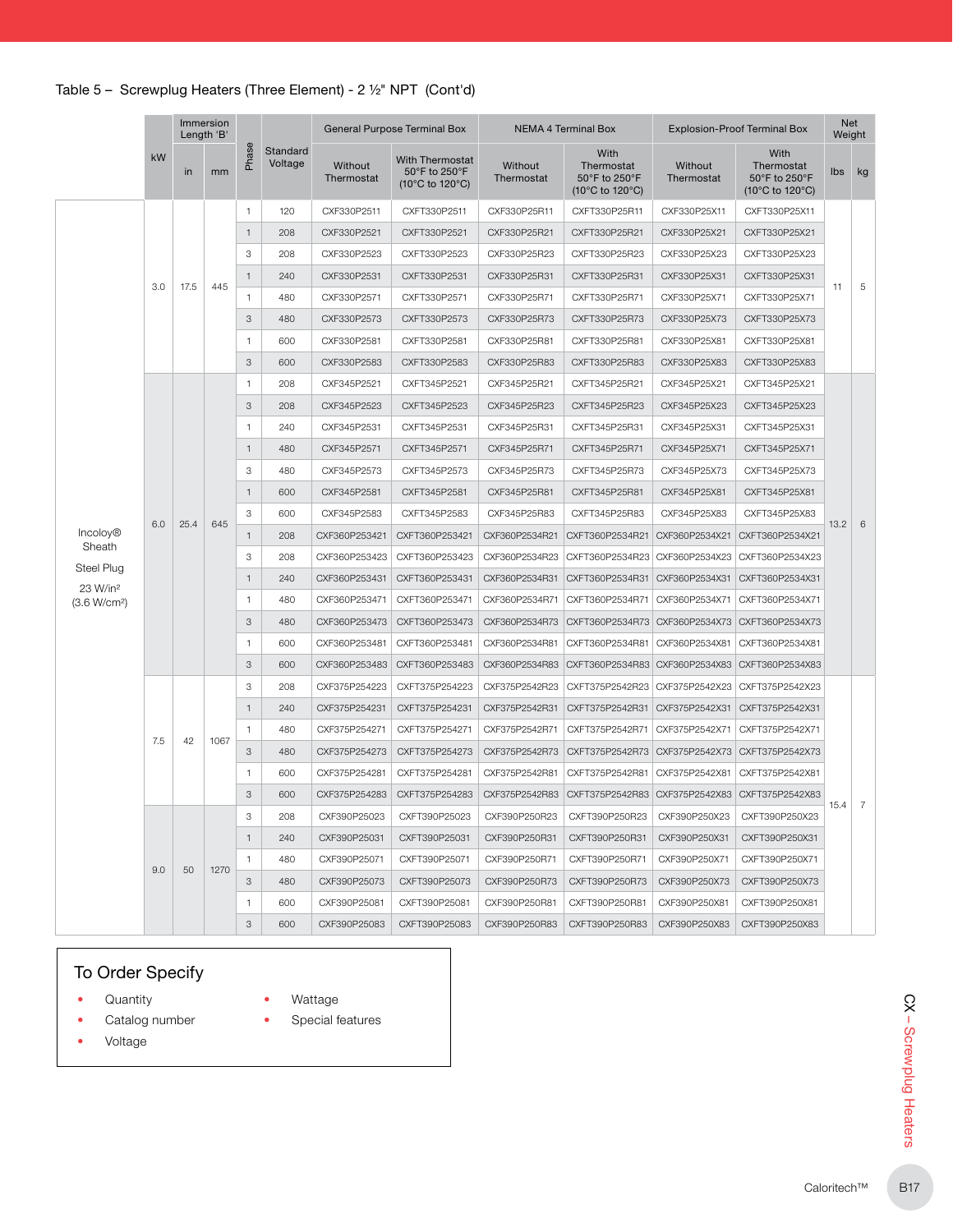|                                                                      |     |      | Immersion<br>Length 'B' |                   |                     |                                | General Purpose Terminal Box                               |                                  | <b>NEMA 4 Terminal Box</b>                                    | <b>Explosion-Proof Terminal Box</b> |                                                        |                 |     |               |                |                |                 |                |
|----------------------------------------------------------------------|-----|------|-------------------------|-------------------|---------------------|--------------------------------|------------------------------------------------------------|----------------------------------|---------------------------------------------------------------|-------------------------------------|--------------------------------------------------------|-----------------|-----|---------------|----------------|----------------|-----------------|----------------|
|                                                                      | kW  | in   | mm                      | Phase             | Standard<br>Voltage | Without<br>Thermostat          | <b>With Thermostat</b><br>50°F to 250°F<br>(10°C to 120°C) | Without<br>Thermostat            | With<br>Thermostat<br>50°F to 250°F<br>(10°C to 120°C)        | Without<br>Thermostat               | With<br>Thermostat<br>50°F to 250°F<br>(10°C to 120°C) | lbs kg          |     |               |                |                |                 |                |
|                                                                      |     |      |                         | $\mathbf{1}$      | 120                 | CXI330P251711                  | CXIT330P251711                                             | CXI330P2517R11                   | CXIT330P2517R11                                               | CXI330P2517X11                      | CXIT330P2517X11                                        |                 |     |               |                |                |                 |                |
|                                                                      |     |      |                         | $\overline{1}$    | 208                 | CXI330P251721                  | CXIT330P251721                                             | CXI330P2517R21                   | CXIT330P2517R21                                               | CXI330P2517X21                      | CXIT330P2517X21                                        |                 |     |               |                |                |                 |                |
|                                                                      |     |      |                         | 3                 | 208                 | CXI330P251723                  | CXIT330P251723                                             | CXI330P2517R23                   | CXIT330P2517R23                                               | CXI330P2517X23                      | CXIT330P2517X23                                        |                 |     |               |                |                |                 |                |
|                                                                      |     |      |                         | $\mathbf{1}$      | 240                 | CXI330P251731                  | CXIT330P251731                                             | CXI330P2517R31                   | CXIT330P2517R31                                               | CXI330P2517X31                      | CXIT330P2517X31                                        |                 |     |               |                |                |                 |                |
|                                                                      | 3.0 | 17.5 | 445                     | $\mathbf{1}$      | 480                 | CXI330P251771                  | CXIT330P251771                                             | CXI330P2517R71                   | CXIT330P2517R71                                               | CXI330P2517X71                      | CXIT330P2517X71                                        | 11              |     |               |                |                |                 |                |
|                                                                      |     |      |                         | 3                 | 480                 | CXI330P251773                  | CXIT330P251773                                             | CXI330P2517R73                   | CXIT330P2517R73                                               | CXI330P2517X73                      | CXIT330P2517X73                                        |                 |     |               |                |                |                 |                |
|                                                                      |     |      |                         | $\overline{1}$    | 600                 | CXI330P251781                  | CXIT330P251781                                             | CXI330P2517R81                   | CXIT330P2517R81                                               | CXI330P2517X81                      | CXIT330P2517X81                                        |                 |     |               |                |                |                 |                |
|                                                                      |     |      |                         | 3                 | 600                 | CXI330P251783                  | CXIT330P251783                                             | CXI330P2517R83                   | CXIT330P2517R83                                               | CXI330P2517X83                      | CXIT330P2517X83                                        |                 |     |               |                |                |                 |                |
|                                                                      |     |      |                         | $\overline{1}$    | 208                 | CXI345P252521                  | CXIT345P252521                                             | CXI345P2525R21                   | CXIT345P2525R21                                               | CXI345P2525X21                      | CXIT345P2525X21                                        |                 |     |               |                |                |                 |                |
|                                                                      |     |      |                         | 3                 | 208                 | CXI345P252523                  | CXIT345P252523                                             | CXI345P2525R23                   | CXIT345P2525R23                                               | CXI345P2525X23                      | CXIT345P2525X23                                        |                 |     |               |                |                |                 |                |
|                                                                      |     |      |                         | $\mathbf{1}$      | 240                 | CXI345P252531                  | CXIT345P252531                                             | CXI345P2525R31                   | CXIT345P2525R31                                               | CXI345P2525X31                      | CXIT345P2525X31                                        |                 |     |               |                |                |                 |                |
|                                                                      | 4.5 | 25.4 | 645                     | $\mathbf{1}$      | 480                 | CXI345P252571                  | CXIT345P252571                                             | CXI345P2525R71                   | CXIT345P2525R71                                               | CXI345P2525X71                      | CXIT345P2525X71                                        | 13.2            |     |               |                |                |                 |                |
|                                                                      |     |      |                         | 3                 | 480                 | CXI345P252573                  | CXIT345P252573                                             | CXI345P2525R73                   | CXIT345P2525R73                                               | CXI345P2525X73                      | CXIT345P2525X73                                        |                 |     |               |                |                |                 |                |
|                                                                      |     |      |                         | $\overline{1}$    | 600                 | CXI345P252581                  | CXIT345P252581                                             | CXI345P2525R81                   | CXIT345P2525R81                                               | CXI345P2525X81                      | CXIT345P2525X81                                        |                 |     |               |                |                |                 |                |
|                                                                      |     |      |                         | 3                 | 600                 | CXI345P252583                  | CXIT345P252583                                             | CXI345P2525R83                   | CXIT345P2525R83                                               | CXI345P2525X83                      | CXIT345P2525X83                                        |                 |     |               |                |                |                 |                |
| Incoloy <sup>®</sup><br>Sheath                                       |     |      |                         | $\mathbf{1}$      | 208                 | CXI360P253421                  | CXIT360P253421                                             | CXI360P2534R21                   | CXIT360P2534R21                                               | CXI360P2534X21                      | CXIT360P2534X21                                        |                 |     |               |                |                |                 |                |
| <b>Stainless</b>                                                     |     |      |                         | 3                 | 208                 | CXI360P253423                  | CXIT360P253423                                             | CXI360P2534R23                   | CXIT360P2534R23                                               | CXI360P2534X23                      | CXIT360P2534X23                                        |                 |     |               |                |                |                 |                |
| <b>Steel Plug</b>                                                    |     |      |                         | $\mathbf{1}$      | 240                 | CXI360P253431                  | CXIT360P253431                                             | CXI360P2534R31                   | CXIT360P2534R31                                               | CXI360P2534X31                      | CXIT360P2534X31                                        |                 |     |               |                |                |                 |                |
| 23 W/in <sup>2</sup>                                                 | 6.0 | 34   | 864                     | $\mathbf{1}$      | 480                 | CXI360P253471                  | CXIT360P253471                                             | CXI360P2534R71                   | CXIT360P2534R71                                               | CXI360P2534X71                      | CXIT360P2534X71                                        | 13.2            |     |               |                |                |                 |                |
| (3.6 W/cm <sup>2</sup> )                                             |     |      |                         | 3                 | 480                 | CXI360P253473                  | CXIT360P253473                                             | CXI360P2534R73                   | CXIT360P2534R73                                               | CXI360P2534X73                      | CXIT360P2534X73                                        |                 |     |               |                |                |                 |                |
|                                                                      |     |      |                         | $\mathbf{1}$      | 600                 | CXI360P253481                  | CXIT360P253481                                             | CXI360P2534R81                   | CXIT360P2534R81                                               | CXI360P2534X81                      | CXIT360P2534X81                                        |                 |     |               |                |                |                 |                |
|                                                                      |     |      |                         | 3                 | 600                 | CXI360P253483                  | CXIT360P253483                                             | CXI360P2534R83                   | CXIT360P2534R83                                               | CXI360P2534X83                      | CXIT360P2534X83                                        |                 |     |               |                |                |                 |                |
|                                                                      |     |      |                         | 3                 | 208                 | CXI375P254223                  | CXIT375P254223                                             | CXI375P2542R23                   | CXIT375P2542R23                                               | CXI375P2542X23                      | CXIT375P2542X23                                        |                 |     |               |                |                |                 |                |
|                                                                      | 7.5 |      |                         | $\mathbf{1}$      | 240                 | CXI375P254231                  | CXIT375P254231                                             | CXI375P2542R31                   | CXIT375P2542R31                                               | CXI375P2542X31                      | CXIT375P2542X31                                        |                 |     |               |                |                |                 |                |
|                                                                      |     |      |                         | $\mathbf{1}$      | 480                 | CXI375P254271                  | CXIT375P254271                                             | CXI375P2542R71                   | CXIT375P2542R71                                               | CXI375P2542X71                      | CXIT375P2542X71                                        |                 |     |               |                |                |                 |                |
|                                                                      |     |      |                         |                   |                     |                                | 42                                                         |                                  |                                                               | 1067                                |                                                        | 3               | 480 | CXI375P254273 | CXIT375P254273 | CXI375P2542R73 | CXIT375P2542R73 | CXI375P2542X73 |
|                                                                      |     |      |                         | $\mathbf{1}$      | 600                 | CXI375P254281                  | CXIT375P254281                                             | CXI375P2542R81                   | CXIT375P2542R81                                               | CXI375P2542X81                      | CXIT375P2542X81                                        |                 |     |               |                |                |                 |                |
|                                                                      |     |      |                         | 3                 | 600                 | CXI375P254283                  | CXIT375P254283                                             | CXI375P2542R83                   | CXIT375P2542R83                                               | CXI375P2542X83                      | CXIT375P2542X83                                        |                 |     |               |                |                |                 |                |
|                                                                      |     |      |                         | 3                 | 208                 | CXI390P255023                  | CXIT390P255023                                             | CXI390P2550R23                   | CXIT390P2550R23                                               | CXI390P2550X23                      | CXIT390P2550X23                                        |                 |     |               |                |                |                 |                |
|                                                                      |     |      |                         | $\mathbf{1}$      | 240                 | CXI390P255031                  | CXIT390P255031                                             | CXI390P2550R31                   | CXIT390P2550R31                                               | CXI390P2550X31                      | CXIT390P2550X31                                        |                 |     |               |                |                |                 |                |
|                                                                      |     |      |                         | $\mathbf{1}$      | 480                 | CXI390P255071                  | CXIT390P255071                                             | CXI390P2550R71                   | CXIT390P2550R71                                               | CXI390P2550X71                      | CXIT390P2550X71                                        |                 |     |               |                |                |                 |                |
|                                                                      | 9.0 | 50   | 1270                    | 3                 | 480                 | CXI390P255073                  | CXIT390P255073                                             |                                  | CXI390P2550R73 CXIT390P2550R73 CXI390P2550X73 CXIT390P2550X73 |                                     |                                                        | 15.4            |     |               |                |                |                 |                |
|                                                                      |     |      |                         |                   | $\overline{1}$      | 600                            | CXI390P255081                                              | CXIT390P255081                   | CXI390P2550R81                                                | CXIT390P2550R81                     | CXI390P2550X81                                         | CXIT390P2550X81 |     |               |                |                |                 |                |
|                                                                      |     |      |                         | 3                 | 600                 | CXI390P255083                  | CXIT390P255083                                             | CXI390P2550R83                   | CXIT390P2550R83                                               | CXI390P2550X83                      | CXIT390P2550X83                                        |                 |     |               |                |                |                 |                |
|                                                                      |     |      |                         | $\overline{1}$    | 120                 | CXF315P251711                  | CXFT315P251711                                             | CXF315P2517R11                   | CXFT315P2517R11                                               | CXF315P2517X11                      | CXFT315P2517X11                                        |                 |     |               |                |                |                 |                |
|                                                                      |     |      |                         | $\mathbf{1}$      | 208                 | CXF315P251721                  | CXFT315P251721                                             | CXF315P2517R21                   | CXFT315P2517R21                                               | CXF315P2517X21                      | CXFT315P2517X21                                        |                 |     |               |                |                |                 |                |
|                                                                      |     |      |                         | 3                 | 208                 | CXF315P251723                  | CXFT315P251723                                             | CXF315P2517R23                   | CXFT315P2517R23                                               | CXF315P2517X23                      | CXFT315P2517X23                                        |                 |     |               |                |                |                 |                |
|                                                                      |     |      |                         | $\mathbf{1}$      | 240                 | CXF315P251731                  | CXFT315P251731                                             | CXF315P2517R31                   | CXFT315P2517R31                                               | CXF315P2517X31                      | CXFT315P2517X31                                        |                 |     |               |                |                |                 |                |
|                                                                      | 1.5 | 17.7 | 450                     | $\mathbf{1}$      | 480                 | CXF315P251771                  | CXFT315P251771                                             | CXF315P2517R71                   | CXFT315P2517R71                                               | CXF315P2517X71                      | CXFT315P2517X71                                        | 11              |     |               |                |                |                 |                |
|                                                                      |     |      |                         | 3                 | 480                 | CXF315P251773                  | CXFT315P251773                                             | CXF315P2517R73                   | CXFT315P2517R73                                               | CXF315P2517X73                      | CXFT315P2517X73                                        |                 |     |               |                |                |                 |                |
| Incoloy <sup>®</sup><br>Sheath<br>Steel Plug<br>15 W/in <sup>2</sup> |     |      |                         | $\mathbf{1}$      | 600                 | CXF315P251781                  | CXFT315P251781                                             | CXF315P2517R81                   | CXFT315P2517R81                                               | CXF315P2517X81                      | CXFT315P2517X81                                        |                 |     |               |                |                |                 |                |
|                                                                      |     |      |                         | 3                 |                     |                                | CXFT315P251783                                             |                                  |                                                               |                                     |                                                        |                 |     |               |                |                |                 |                |
|                                                                      |     |      |                         | $\mathbf{1}$      | 600                 | CXF315P251783<br>CXF330P253211 | CXFT330P253211                                             | CXF315P2517R83<br>CXF330P2532R11 | CXFT315P2517R83<br>CXFT330P2532R11                            | CXF315P2517X83<br>CXF330P2532X11    | CXFT315P2517X83<br>CXFT330P2532X11                     |                 |     |               |                |                |                 |                |
|                                                                      |     |      |                         |                   | 120<br>208          | CXF330P253221                  | CXFT330P253221                                             | CXF330P2532R21                   | CXFT330P2532R21                                               |                                     | CXF330P2532X21 CXFT330P2532X21                         |                 |     |               |                |                |                 |                |
| (2.3 W/cm <sup>2</sup> )                                             |     |      |                         | $\mathbf{1}$      |                     |                                |                                                            |                                  |                                                               |                                     |                                                        |                 |     |               |                |                |                 |                |
|                                                                      |     |      |                         | 3<br>$\mathbf{1}$ | 208                 | CXF330P253223                  | CXFT330P253223                                             | CXF330P2532R23                   | CXFT330P2532R23                                               |                                     | CXF330P2532X23 CXFT330P2532X23                         |                 |     |               |                |                |                 |                |
|                                                                      | 3.0 | 32.5 | 825                     |                   | 240                 | CXF330P253231                  | CXFT330P253231                                             | CXF330P2532R31                   | CXFT330P2532R31                                               | CXF330P2532X31                      | CXFT330P2532X31                                        | 15.4            |     |               |                |                |                 |                |
|                                                                      |     |      |                         | $\mathbf{1}$      | 480                 | CXF330P253271                  | CXFT330P253271                                             | CXF330P2532R71                   | CXFT330P2532R71                                               | CXF330P2532X71                      | CXFT330P2532X71                                        |                 |     |               |                |                |                 |                |
|                                                                      |     |      |                         | 3                 | 480                 | CXF330P253273<br>CXF330P253281 | CXFT330P253273<br>CXFT330P253281                           | CXF330P2532R73<br>CXF330P2532R81 | CXFT330P2532R73                                               | CXF330P2532X81                      | CXF330P2532X73 CXFT330P2532X73<br>CXFT330P2532X81      |                 |     |               |                |                |                 |                |
|                                                                      |     |      |                         | $\mathbf{1}$      | 600                 |                                |                                                            |                                  | CXFT330P2532R81                                               |                                     |                                                        |                 |     |               |                |                |                 |                |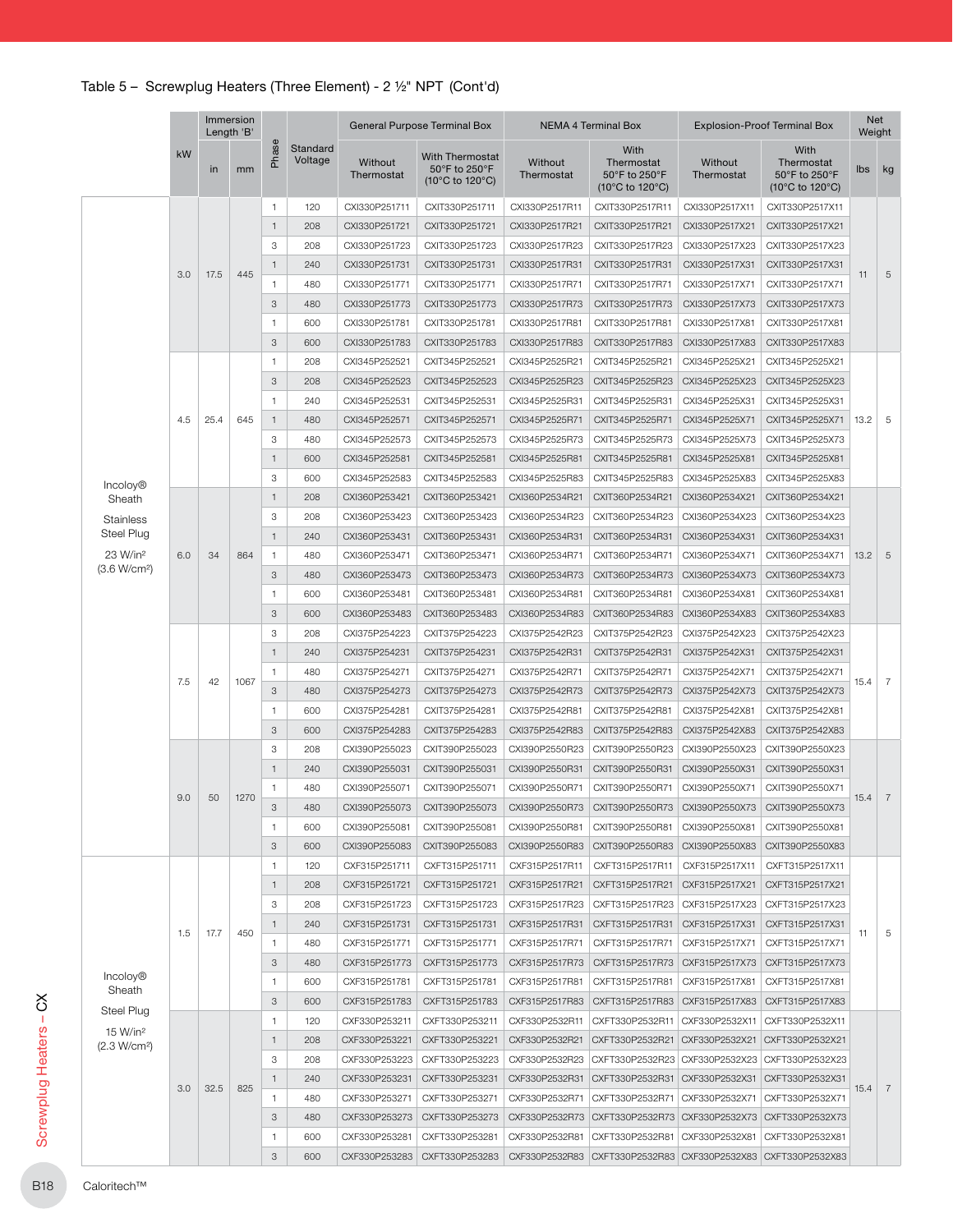| <b>Incoloy®</b><br>Sheath<br>Steel Plug<br>15 W/in <sup>2</sup><br>(2.3 W/cm <sup>2</sup> ) | kW<br>4.5<br>6.0 | in<br>39.2<br>51 | mm<br>995 | Phase<br>$\mathbf{1}$<br>3<br>$\overline{1}$<br>$\mathbf{1}$<br>3<br>$\mathbf{1}$<br>3<br>$\mathbf{1}$<br>3 | Standard<br>Voltage<br>208<br>208<br>240<br>480<br>480<br>600<br>600 | Without<br>Thermostat<br>CXF345P253921<br>CXF345P253923<br>CXF345P253931<br>CXF345P253971<br>CXF345P253973 | With Thermostat<br>50°F to 250°F<br>(10°C to 120°C)<br>CXFT345P253921<br>CXFT345P253923<br>CXFT345P253931<br>CXFT345P253971 | Without<br>Thermostat<br>CXF345P2539R21<br>CXF345P2539R23 | With<br>Thermostat<br>50°F to 250°F<br>$(10^{\circ}$ C to 120 $^{\circ}$ C)<br>CXFT345P2539R21 | <b>Without</b><br>Thermostat<br>CXF345P2539X21 | With<br>Thermostat<br>50°F to 250°F<br>(10°C to 120°C)<br>CXFT345P2539X21 | lbs kg         |                 |                |                 |                |                 |
|---------------------------------------------------------------------------------------------|------------------|------------------|-----------|-------------------------------------------------------------------------------------------------------------|----------------------------------------------------------------------|------------------------------------------------------------------------------------------------------------|-----------------------------------------------------------------------------------------------------------------------------|-----------------------------------------------------------|------------------------------------------------------------------------------------------------|------------------------------------------------|---------------------------------------------------------------------------|----------------|-----------------|----------------|-----------------|----------------|-----------------|
|                                                                                             |                  |                  |           |                                                                                                             |                                                                      |                                                                                                            |                                                                                                                             |                                                           |                                                                                                |                                                |                                                                           |                |                 |                |                 |                |                 |
|                                                                                             |                  |                  |           |                                                                                                             |                                                                      |                                                                                                            |                                                                                                                             |                                                           |                                                                                                |                                                |                                                                           |                |                 |                |                 |                |                 |
|                                                                                             |                  |                  |           |                                                                                                             |                                                                      |                                                                                                            |                                                                                                                             |                                                           | CXFT345P2539R23                                                                                | CXF345P2539X23                                 | CXFT345P2539X23                                                           |                |                 |                |                 |                |                 |
|                                                                                             |                  |                  |           |                                                                                                             |                                                                      |                                                                                                            |                                                                                                                             | CXF345P2539R31                                            | CXFT345P2539R31                                                                                | CXF345P2539X31                                 | CXFT345P2539X31                                                           | 15.4           |                 |                |                 |                |                 |
|                                                                                             |                  |                  |           |                                                                                                             |                                                                      |                                                                                                            |                                                                                                                             | CXF345P2539R71                                            | CXFT345P2539R71                                                                                | CXF345P2539X71                                 | CXFT345P2539X71                                                           |                | $\overline{7}$  |                |                 |                |                 |
|                                                                                             |                  |                  |           |                                                                                                             |                                                                      |                                                                                                            | CXFT345P253973                                                                                                              | CXF345P2539R73                                            | CXFT345P2539R73                                                                                | CXF345P2539X73                                 | CXFT345P2539X73                                                           |                |                 |                |                 |                |                 |
|                                                                                             |                  |                  |           |                                                                                                             |                                                                      | CXF345P253981                                                                                              | CXFT345P253981                                                                                                              | CXF345P2539R81                                            | CXFT345P2539R81                                                                                | CXF345P2539X81                                 | CXFT345P2539X81                                                           |                |                 |                |                 |                |                 |
|                                                                                             |                  |                  |           |                                                                                                             |                                                                      | CXF345P253983                                                                                              | CXFT345P253983                                                                                                              | CXF345P2539R83                                            | CXFT345P2539R83                                                                                | CXF345P2539X83                                 | CXFT345P2539X83                                                           |                |                 |                |                 |                |                 |
|                                                                                             |                  |                  |           |                                                                                                             | 208                                                                  | CXF360P255121                                                                                              | CXFT360P255121                                                                                                              | CXF360P2551R21                                            | CXFT360P2551R21                                                                                | CXF360P2551X21                                 | CXFT360P2551X21                                                           |                |                 |                |                 |                |                 |
|                                                                                             |                  |                  |           |                                                                                                             | 208                                                                  | CXF360P255123                                                                                              | CXFT360P255123                                                                                                              | CXF360P2551R23                                            | CXFT360P2551R23                                                                                | CXF360P2551X23                                 | CXFT360P2551X23                                                           |                |                 |                |                 |                |                 |
|                                                                                             |                  |                  |           | $\mathbf{1}$                                                                                                | 240                                                                  | CXF360P255131                                                                                              | CXFT360P255131                                                                                                              | CXF360P2551R31                                            | CXFT360P2551R31                                                                                | CXF360P2551X31                                 | CXFT360P2551X31                                                           |                |                 |                |                 |                |                 |
|                                                                                             |                  |                  | 1295      | $\mathbf{1}$                                                                                                | 480                                                                  | CXF360P255171                                                                                              | CXFT360P255171                                                                                                              | CXF360P2551R71                                            | CXFT360P2551R71                                                                                | CXF360P2551X71                                 | CXFT360P2551X71                                                           | 15.4           | $\overline{7}$  |                |                 |                |                 |
|                                                                                             |                  |                  |           | 3                                                                                                           | 480                                                                  | CXF360P255173                                                                                              | CXFT360P255173                                                                                                              | CXF360P2551R73                                            | CXFT360P2551R73                                                                                | CXF360P2551X73                                 | CXFT360P2551X73                                                           |                |                 |                |                 |                |                 |
|                                                                                             |                  |                  |           | $\overline{1}$                                                                                              | 600                                                                  | CXF360P255181                                                                                              | CXFT360P255181                                                                                                              | CXF360P2551R81                                            | CXFT360P2551R81                                                                                | CXF360P2551X81                                 | CXFT360P2551X81                                                           |                |                 |                |                 |                |                 |
|                                                                                             |                  |                  |           | 3                                                                                                           | 600                                                                  | CXF360P255183                                                                                              | CXFT360P255183                                                                                                              | CXF360P2551R83                                            | CXFT360P2551R83                                                                                | CXF360P2551X83                                 | CXFT360P2551X83                                                           |                |                 |                |                 |                |                 |
|                                                                                             |                  |                  |           | $\overline{1}$                                                                                              | 120                                                                  | CXI315P251711                                                                                              | CXIT315P251711                                                                                                              | CXI315P2517R11                                            | CXIT315P2517R11                                                                                | CXI315P2517X11                                 | CXIT315P2517X11                                                           |                |                 |                |                 |                |                 |
|                                                                                             |                  |                  |           | $\mathbf{1}$                                                                                                | 208                                                                  | CXI315P251721                                                                                              | CXIT315P251721                                                                                                              | CXI315P2517R21                                            | CXIT315P2517R21                                                                                | CXI315P2517X21                                 | CXIT315P2517X21                                                           |                |                 |                |                 |                |                 |
|                                                                                             |                  |                  |           |                                                                                                             |                                                                      |                                                                                                            |                                                                                                                             | 3                                                         | 208                                                                                            | CXI315P251723                                  | CXIT315P251723                                                            | CXI315P2517R23 | CXIT315P2517R23 | CXI315P2517X23 | CXIT315P2517X23 |                |                 |
|                                                                                             |                  |                  |           |                                                                                                             |                                                                      |                                                                                                            |                                                                                                                             |                                                           |                                                                                                |                                                |                                                                           | $\mathbf{1}$   | 240             | CXI315P251731  | CXIT315P251731  | CXI315P2517R31 | CXIT315P2517R31 |
|                                                                                             | 1.5              | 17.7             | 450       |                                                                                                             |                                                                      |                                                                                                            |                                                                                                                             |                                                           |                                                                                                |                                                |                                                                           | 11             | 5               |                |                 |                |                 |
|                                                                                             |                  |                  |           | $\overline{1}$                                                                                              | 480                                                                  | CXI315P251771                                                                                              | CXIT315P251771                                                                                                              | CXI315P2517R71                                            | CXIT315P2517R71                                                                                | CXI315P2517X71                                 | CXIT315P2517X71                                                           |                |                 |                |                 |                |                 |
|                                                                                             |                  |                  |           | 3                                                                                                           | 480                                                                  | CXI315P251773                                                                                              | CXIT315P251773                                                                                                              | CXI315P2517R73                                            | CXIT315P2517R73                                                                                | CXI315P2517X73                                 | CXIT315P2517X73                                                           |                |                 |                |                 |                |                 |
|                                                                                             |                  |                  |           | $\overline{1}$                                                                                              | 600                                                                  | CXI315P251781                                                                                              | CXIT315P251781                                                                                                              | CXI315P2517R81                                            | CXIT315P2517R81                                                                                | CXI315P2517X81                                 | CXIT315P2517X81                                                           |                |                 |                |                 |                |                 |
|                                                                                             |                  |                  |           | 3                                                                                                           | 600                                                                  | CXI315P251783                                                                                              | CXIT315P251783                                                                                                              | CXI315P2517R83                                            | CXIT315P2517R83                                                                                | CXI315P2517X83                                 | CXIT315P2517X83                                                           |                |                 |                |                 |                |                 |
|                                                                                             |                  |                  |           | $\overline{1}$                                                                                              | 120                                                                  | CXI330P253211                                                                                              | CXIT330P253211                                                                                                              | CXI330P2532R11                                            | CXIT330P2532R11                                                                                | CXI330P2532X11                                 | CXIT330P2532X11                                                           |                |                 |                |                 |                |                 |
|                                                                                             |                  |                  |           | $\overline{1}$                                                                                              | 208                                                                  | CXI330P253221                                                                                              | CXIT330P253221                                                                                                              | CXI330P2532R21                                            | CXIT330P2532R21                                                                                | CXI330P2532X21                                 | CXIT330P2532X21                                                           |                | $\overline{7}$  |                |                 |                |                 |
|                                                                                             |                  |                  |           | 3                                                                                                           | 208                                                                  | CXI330P253223                                                                                              | CXIT330P253223                                                                                                              | CXI330P2532R23                                            | CXIT330P2532R23                                                                                | CXI330P2532X23                                 | CXIT330P2532X23                                                           |                |                 |                |                 |                |                 |
|                                                                                             | 3.0              | 32.5             | 825       | $\mathbf{1}$                                                                                                | 240                                                                  | CXI330P253231                                                                                              | CXIT330P253231                                                                                                              | CXI330P2532R31                                            | CXIT330P2532R31                                                                                | CXI330P2532X31                                 | CXIT330P2532X31                                                           | 15.4           |                 |                |                 |                |                 |
| <b>Incoloy®</b>                                                                             |                  |                  |           | $\mathbf{1}$                                                                                                | 480                                                                  | CXI330P253271                                                                                              | CXIT330P253271                                                                                                              | CXI330P2532R71                                            | CXIT330P2532R71                                                                                | CXI330P2532X71                                 | CXIT330P2532X71                                                           |                |                 |                |                 |                |                 |
| Sheath                                                                                      |                  |                  |           | 3                                                                                                           | 480                                                                  | CXI330P253273                                                                                              | CXIT330P253273                                                                                                              | CXI330P2532R73                                            | CXIT330P2532R73                                                                                | CXI330P2532X73                                 | CXIT330P2532X73                                                           |                |                 |                |                 |                |                 |
| Stainless                                                                                   |                  |                  |           | 1                                                                                                           | 600                                                                  | CXI330P253281                                                                                              | CXIT330P253281                                                                                                              | CXI330P2532R81                                            | CXIT330P2532R81   CXI330P2532X81                                                               |                                                | CXIT330P2532X81                                                           |                |                 |                |                 |                |                 |
| Steel Plug                                                                                  |                  |                  |           | 3                                                                                                           | 600                                                                  | CXI330P253283                                                                                              | CXIT330P253283                                                                                                              | CXI330P2532R83                                            | CXIT330P2532R83                                                                                | CXI330P2532X83                                 | CXIT330P2532X83                                                           |                |                 |                |                 |                |                 |
| 15 W/in <sup>2</sup><br>(2.3 W/cm <sup>2</sup> )                                            |                  |                  |           | $\mathbf{1}$                                                                                                | 208                                                                  | CXI345P253921                                                                                              | CXIT345P253921                                                                                                              | CXI345P2539R21                                            | CXIT345P2539R21                                                                                | CXI345P2539X21                                 | CXIT345P2539X21                                                           |                |                 |                |                 |                |                 |
|                                                                                             |                  | 39.2             |           | $_{\rm 3}$                                                                                                  | 208                                                                  | CXI345P253923                                                                                              | CXIT345P253923                                                                                                              | CXI345P2539R23                                            | CXIT345P2539R23                                                                                | CXI345P2539X23                                 | CXIT345P2539X23                                                           |                |                 |                |                 |                |                 |
|                                                                                             |                  |                  |           | 995                                                                                                         |                                                                      |                                                                                                            |                                                                                                                             | $\overline{1}$                                            | 240                                                                                            | CXI345P253931                                  | CXIT345P253931                                                            | CXI345P2539R31 | CXIT345P2539R31 | CXI345P2539X31 | CXIT345P2539X31 |                |                 |
|                                                                                             | 4.5              |                  |           |                                                                                                             |                                                                      |                                                                                                            |                                                                                                                             | $\overline{1}$                                            | 480                                                                                            | CXI345P253971                                  | CXIT345P253971                                                            | CXI345P2539R71 | CXIT345P2539R71 | CXI345P2539X71 | CXIT345P2539X71 | 15.4           | -7              |
|                                                                                             |                  |                  |           | 3                                                                                                           | 480                                                                  | CXI345P253973                                                                                              | CXIT345P253973                                                                                                              | CXI345P2539R73                                            | CXIT345P2539R73                                                                                | CXI345P2539X73                                 | CXIT345P2539X73                                                           |                |                 |                |                 |                |                 |
|                                                                                             |                  |                  |           | $\mathbf{1}$                                                                                                | 600                                                                  | CXI345P253981                                                                                              | CXIT345P253981                                                                                                              | CXI345P2539R81                                            | CXIT345P2539R81                                                                                | CXI345P2539X81                                 | CXIT345P2539X81                                                           |                |                 |                |                 |                |                 |
|                                                                                             |                  |                  |           | 3                                                                                                           | 600                                                                  | CXI345P253983                                                                                              | CXIT345P253983                                                                                                              | CXI345P2539R83                                            | CXIT345P2539R83                                                                                | CXI345P2539X83                                 | CXIT345P2539X83                                                           |                |                 |                |                 |                |                 |
|                                                                                             |                  |                  |           | $\mathbf{1}$                                                                                                | 208                                                                  | CXI360P255121                                                                                              | CXIT360P255121                                                                                                              | CXI360P2551R21                                            | CXIT360P2551R21                                                                                | CXI360P2551X21                                 | CXIT360P2551X21                                                           |                |                 |                |                 |                |                 |
|                                                                                             |                  |                  |           | 3                                                                                                           | 208                                                                  | CXI360P255123                                                                                              | CXIT360P255123                                                                                                              | CXI360P2551R23                                            | CXIT360P2551R23                                                                                | CXI360P2551X23                                 | CXIT360P2551X23                                                           |                |                 |                |                 |                |                 |
|                                                                                             |                  |                  |           | $\mathbf{1}$                                                                                                | 240                                                                  | CXI360P255131                                                                                              | CXIT360P255131                                                                                                              | CXI360P2551R31                                            | CXIT360P2551R31                                                                                | CXI360P2551X31                                 | CXIT360P2551X31                                                           |                |                 |                |                 |                |                 |
|                                                                                             | 6.0              | 51               | 1295      | $\overline{1}$                                                                                              | 480                                                                  | CXI360P255171                                                                                              | CXIT360P255171                                                                                                              | CXI360P2551R71                                            | CXIT360P2551R71                                                                                | CXI360P2551X71                                 | CXIT360P2551X71                                                           | 15.4           | 7               |                |                 |                |                 |
|                                                                                             |                  |                  |           | 3                                                                                                           | 480                                                                  | CXI360P255173                                                                                              | CXIT360P255173                                                                                                              | CXI360P2551R73                                            | CXIT360P2551R73                                                                                | CXI360P2551X73                                 | CXIT360P2551X73                                                           |                |                 |                |                 |                |                 |
|                                                                                             |                  |                  |           | $\overline{1}$                                                                                              | 600                                                                  | CXI360P255181                                                                                              | CXIT360P255181                                                                                                              | CXI360P2551R81                                            | CXIT360P2551R81                                                                                | CXI360P2551X81                                 | CXIT360P2551X81                                                           |                |                 |                |                 |                |                 |
|                                                                                             |                  |                  |           | 3                                                                                                           | 600                                                                  | CXI360P255183                                                                                              | CXIT360P255183                                                                                                              | CXI360P2551R83                                            | CXIT360P2551R83                                                                                | CXI360P2551X83                                 | CXIT360P2551X83                                                           |                |                 |                |                 |                |                 |